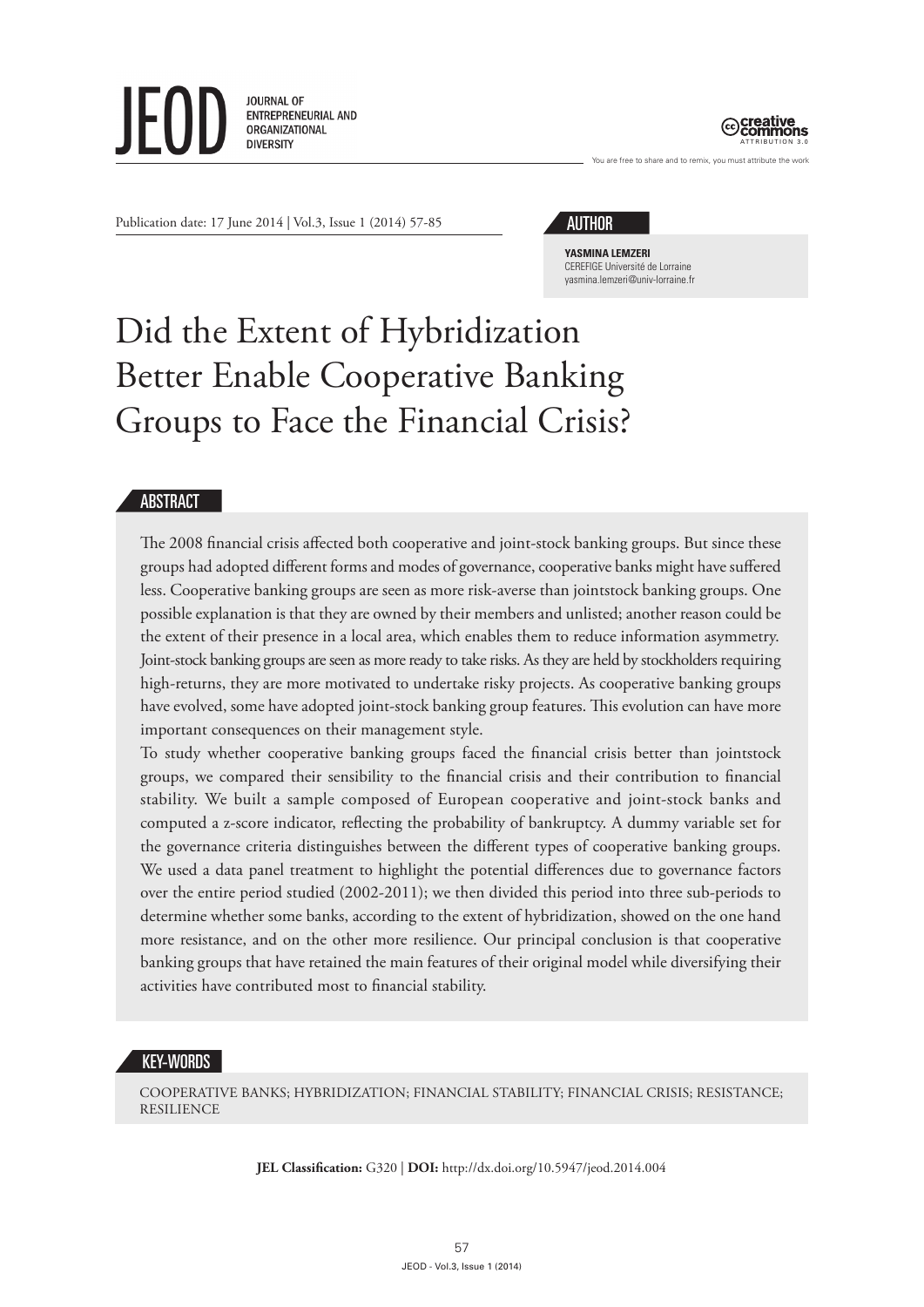#### **1. Introduction**

The financial crisis that began in mid-2007<sup>1</sup> with the subprime lending scandal in the United States does not seem to have spared any bank. Regardless of legal statuses, all of them suffered as the crisis unfolded. As each bank pursues different objectives, one may presume that the crisis did not have the same impact on all banks.

The banking area is mainly composed of cooperative and joint-stock banking groups. Cooperative banking groups are network constructs composed of local and/or regional banks. The owners are also customers. These banks may be affiliated to a structure that offers them logistical support, or alternatively can hold (or be held, even partially by) other unifying activities. So, if we consider the whole structure, we conceive the notion of a group. Cooperative banking groups have evolved since their creation: some have listed subsidiaries, others are partially listed, and some have retained the main features of the original cooperatives. Even within one country, cooperative banking groups can behave differently. These notable differences in organizational models enable us to report that some are now built on a hybrid model that confers the properties of both joint-stock and cooperative banking groups.

In this paper we discuss the degree of hybridization of the cooperative model and examine whether the extent of hybridization affected the ability of cooperative banking groups to face the financial crisis. We begin by conducting a theoretical analysis that explains why cooperative banking groups are expected to contribute more to financial stability than joint-stock groups. We also describe the evolution and process of hybridization that brings some cooperative banking groups closer to joint-stock groups. Then, we explore empirically whether the extent of a banking group's hybridization played a role in its contribution to financial stability. This is represented by a number of endogenous variables as the z-score characterizes the probability of bank bankruptcy, the loans to assets ratio shows a bank's capacity to maintain its lending level even in times of crisis, and the return on equity shows the evolution of financial performance during three different sub-periods. Following a descriptive statistics analysis of the endogenous variables retained, we present an econometric data panel model in order to reinforce the initial results, and, finally, we conclude.

#### **2. Theoretical analysis**

#### *2.1. Cooperative banking groups benefit from a governance model that plays a stabilizing role in periods of crisis*

#### *Cooperative banking groups pursue low-risk goals.*

Cooperative banks are held by their member-owners, who are also their customers. To preserve the continuity of their bank, they are not inclined to take risks that could lead to bankruptcy. Being a shareholder does not confer the right to a dividend, so whatever the level of profit realized by the bank, it has no effect on shareholder wealth (Gurtner *et al*., 2006). This is an important asset compared to joint-stock banks. The latter are listed and their stockholders want to maximize their wealth, so they exercise pressure on management to ensure that the maximum profit will be realized. To achieve this, the management is motivated to undertake excessively risky projects. This difference in ownership shows that cooperative banking groups are more risk-averse than joint-stock banks.

<sup>1</sup> The crisis began in mid-2007 but the effects were really perceptible in the 2008 balance sheets and income statements of the banks.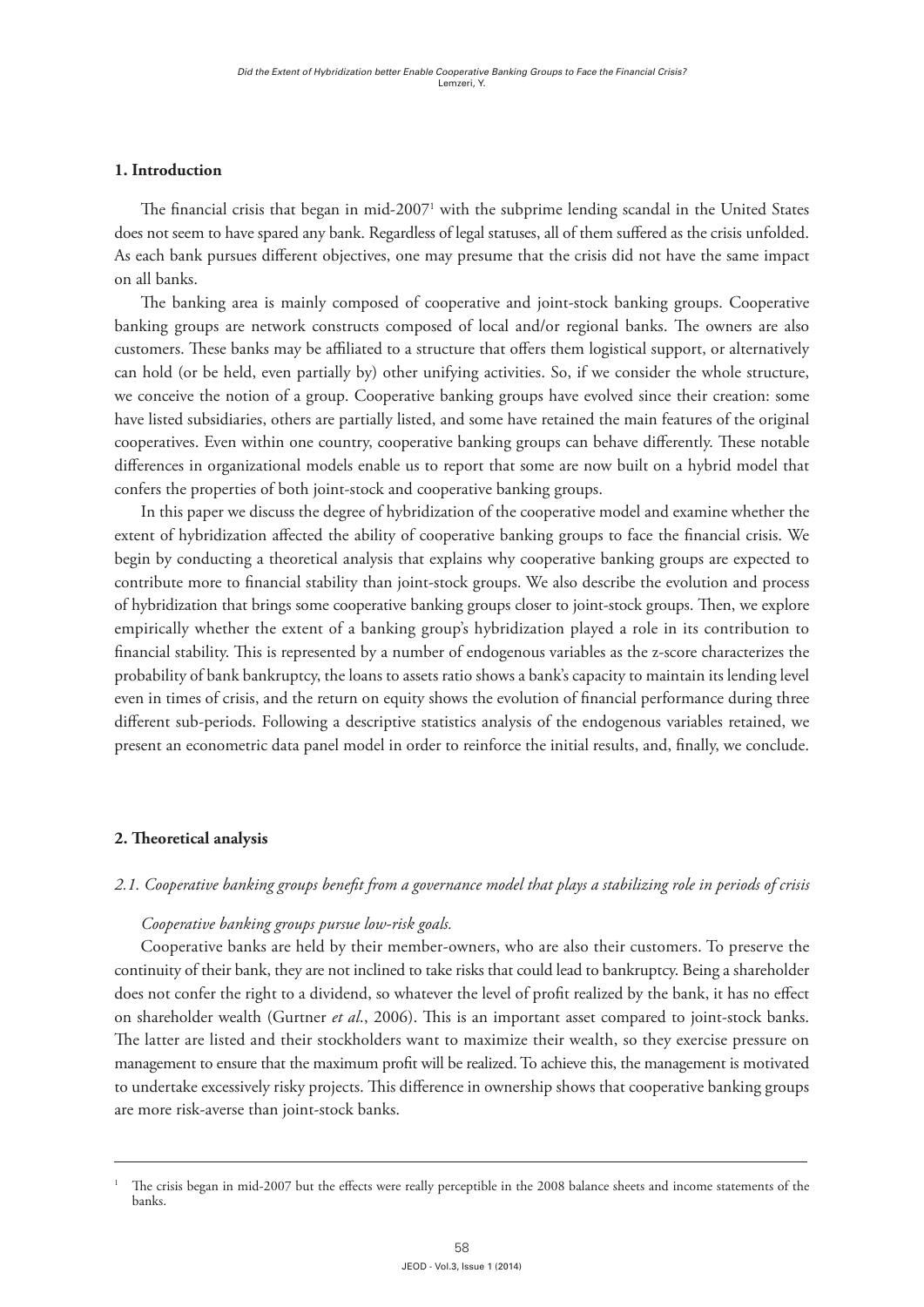#### *Cooperative banking groups are protected from hostile takeovers.*

Cooperative banks are not listed, so they cannot be easily bought by another bank (Gurtner *et al*., 2002). Obligations to reach a minimal level of profitability do not worry cooperative banks. Even if they discover inefficiencies, they are not afraid of a hostile purchase and so can continue to focus on objectives that do not feed instability.

#### *Members in cooperative banks are focused on intergenerational inheritance.*

Members want to preserve their inheritance in order to transmit it to the next generation. Indeed, another specificity of this structure is, generally, the impossibility of members' sharing the accumulated profit (Soulage, 2000). It must remain the property of the cooperative and be transmitted to succeeding shareholders. This obligation to consolidate the profit to the banks' reserves helps reinforce cooperative banks' powerful financial stability.

#### *Networked cooperative banks are able to reduce information asymmetry.*

Cooperative banks are built as networks. They are settled throughout an entire area. This strength of deployment enables them to be close to their customers. The latter includes not only households, but also small and medium-sized firms. This proximity enables the banks to know their customers better and reduce the information asymmetry that appears before the beginning of a contractual relation (Amess, 2002). The territorial establishment of independent local banks is a substantial advantage compared to joint-stock banks. Cooperative banks are better able to determine their customers' real-risk profiles and may adjust the risk premium according to the specific ability to refund a loan.

#### *Cooperative banks meet the economic needs of small and medium sized-firms.*

Joint-stock banks are less attracted to small and medium-sized firms, which have a reputation for being more vulnerable to bankruptcy than larger firms. By contrast, thanks to their territorial distribution and closeness to customers, cooperative banks are more likely to actively contribute to the development and maintenance of smaller firms (Angelini *et al*., 1998). They grant loans even to firms that are perceived as weak; by diversifying their lending portfolio among the activity areas of small and medium-sized firms, they minimize the risk undertaken. Cooperative banks do not grant loans to firms within a single business sector; however, they do grant loans to firms in a variety of loosely correlated business sectors. A welldiversified lending portfolio means that if one particular business sector is hit by a crisis, it will have little or no impact on the bank. Cooperative banking groups are seen as important participants in local economic development and can help limit the effects of a credit crunch in times of crisis. Their implication is also justified by the fact that the managers of the local banks are also entrepreneurs. They know how difficult it is for small firms to obtain loans, they are familiar with the environment in which small and mediumsized firms operate, and they understand their needs. In return, entrepreneurs among the shareholders will expect the bank to continue to support them in times of crisis through granting loans.

#### *Cooperative banks aim to develop long-term valorization*

Banks obviously need to realize a profit. Since this is not the main concern of cooperative banks, perceived as "resource wasters", select authors have stated that they are doomed to fail (Hansmann and Krackmann, 2001). They have stressed that the costs registered by these banks are too high (Akella and Greenbaum, 1988); and as these banks are not motivated to lower their costs in order to improve profits, they are considered as inefficient banks. However, the aim of cooperative banks is to develop long-term valorization (Allen and Gale, 2004). They do make a profit, a share of which is forwarded into reserves.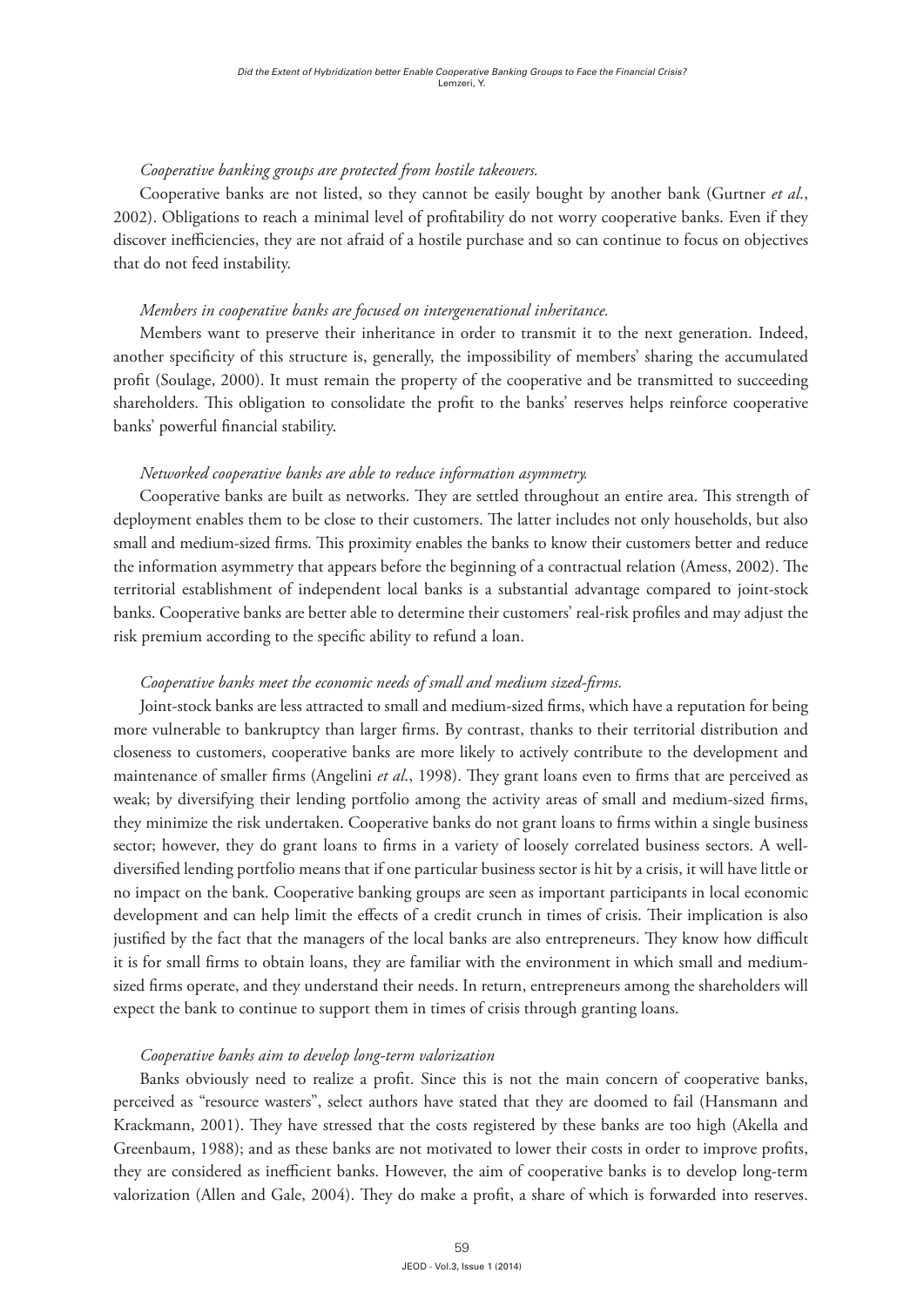Shareholder members aim to stabilize their bank over the long term; this point increases the difference between cooperative and joint-stock banks.

## *Cooperative banks' compensation policy is less performance-related.*

Cooperative banks practice different compensation policies compared to joint-stock banks. They do not use motivating wage tools related to market exchange value, for example, stock options. These appeared in joint-stock banks to ensure that managers would have the same interests as stockholders in the firm; to increase wealth, they must maximize firm value, and in order to achieve that goal, they undertake high-risk projects. If they are successful, the firm will do well. But this compensation policy has a devastating effect when projects fail, as they can lead to bankruptcy of both the bank and its stakeholders (Beltratti and Stulz, 2011).

All these factors seem to confer a status that cooperative banking groups have more financial stability than joint-stock banks. While they do not enable a bank to maximize its profit and achieve high performance in times of favorable growth, in times of financial crisis they enable the bank to amortize its losses. Those factors can lead us to expect that cooperative banking groups:

- will be more stable and resistant than joint-stock banking groups in times of financial crisis as they are more capitalized and own fewer risky assets (hypothesis 1, tested in the first econometrical model);
- will continue to maintain their superior level of lending to small and medium-sized firms (hypothesis 2, tested in the second econometrical model);
- will have weaker financial performance than joint-stock banking groups in crisis-free periods. However, this difference will disappear in periods of crisis as joint-stock banking groups that are focused on financial performance may realize poor or negative profits (hypothesis 3, tested in the third econometrical model).

Before we embark on the empirical study, we need to classify cooperative banking groups. Since their creation, they have evolved differently, enjoying a particularly strong growth period in the 1990s when they took advantage of the financial crisis that affected the joint-stock banks. During that period, some cooperative banks used their huge reserves to acquire joint-stock banks. Some cooperatives now have characteristics that are close to or farther from the original cooperative banking group model. Here, we use the term "hybridization degree" to describe the extent to which they have adopted the features of joint-stock banks or retained the cooperative ones.

# *2.2. Cooperative banking groups' diversity and hybridization degree*

Some cooperative banks have adopted features that bring them closer to joint-stock banks, while retaining some features of cooperative banks. These modifications lead us to use the term "hybridization of the cooperative model". Among cooperative banking groups, we find some that can be described as banking groups under cooperative control, as regards the capital link<sup>2</sup>. These are networks composed of local and/ or regional banks that are strongly integrated in the group, but the group also holds listed subsidiaries that can either be placed under the control of a holding, or under one of the listed apexes. The apex loses its cooperative status once it is listed. Any customer of this type of bank can access the bank's entire range of banking products, including the most sophisticated, just like in a joint-stock bank. They belong to the most hybrid category of cooperative banking groups. In this category we find the French *Crédit Agricole* and BPCE groups, the Austrian *Raiffeisen* group, the Italian *Istituto Centrale delle Banche Popolari* group,

<sup>2</sup> The capital link deals with the fact that cooperative local or regional banks are generally the main owners of the shares of the apex; and so, they own the majority of capital and voting rights.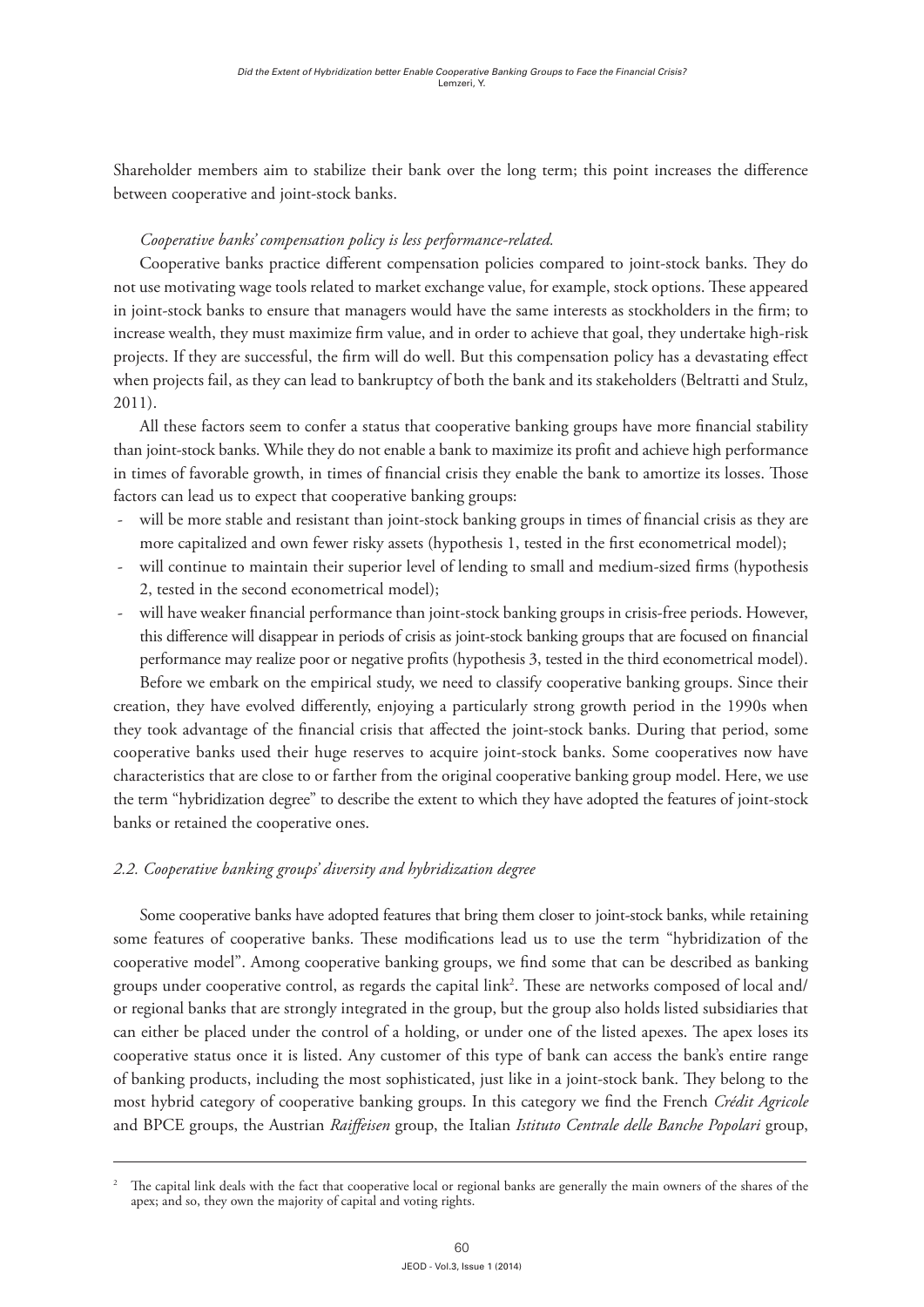and the Finnish *OP-Pohjola* group.

Among cooperative banks, we also find those that intervene in a particular area and do not truly form a group. They are composed of local banks that freely affiliate themselves with a group that provides logistical support. Those banks could not afford to finance their own IT platform; for example, as the costs of functioning would exceed the benefits for an insufficient number of operations. So, it is in their interest to share a common platform by affiliating with a group, so as to achieve economies of scale. The group does not own any listed subsidiary. This is the case for Spanish *Cajas Rurales*, UK building societies, the *Portuguese* CCCAM, Austrian *Volksbanken* and the Italian BCC. These belong to the least hybrid category in this research paper.

Finally, some cooperative banking groups form an intermediate category of hybridization degree. They are composed of numerous decentralized local banks and unlisted subsidiaries that operate in various areas (corporate and investment banking, market finance, etc.). In this category, we find the German DZ Bank group, the Dutch *Rabobank* group, and the French *Crédit Mutuel* and *Crédit Coopératif* groups. We decided to include the French *Crédit Mutuel* group in this category, even though it holds a listed subsidiary (CIC). There is a very small share of stocks that do not belong to the *Crédit Mutuel* and are in free exchange. This free float cannot have a negative effect on the stability of CIC; if all investors decided to sell their stock at the same time, neither CIC nor *Crédit Mutuel* would suffer.

As there are important differences in governance amongst cooperative banking groups on the one hand, and between cooperative and joint-stock banking groups on the other, it is important to examine and measure the impact of these differences. We approached this by first conducting a descriptive statistics analysis to see how three representative indicators of financial stability evolved during (a) the whole period studied and (b) during three discrete periods within that time span: before the crisis, the crisis year, and after the crisis. The target was to measure the relative levels of resistance and resilience between cooperative and joint-stock banking groups. In order to increase the descriptive statistics analysis robustness, we conducted an econometric analysis using the data panel method.

#### **3. Empirical analysis**

#### *3.1. Methodology*

To analyze how hybridization degree affected bank stability during the financial crisis, we began by first defining the different concepts, then leading a descriptive statistics analysis, and finally, strengthening the first observations stemming from this analysis by carrying out an econometric study.

#### *Concept definitions.*

In this analysis, we divide the whole period (2002-2011) into three periods in order to examine the behaviour of each category before the crisis (2002-2007), during the crisis (2008) and after the most important phase of the crisis (2009-2011), using the concepts of resistance and resilience. Thus, a bank is considered resistant if it was able to maintain its level of management and financial indicators during the crisis, or if it sustained a lower deterioration of its indicators compared with other banks. A bank is said to be resilient if it was able to overcome the crisis. If it suffered from a deterioration of its indicators during the crisis, it will show more resilience if, post-crisis, it manages to present indicator levels close to pre-crisis ones.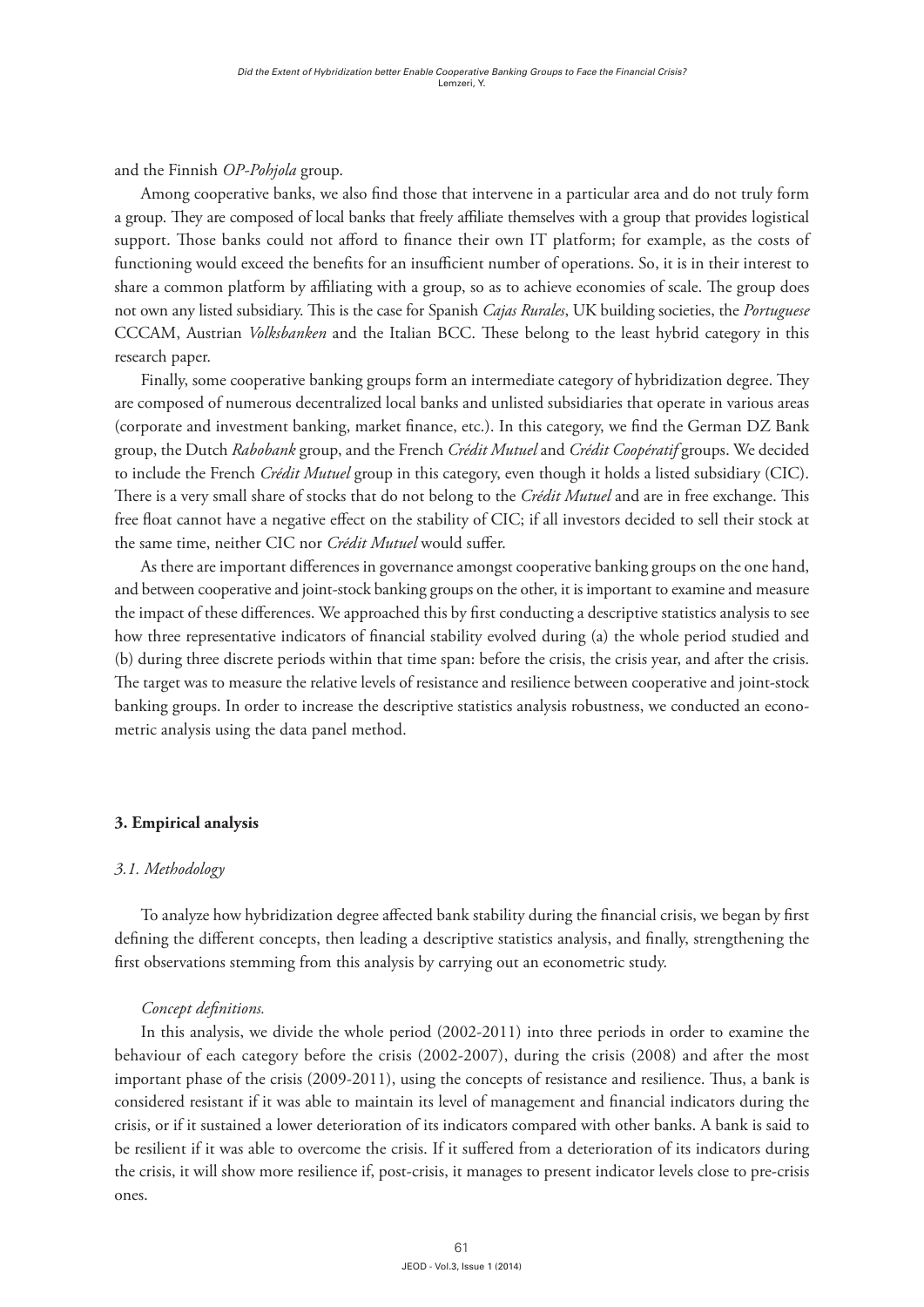The concepts of resistance and resilience are used to describe a bank's financial stability. According to the European Central Bank, financial stability is the ability to resist shocks and absorb financial imbalances. In this paper, we classify the cooperative banking groups according to their hybridization degree but put joint-stock banking groups under a single category since they all function the same way. A cooperative banking group that belongs to a defined hybridization category will contribute more to financial stability if it shows greater resistance during the year of the crisis than the other banking groups in the period of reference (2002-2007). This will be measured in terms of its results, which will be better than those of the other banking groups in the period of reference. A banking group that has a defined hybridization degree will contribute to financial stability if it is resilient, that is to say, if it performs better in the post-crisis period than in the crisis period. To test the difference in financial contribution according to hybridization degree, we used three endogenous indicators: a computed z-score, the loans to assets ratio, and the return on equity.

## *Building the database.*

To create our database, we retained all the cooperative banking groups within the European Union. In order to compare the contribution of cooperative banks and joint-stock banks to the financial stability, we collected the same data for the joint-stock banking groups established in the same countries with the largest total assets. This last criterion should support this study; as cooperative banking groups have rather high total assets profiles, it is important to compare them with joint-stock banks with the same profiles. Here, we consider that a group comprises the local bank's activities plus the activities of the subsidiaries held by the group. In this way, we consider the whole activities of the group. The data were obtained from the Bankscope database. For some cooperative banking groups, we had to proceed to an aggregation of data. Indeed, some groups, such as DZ Bank in Germany, do not take into account data produced by local banks. In this case, we had to aggregate group data with data from local banks to obtain data that truly reflect the group's performance. Our database is composed of 15 cooperative banking groups and 49 jointstock banks in Austria, Finland, France, Germany, Italy, the Netherlands, Portugal, Spain, and the United Kingdom (the countries in which cooperative banking groups are found). The number of observations for the whole period was 601.

## *Classification according to hybridization degree.*

Once the data were collected, we classified the cooperative banking groups according to their hybridization degree. We consider that a cooperative banking group has a low level of hybridization if it is composed of independent and decentralized local banks. The latter have a free affiliation to the group, which has no listed subsidiaries. We called this category LHCoop (least hybrid cooperative banking groups). The second, intermediate category comprises local or regional banks, with no listed subsidiaries except where the public share is very low. We named this category IHCoop (intermediate hybridization cooperative banking groups). The final category refers to cooperative banking groups that have adopted some features of joint-stock banking groups. They are partly listed and hold a listed subsidiary that they have built ex-nihilo or have acquired from a commercial rival; they are also subject to stockholder pressure, unlike traditional cooperative banking groups, which have none of these features, and are likely to be penalized more heavily during a financial crisis. We named them MHCoop (most hybrid cooperative banking groups). We refer to the joint-stock banks in our sample as JSB.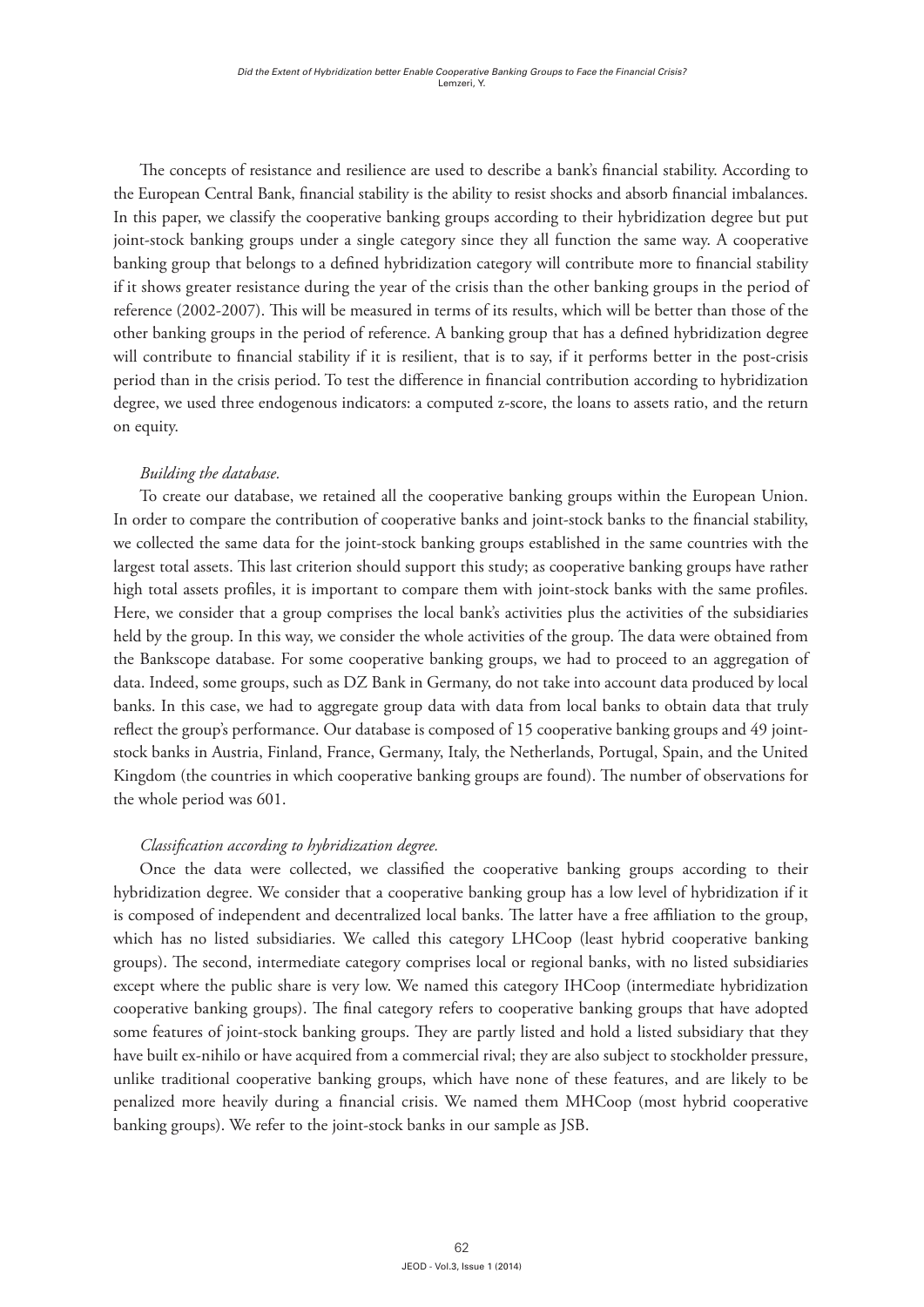## *3.2. Descriptive statistics analysis (Appendices 1, 2 and 3)*

This analysis precedes the econometrical analysis. It enables us to see how banks in the four categories behave during each of the three periods in terms of financial stability, ability to maintain their level of lending and financial performance. The different periods are:

- 2002-2007: the period before the crisis. This is the period of reference, as presented earlier.
- 2008: the year of the financial crisis. We compare changes in the indicators before and during the crisis to see if banks, according to their hybridization degree, were more resistant to the crisis and therefore contributed more to financial stability.
- 2009-2011: the post-crisis period. We will see whether the banks show resilience by examining the improvement in their results following the crisis.

Definitions of the endogenous variables used as proxies of contributions to financial stability.

*Z-score:* we used a z-score indicator to determine whether cooperative banking groups, according to their hybridization degree, contribute more to financial stability. There are different definitions of the z-score in the literature. Although Altman (1968) pioneered the definition, we focus our analysis on the definition used in the IMF studies (Hesse and Cihak, 2007) and by Laeven and Levine (2008). Our preference is explained by the presence of the return on assets standard deviation as a denominator, which enables risk measurement. The z-score formula we use is:  $z$ -score =  $(K+\mu)/\sigma$ , where *K* is the capital funds to total assets ratio, *µ* represents the return on assets ratio and *σ* represents the return on assets standard deviation. The z-score indicator takes into account the size of the bank's capitalization, its assets return performance and the risk contained in the latter. It can be considered as a solvency probability estimator as it measures the number of standard deviations the return on assets must lose to reach bankruptcy; the higher this indicator is, the more the bank contributes to financial stability. The advantages of this indicator are the ease of collecting data to build it, the ease of interpretation and the ability to measure the probability of bankruptcy.

*Loans to assets:* we use this ratio to examine a bank's lending level. If this ratio is raised, a bank allocates an important part of its assets to financing the economy.

*Return on equity:* this ratio measures the financial performance realized by a bank. If it is high, it indicates a bank makes a substantial profit. It could also indicate that a bank invests in risky projects that offer high returns.

*Cooperative banking groups present higher indicators before the crisis.* Before the crisis, cooperative banking groups with low and intermediate degrees of hybridization present higher z-score means (Appendix 1) than joint-stock banks. The z-score mean of the most hybrid banks is inferior to that of the joint-stock banks. At this stage, cooperative banking groups that have retained the main features of the original cooperatives contribute more to financial stability than joint-stock banks. Moreover, all the cooperative banking groups have a loans to assets ratio (Appendix 2), which is on average higher than that of joint-stock banks. Cooperative banks that have the lowest hybridization are those that lend most to the economy. As regards to financial performance (Appendix 3), joint-stock banks performed best (12%). We notice that cooperative banking groups benefit from an average return indicator that is close to that of joint-stock banks. The most hybrid cooperative banking groups have an indicator of 11 per cent; the least hybrid banks have an indicator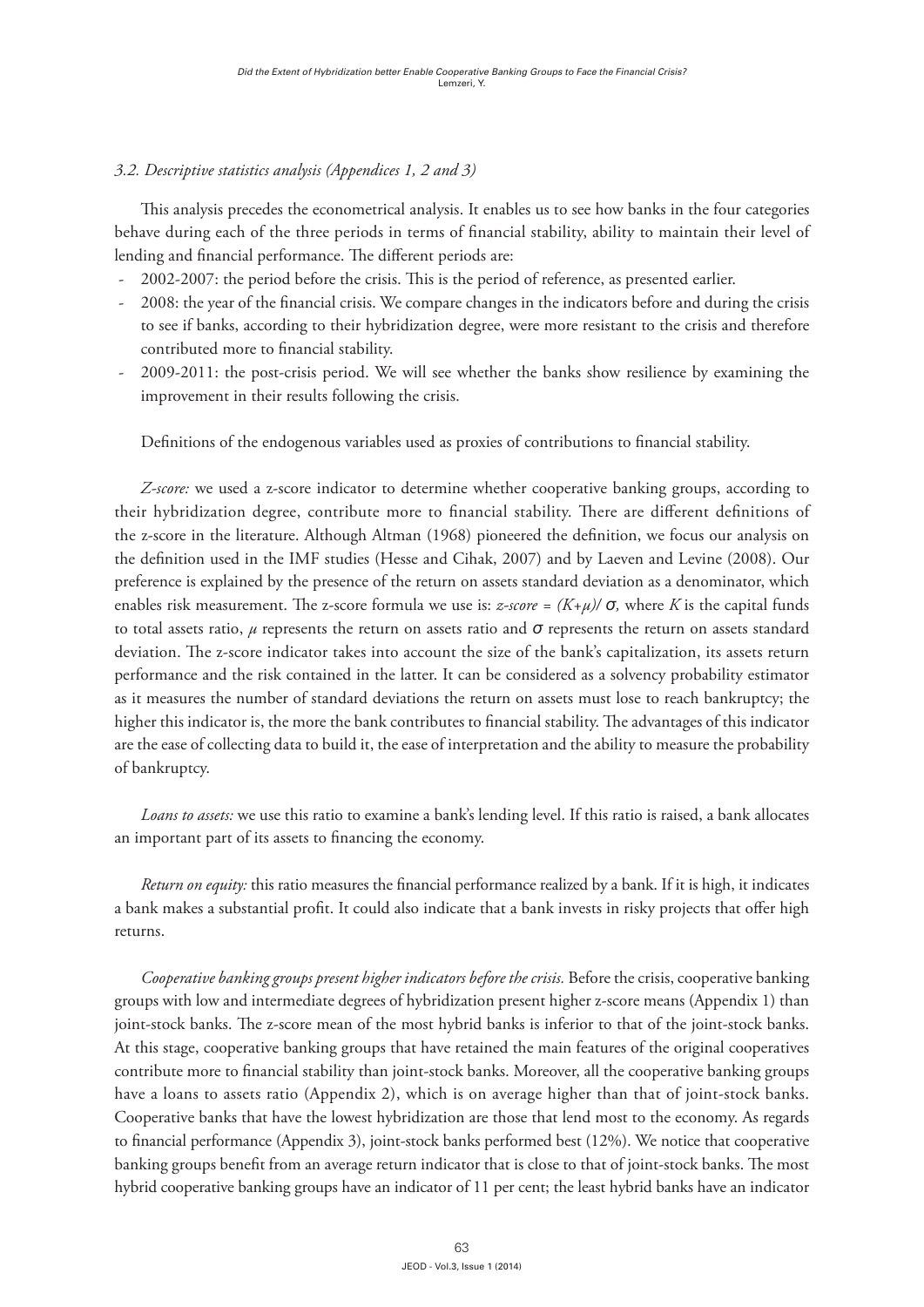of 9.7 percent. So, before the crisis, the situation was advantageous for cooperative banking groups, and particularly for those that had a low or intermediate hybridization degree.

*The least and intermediate hybrid cooperative groups are more resistant in time of crisis*. In 2008, during the crisis, we notice that the intermediate hybridization degree banks saw an improvement in the z-score mean. The least hybrid banks suffered from a deteriorating z-score mean; nonetheless, it remained higher than that of the joint-stock banks. The latter suffered from an important deterioration of their z-score mean, as did the most hybrid degree cooperative banks. But, the z-score of the joint-stock banks was higher than the most hybrid cooperative banks. Regarding the granted loans' preservation level, banks in all categories slightly improved, on average, their ratio, with the exception of banks belonging to the most hybrid degree.

The highest improvement is observed among the least hybrid banks, followed by intermediate hybrid banks and then by the joint-stock banks. Regarding financial performance evolution, we first notice that all the bank categories suffered from a drop in their indicator. But the largest declines were registered by the joint-stock banks and the most hybrid banks. On average, the least and intermediate hybrid banks presented the highest indicators. We can thus say that the cooperative banks belonging to the intermediate and least hybridization degree showed higher resistance than banks in the other categories.

*The intermediate and most hybrid cooperative groups seem more resilient.* During the 2009-2011 period, almost all the banks improved their z-score mean. The exception was those in the least hybrid category; their z-score mean continued to deteriorate, becoming the lowest of all categories. Intermediate hybrid cooperative banks showed the highest improvement in this indicator, followed by the most hybrid cooperative banks and lastly by the joint-stock banks. As regards to the level of lending, we note that only the banks in the intermediate and most hybrid categories improved their ratios. The joint-stock banks were the lowest but held a steady lending profile. The least hybrid banks suffered from a slight drop in their indicator. Finally, the evolution of the financial performance indicator benefited the intermediate hybrid banks, which improved their average indicator (the highest indicator in this period). They were followed by the most hybrid banks, which greatly improved their average ratio. The other bank categories realized negative performances. We conclude that cooperative banks in the intermediate and most hybrid categories show more resilience in term of contribution to financial stability.

The initial results show that the least and intermediate hybrid banks show more resistance during a financial crisis, while the intermediate and the most hybrid banks show more resilience during the post-crisis period. As these results are drawn from the descriptive statistics analysis, we attempt to reinforce them through an econometrical analysis. This will enable us to determine if there is a different contribution to financial stability during the various periods, according to the hybridization degree.

#### *3.3. Econometric analysis*

*Data panel treatment choice.* The purpose of this study was not to follow the evolution of financial stability over a period of time, but to examine whether, during distinct periods, cooperative and joint-stock banking groups behaved in different ways in terms of financial stability. To reach this goal, the econometric tool which meets our needs is the data panel method. The variation of the z-score, the loans to assets and the return on equity are thus not only studied over determined periods but also for a sample of individuals. The database from which we work is an unbalanced panel containing 601 observations. As we work on data panel treatment, we had to treat different points as the unitary root process presence. Our database does not contain sufficient data to use (augmented) Dickey-Fuller or Philips Perron tests. To avoid obtaining biased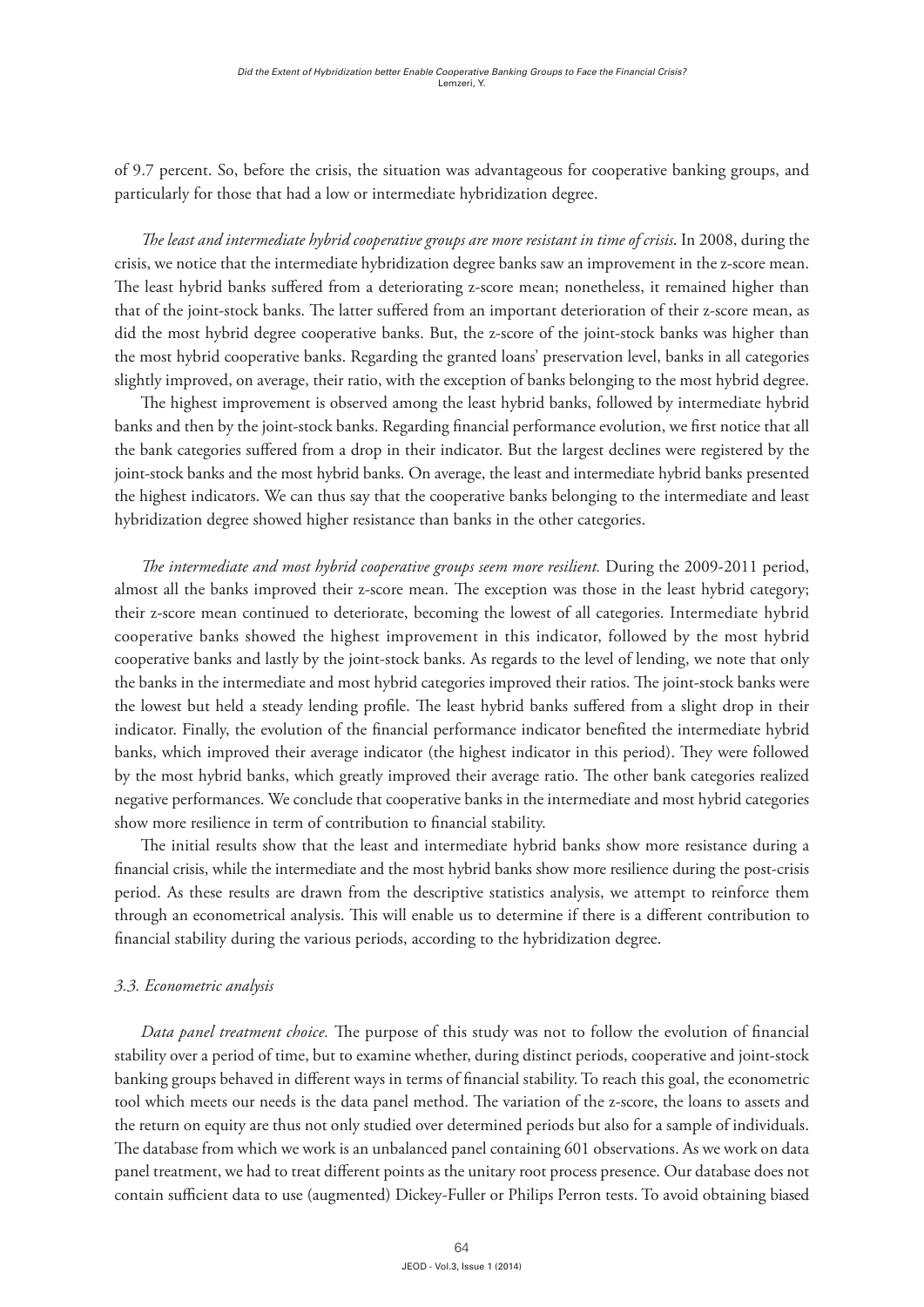results, we applied the Levin, Lin and Chu test, which is specifically adapted to small samples (Appendix 5). We found that the endogenous indicators series was stationary on level. We have also taken care to determine whether we were in the case of random or fixed effects. We supposed that there was a random effect on the coefficient associated with individuals. This was confirmed by the Hausman test (Appendix 4).  $\epsilon$ suns, we applied the levin, lin and Chu test, which is specifically adapted to small samples (Appendix )). We samples (Appendix 5). We found that the endogenous indicators series was stationary on results, we applied the Levin, Lin and Chu test, which is specifically adapted to small samples (Appendix 5). We

Description of the models. In the first model, we use the z-score as a proxy for financial stability. The z-score is the endogenous variable and we attempt to explain its variability with a set of dummy variables that represent the level of hybridization degree, along with other explanatory control variables. The model is: represent the fever of hybri-

Z-Score<sub>i, t, c</sub> =  $\alpha i$  +  $\beta 1$ <sub>i</sub> LHCoop<sub>i,t</sub> +  $\beta 2$ <sub>i</sub> IHCoop<sub>i,t</sub> +  $\beta 3$ <sub>i</sub> MHCoop<sub>i,t</sub> +  $\beta 4$ <sub>i</sub> Loans<sup>2</sup><sub>i,t</sub> +  $\beta 5$ <sub>i</sub> Loans<sub>i,t</sub> +  $\beta$ 6<sub>i</sub> NIM<sub>i,t</sub> +  $\beta$ 7<sub>i</sub> Fees<sub>i,t</sub> +  $\sum \varphi_t$  Crisis<sub>t</sub> +  $\beta$ 8<sub>c</sub> Rate<sub>c,t</sub> +  $\beta$ 9<sub>i</sub> CTIR<sub>i,t</sub> +  $\varepsilon_{i,t}$   $\forall$  i = 1,...,64  $\frac{1}{100}$  NIMi,  $\frac{1}{100}$  +  $\frac{1}{100}$  in  $\frac{1}{100}$  in  $\frac{1}{100}$  in  $\frac{1}{100}$  in  $\frac{1}{100}$  in  $\frac{1}{100}$  in  $\frac{1}{100}$  in  $\frac{1}{100}$  in  $\frac{1}{100}$  in  $\frac{1}{100}$  in  $\frac{1}{100}$  in  $\frac{1}{100}$  in  $\frac{1}{100$  $\overline{54}$ 

In which: In which: - LHCoop, IHCoop, IHCOOP, IHCOOP, IHCOOP, IHCOOP, IHCOOP, IHCOOP, IHCOOP, IHCOOP, IHCOOP, IHCOOP, IHCOOP, IHCOOP, IHCOOP, IHCOOP, IHCOOP, IHCOOP, IHCOOP, IHCOOP, IHCOOP, IHCOOP, IHCOOP, IHCOOP, IHCOOP, IHCOOP, IHCOOP, IHCO β6i NIMi,t + β7i Feesi,t + β8i Crisist + β9i Crisist + β9i Crisist + β9i Crisist + β9i Crisist + β9i Crisist +<br>Crisist + β9i Crisist + β9i Crisist + β9i Crisist + β9i Crisist + β9i Crisist + β9i Crisist + β9i Crisist +

- LHCoop, IHCoop, MHCoop are a set of dummy variables that describe the degree of hybridization. LHCoop includes the least hybrid cooperative banks, IHCoop contains cooperative banks that have an intermediate level of hybridization, and MHCoop represents the most hybrid cooperative banks. In this set of dummies, the omitted dummy is JSB, which represents the joint-stock banks and is the m and set of dummies, the omitted dummi<sub>f</sub> to *job*, which represents the joint-stock banks and is the reference in our model;
- $c^2$  is the - Loans<sup>2</sup> is the quadratic loans to assets ratio and Loans is the loans to assets ratio;<br>NIM is the net interest margin:
- NIM is the net interest margin;
- TNIM is the net interest margin;<br>- fees represents the amount of fees and income divided by total assets;
- crisis is a temporal dummy variable;
- rate is the long-term interest rate;
- CTIR is the cost to income ratio.  $\sigma$  rate is the local to meant ratio;

In the second model, the endogenous variable is the return on equity. We want to examine the evolution of financial performance over the entire period, as well as within separate periods, according to the degree of hybridization. As control variables, we introduce the long-term interest rate and the net interest margin. The model is: according to the degree of the degree of hybridization. As control variables, we introduce the long-term of the long-term of the long-term of the long-term of the long-term of the long-term of the long-term of the long-ter

 $ROE_{i,t,c} = \alpha i + \beta 1_i LHCoop_{i,t} + \beta 2_i IHCoop_{i,t} + \beta 3_i MHCoop_{i,t} + \beta 4_i NIM_{i,t} + \beta 5_c Rate_{c,t} +$  $\sum \varphi_t$  Crisis<sub>t</sub> +  $\varepsilon_{i,t}$   $\forall$  i = 1,..., 64

In the third model, we use the loans to assets ratio as an endogenous variable to see if the banks, according to their hybridization degree, have maintained their level of lending. As a control variable, we  $\overline{R}$  and  $\overline{R}$  by  $\overline{R}$  and  $\overline{R}$  and  $\overline{R}$  are contributions to  $\overline{R}$ keep only the long-term interest rate. The model is:  $\mathcal{L} = \mathcal{L} \times \mathcal{L} \times \mathcal{L}$  is the  $\mathcal{L} \times \mathcal{L} \times \mathcal{L}$ 

 $Loans_{i, t, c} =$ Loans i, t, c  $\mu$  i, c  $\mu$  LHC  $\mu$  and  $\mu$  IHCoopi, the  $\mu$ 3i MHCoopi, the  $\mu$  Ratec, t  $\sum_{\mu}$   $\mu$  Crisist +  $\tau$ , Loans <sub>1, t, c</sub> –<br> $\forall$  i = 1,..,64 Loans  $_{i, t, c} = \alpha i + \beta 1_i L H Coop_{i,t} + \beta 2_i H Coop_{i,t} + \beta 3_i M H Coop_{i,t} + \beta 4_c Rate_{c,t} + \sum_{i,t} \varphi_t \text{Crisis}_t + \varepsilon_{i,t}$ 

# *3.3.1 Definition of the variables and expected signs 3.3.1 Definition of the variables and expected signs 3.3.1. Definition of the variables and expected signs*

9 category as LHCoop: this dummy takes the value 1 if the cooperative banking group belongs to the least hybrid category, 0 otherwise. As the banks that belong to this category have no diversified activities, we To differentiate the three categories, we had to create a set of dummy variables. We determined the first do not expect them to contribute a great deal to financial stability. If the bank is specialized in financing a single activity, for example real estate, if a crisis arises in this sector the bank will be annihilated.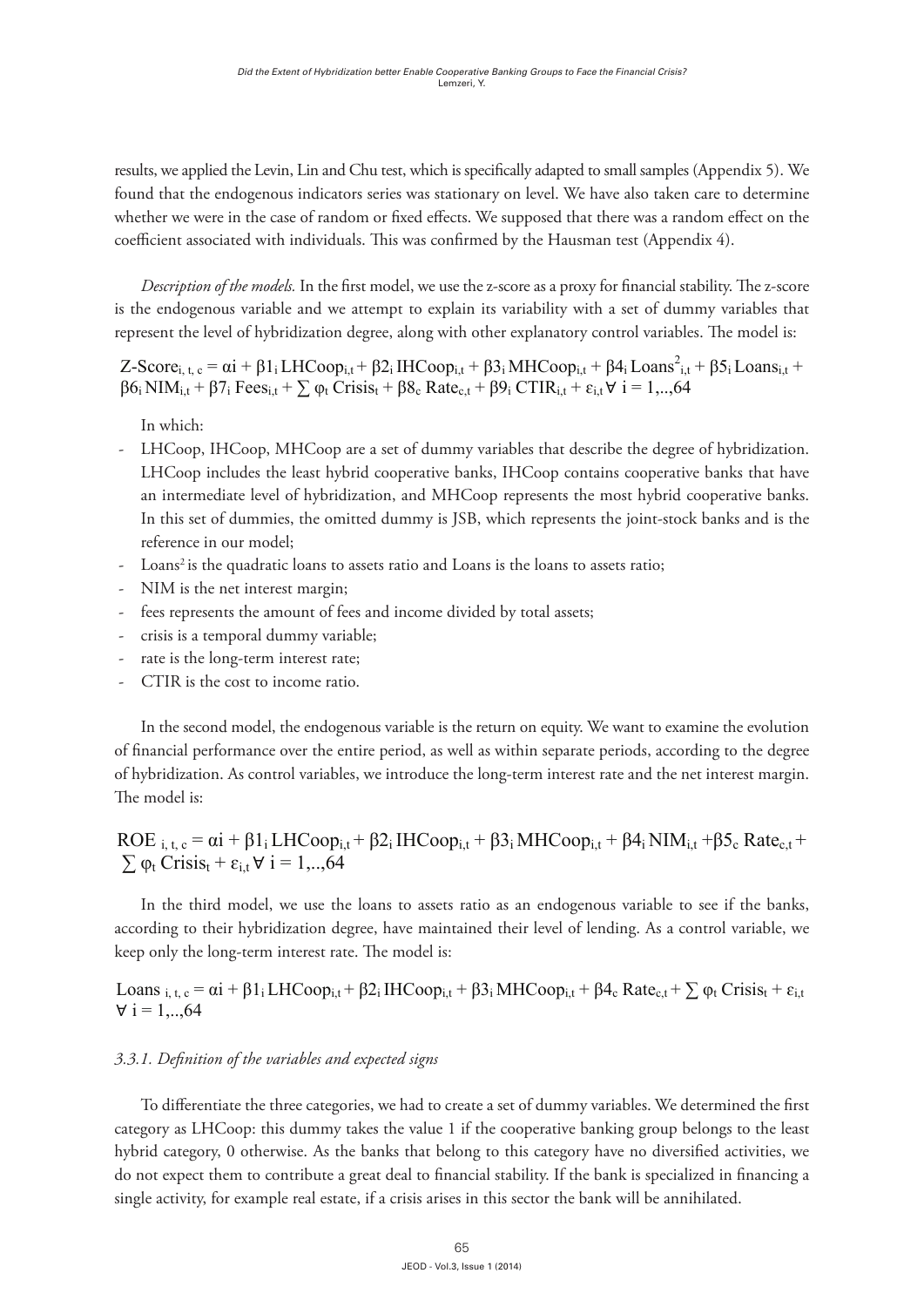IHCoop: this dummy takes the value 1 if the cooperative banking group has an intermediate degree of hybridization, 0 otherwise. These banks have diversified activities through unlisted subsidiaries. They retain the main features of a cooperative bank and are unlisted. So, the profile they benefit from should help them to contribute the most to financial stability.

MHCoop: this dummy takes the value 1 if the cooperative banking group belongs to the most hybrid category, 0 otherwise. These banks are close to joint-stock banks, as they have listed subsidiaries or are themselves partially listed. They retain some features of the original cooperative banks but their proximity to joint-stock banks allows us to assume that there is no difference between their financial stability contributions.

Finally, in JSB, we included all the joint-stock banking groups. In our model, JSB is the reference. This enables us to compare the financial stability of each category of cooperative banks relative to the joint-stock banking groups.

To give our model more robustness, we decided to include other variables that could explain the endogenous indicators' volatility. As each country benefits from specificities that can have some impact on the endogenous indicators' variation, we also decided to introduce an indicator characterizing financial data appropriate to each country.

*Net interest margin.* The net interest margin represents the net interest income expressed as a percentage of earning assets. If this ratio is high, it means the bank is able to obtain funding at low prices or is able to impose high margins on its customers. If this ratio is low, it means a bank obtains extensive funding or is unable to calibrate fair and sufficient margins for its customers according to their real risk profile. We expect it to have a positive effect on the z-score. As the z-score takes into account the return on assets, if the net interest margin increases, the realized return will also increase and the z-score will be higher.

*Cost to income ratio.* Cost to income ratio measures the costs of running of a bank (for example staff salaries) divided by the income before provisions generated by the bank and thus represents an efficiency measure. We expect that this ratio will have a negative effect on the z-score. Indeed, costs and returns are highly and negatively correlated. If costs increase, the realized return will decrease and the z-score will drop.

*Fees and commissions to total assets.* We divide a bank's generated fees and commissions by its total assets. We thus try to measure the element of fees and commissions that are unrelated to lending, in order to see if the bank's income sources are diversified. We expect a positive impact on the z-score, as an increase in fees and commissions will increase the level of returns.

*Loans to assets.* We also want to know if the bank prioritizes granting loans or if it has other priorities besides lending. We divide the loans granted by each bank by its total assets. The higher the ratio, the greater the bank's lending. We expect a quadratic specification and convexity. As we suppose that cooperative banking groups have a greater lending profile, we expect banks that lend the most will contribute more to financial stability.

*Long-term interest rates by country.* This indicator measures the rate at which a country issues its 10-year bonds. If this indicator is high, it means a bank is located in a poorly rated country. If the rate is raised, the interest rate of the long-term bonds will be low, despite some exceptions, such as France. Since France lost its AAA rating, it has been borrowing money at lower rates. An increase in this rate will have negative consequences on the financial stability of banks in France. Indeed, an increase will contribute to the depreciation of bank assets. As the z-score is built on capital funds, an increase in rates will cause a decrease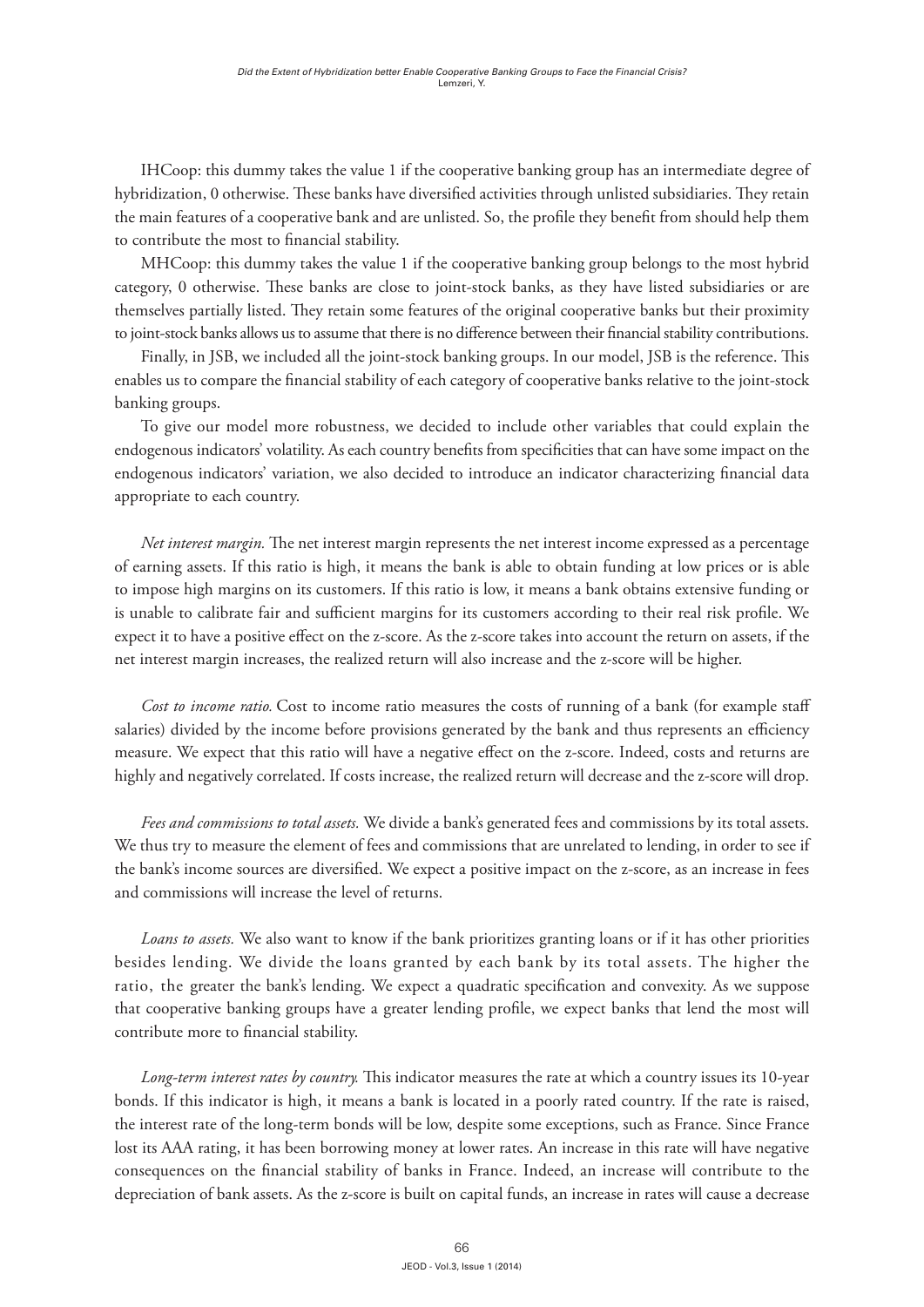in asset value and consequently a lower z-score. Finally, when a country issues long-term bonds, banks are expected to participate in this operation by subscribing to these bonds. If the country is poorly rated, the risk undertaken by the bank will reduce its asset value and thus lower its z-score value. by the bank will reduce it is asset value and thus lower its asset value and thus lower its z-score. It is also

2008 crisis dummy variable. To appreciate the effect of the financial crisis on the z-score variation, we included a temporal dummy variable, named 2008 Crisis. It takes the value 1 if the year is 2008; otherwise, the value is 0. If it is a significant variable, then 2008 played a role in the z-score variation.

# *3.3.2. Results 3.3.2 Results*

We conducted regressions under data panel treatment over four periods: the entire period under study  $(2002-2011)$ , the pre-crisis period  $(2002-2007)$ , the crisis year  $(2008)$  and the post-crisis period  $(2009-$ 2011). The main regression attempts to explain the z-score variability. The other regressions aim to explain financial performance and variability in lending levels. This demonstrates the level and evolution of contribution to financial stability according to the degree of hybridization throughout the different periods. In this way, we can establish whether banks of a particular hybridization degree show more resilience and/or resistance during times of financial crisis. We introduced other control variables that influenced the z-score variability. In each case, we explain whether the control variables introduced in each regression are significant and m case, we expand whether the control period under study (2002–2011), the pre-crisis period (2002–2007), the pre-crisis  $\mathcal{L}$ we conducted regressions under data panel treatment over four periods: the entire period under study

#### *Model 1: Z-score as a measure of bank solvency* **Model 1: Z-score as a measure of bank solvency Dodel 1: Z-score as a measure of bank solvency**

*Do cooperative banking groups present more robust z-scores according to their hybridization degree?* **hybridization degree?**

We first begin by explaining the results of the first model, which has the z-score as an endogenous variable. The model was (see Appendix 6.1):

Z-Score<sub>i, t, c</sub> =  $\alpha i$  +  $\beta 1$ <sub>i</sub> LHCoop<sub>i,t</sub> +  $\beta 2$ <sub>i</sub> IHCoop<sub>i,t</sub> +  $\beta 3$ <sub>i</sub> MHCoop<sub>i,t</sub> +  $\beta 4$ <sub>i</sub> Loans<sup>2</sup><sub>i,t</sub> +  $\beta 5$ <sub>i</sub> Loans<sub>i,t</sub> +  $β6<sub>i</sub> NIM<sub>i,t</sub> + β7<sub>i</sub> Fees<sub>i,t</sub> +  $\sum \varphi_t$  Crisis<sub>t</sub> + β8<sub>c</sub> Rate<sub>c,t</sub> + β9<sub>i</sub> C TIR<sub>i,t</sub> + ε<sub>i,t</sub> ∀ i = 1,..,64$ 

In this model, regardless of the period, we see that the control variables have the expected influence on z-score variability. The sign is coherent with the hypothesis we assessed earlier. As regards to the loans to assets ratio with a quadratic specification, the curve is convex. The minimum  $\alpha$  on the whole period is 53.3 per cent. This indicates that banks that have a ratio superior to  $\alpha$  contribute more to financial stability. The per cent. This mateates that same that have a ratio superior to a contribute more to mathetar stability. The coefficient of this quadratic ratio is also significant in the post-crisis period. The curve remains convex and the minimum  $\alpha$  is 36.5 percent. As such we can corroborate our explanation of the results on the dummy variables that characterize the degree of hybridization.

*Intermediate hybrid cooperative banks contribute more to financial stability.* First of all, when we consider the whole period (2002-2011) that relies on 591 observations3, we note that the explanatory power is 21.6 percent. The variables introduced in the model explain 21.6 percent of the z-score variance, which is an interesting level in the social sciences area. Regarding the dummy variables of the hybridization degree, we note that the coefficient related to the intermediate hybrid banks is positive (53.36) and significant. This signifies that, on average, cooperative banking groups that have an intermediate hybridization degree have

<sup>&</sup>lt;sup>3</sup> We used 591 observations instead of 601 because of the missing Fees data for Goldman Sachs International.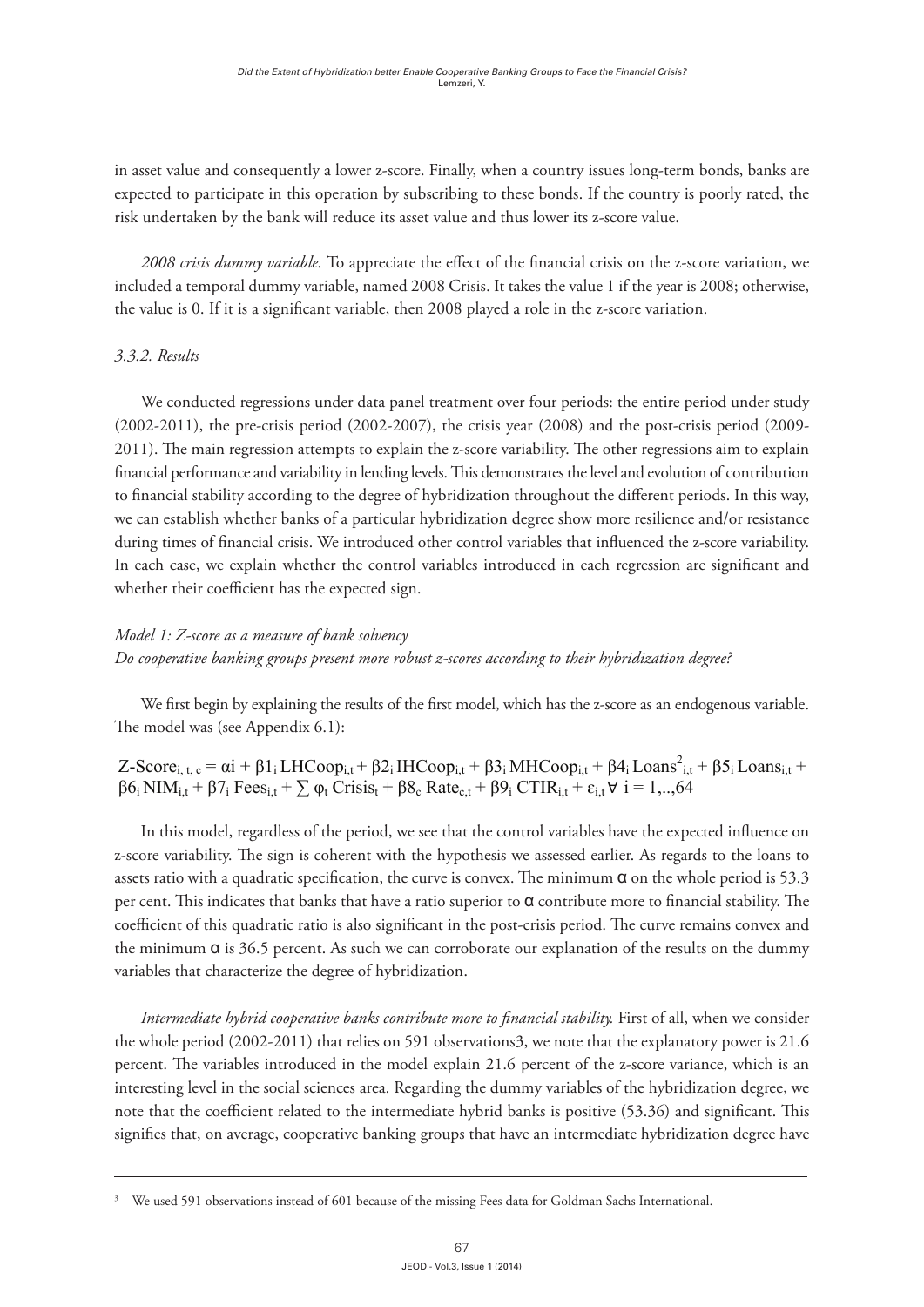higher z-scores than the joint-stock banks that are the reference in our model. As regards the other hybridization degree categories, we cannot deduce any difference between said categories and joint-stock banks, as the coefficients related to the dummies are insignificant. So, over the whole period, intermediate hybrid cooperative banks contribute more to financial stability. Looking at the situation before the crisis period (2002-2007), we can see that once again, cooperative banking groups with an intermediate hybridization degree are affected by a positive and significant coefficient of 49.83. In 2008, the crisis year, this coefficient rises to 55.96. Finally, in the post-crisis period (2009-2011), it continues to rise, reaching a value of 58.72. In all three periods, these coefficients remain significant at a one percent level. Thus, compared to the jointstock banks, intermediate hybrid cooperative groups contribute more to financial stability, even during the crisis period. As *Rabobank* belongs to this category, and as the joint-stock banks include Dexia, we decided to run those regressions omitting both cases<sup>4</sup>. The coefficient related to the intermediate hybrid banks is lower (22.43) but it remains positive and significant at a five percent level. We note that this coefficient evolves as before. It is worth more during the crisis period (23.61) than in the pre-crisis period (20.13), and it is worth more in the post-crisis period (24.70) than during the crisis. Therefore, we cannot say there is a *Rabobank* and Dexia effect (although in the case of *Rabobank* the coefficient is not as high as before). Thus we may conclude that even during a period of financial crisis, cooperative banking groups that have an intermediate hybridization degree contribute more to financial stability than the joint-stock banks. This can be explained by: their diversification, the fact that they and the subsidiaries they hold are not listed, they are well established in various countries, and they benefit from a stable structure that better enables them to face the crisis.

Regarding the banks that have lower (LHCoop) and greater (MHCoop) degrees of hybridization, even in this restricted model, we cannot observe any difference between them and the joint-stock banks since the coefficients remain insignificant. This can be explained by the fact that the least hybrid cooperative banks are often specialized in a single business area. Their lack of diversification makes them vulnerable, particularly in times of crisis; if they are specialized in mortgages, for example, a housing crisis will lead them to bankruptcy. The most hybrid cooperative banks have the features of joint-stock banks. As they are partially listed or hold listed subsidiaries, they receive pressure from stockholders. As they can act as jointstock banks, the lack of difference between them is not surprising.  $\frac{1}{2}$  deepen our analysis, we test the hybridization degree effect of banks on  $\frac{1}{2}$  degree effect of banks on  $\frac{1}{2}$  degree effect of banks on  $\frac{1}{2}$  degree effect on  $\frac{1}{2}$  degree effect on  $\frac{1}{2}$  de

To deepen our analysis, we tested the hybridization degree effect of banks on other endogenous variables, particularly those we examined in the descriptive statistics analysis. We want to see if financial performance remains the same before, during and after the crisis. To do this, we examine the link between financial performance (represented by the return on equity ratio) and hybridization degree in the three different periods. We also attempt to see if the hybridization degree played a role in supporting the economy. To search for a possible relation, we use the loans to assets ratio as the endogenous variable. possible relation, we use the loans to assets ratio as the endogenous variable. To deepen our analysis, we tested the hybridization degree effect of banks on other endogenous variables,

# *Model 2: How does financial performance evolve throughout each period?* **Model 2: How does financial performance evolve throughout each period?**

The model we ran to explain the variation in financial performance was (Appendix 6.2): The model we ran to explain the variation in financial performance was (Appendix 6.2):

ROE  $i, t, c = \alpha i + \beta 1_i LHCoop_{i,t} + \beta 2_i IHCoop_{i,t} + \beta 3_i MHCoop_{i,t} + \beta 4_i NIM_{i,t} + \beta 5_c Rate_{c,t} +$  $\sum \varphi_t$  Crisis<sub>t</sub> +  $\varepsilon_{i,t}$   $\forall$  i = 1,..,64

In this model, the control variables show different effects on financial performance. The

<sup>&</sup>lt;sup>4</sup> We decided to withdraw *Rabobank* as this cooperative banking group has always presented strong results and performances throughout the banking area. Until the end of 2011, it was an AAA-rated group and its results could have biased the real performances of other cooperative banking groups. As regards to Dexia, it was so affected by the debt and financial crisis that its presence in<br>the sample could have undersetimated the performances of the other joint stock banking grou has analyze come and significant effect on financial performance of the effect  $y$  and the effect on analyze  $y$  only. the sample could have underestimated the performances of the other joint-stock banking groups.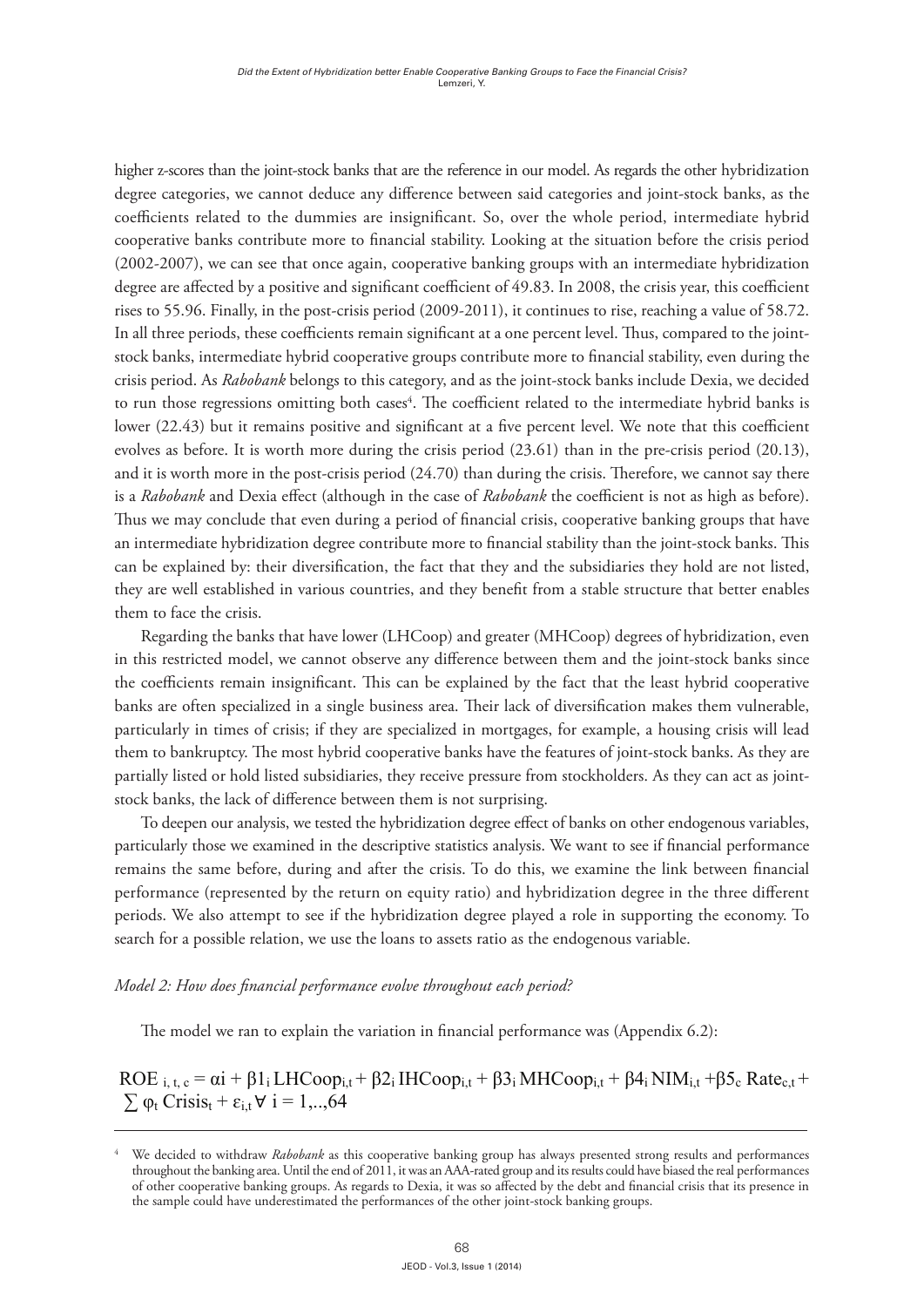In this model, the control variables show different effects on financial performance. The long-term interest rate indicator has an insignificant effect on the return on equity, except in the post-crisis period (2009-2011) when we withdrew Dexia from the sample. The effect is significant and negative, as expected. Regardless of the period, the net interest margin always has a positive and significant effect on financial performance, except in 2008, where the effect is insignificant. Over the whole period, whatever the sample, the temporal dummy always has a negative and significant effect on financial performance.

*The least and intermediate hybrid cooperative banking groups are less profitable in the pre-crisis period.* Over the whole period (2002-2011), we note that there is no difference in the financial performance of cooperative banking groups and joint-stock banks, regardless of their hybridization degree. Indeed, all coefficients related to the hybridization degree are insignificant. If we focus on the pre-crisis period (2002-2007), we see a negative and significant coefficient related to the least and intermediate hybrid banks. So, a bank in the least hybrid degree category has on average a financial performance inferior to 3.29 points compared to that of jointstock banks. A bank that has an intermediate degree of hybridization has on average a financial performance inferior to 3.91 points compared to that of joint-stock banks. We note that there is no difference between the financial performance of cooperative banking groups with the highest degree of hybridization and that of joint-stock banks, as the coefficient is insignificant. So in the pre-crisis period, the least and intermediate hybrid cooperative banking groups had a lower financial performance than joint-stock banks. This is not unexpected; as we described earlier, cooperative banks are not under stockholder pressure, they are not listed and do not pursue profit maximization.

*In times of crisis, there is no difference in profitability between cooperative banks and joint-stock banks.* In 2008, the crisis year, and during the post-crisis period (2009-2011), we cannot report any difference between the financial performance of cooperative banks, whatever their hybridization degree, and that of joint-stock banks. This signifies that cooperative banking groups that had lower and significant financial performance in the pre-crisis period showed higher resistance; there was no difference between the return realized by the different categories. We repeated the analysis omitting *Rabobank* and Dexia. The results are the same in all three sub-periods, but not over the whole period. In this latter case, the coefficient related to the least hybrid banks is negative and significant. So over the entire period, when we run the model without Dexia, the least hybrid banks have lower financial performance than joint-stock banks. than joint-stock banks.

#### *Model 3: Do cooperative banks lend more in times of crisis?* **Model 3: Do cooperative banks lend more in times of crisis?**

We ran some models with the loans to assets as the endogenous variable. The control variables are the long-term interest rate and the temporal dummy. The model used was (Appendix 6.3):

## Loans  $_{i,t,c} = \alpha i + \beta 1_i LHCoop_{i,t} + \beta 2_i IHCoop_{i,t} + \beta 3_i MHCoop_{i,t} + \beta 4_c Rate_{c,t} + \sum_{i,t} \varphi_t Crists_t + \varepsilon_{i,t}$  $\forall$  i = 1,..,64

As a rise in interest rates leads to lower asset value, we expected a positive sign related As a rise in interest rates leads to lower asset value, we expected a positive sign related to its coefficient. Indeed, if the asset value decreases, the loans to assets ratio will increase. This hypothesis is confirmed. Nevertheless, we note that regardless of the period and sample, the temporal dummy has no effect on the lending level, as its coefficient is insignificant.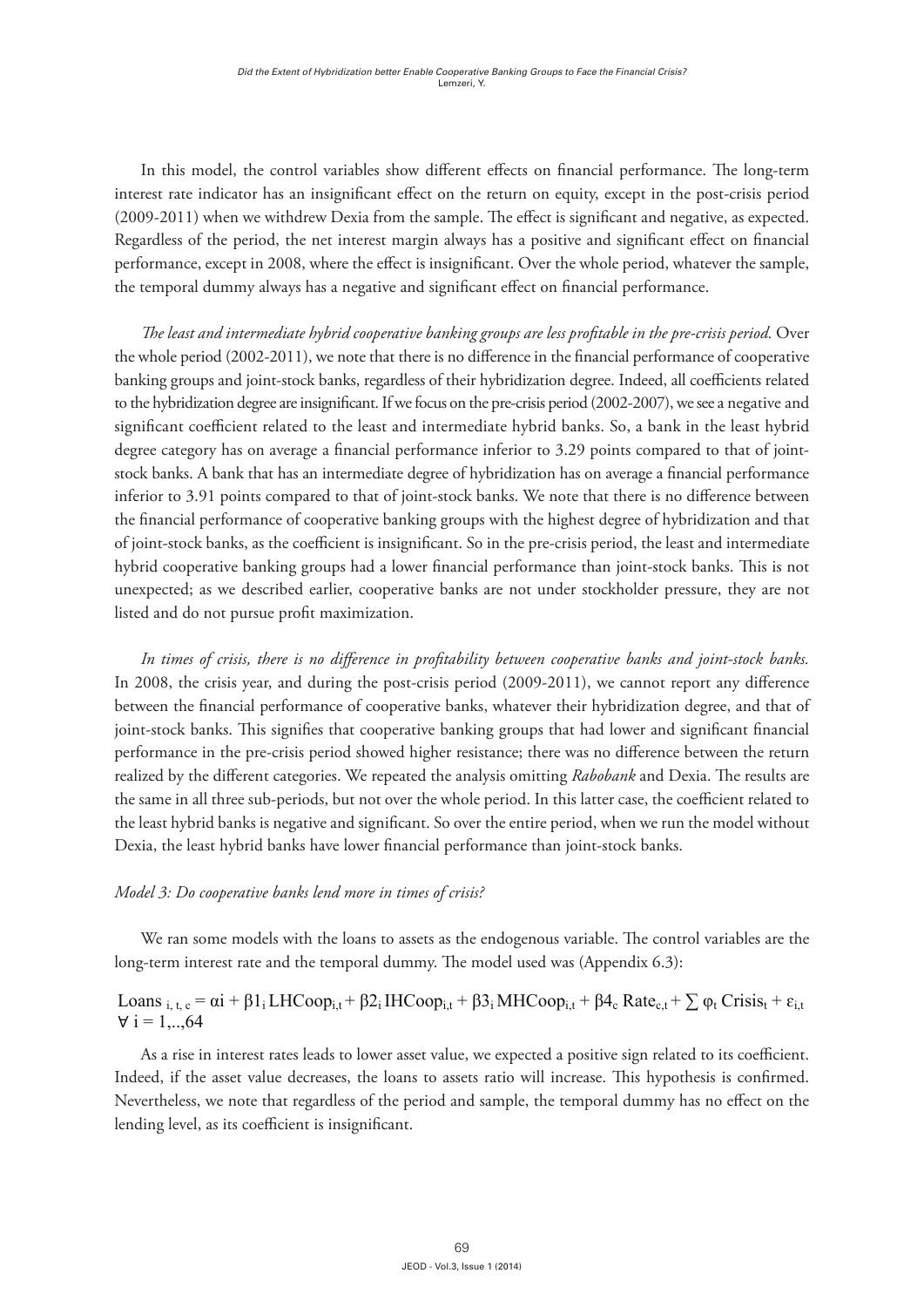*The least and intermediate hybrid banks lent more than the joint-stock banks during the period 2002-2011.*  In the first model, which covered the entire period, we noted that the least hybrid cooperative banking groups lent more than the joint-stock banks. The coefficient related to the least hybrid category was positive and highly significant. Their ratio was on average 11.49 points higher than that of joint-stock banks. Intermediate hybrid cooperative banks also lent more than joint-stock banks. On average, their ratio was 5.44 points higher and significant at the 10 percent level. A *Rabobank* effect was noted in this case. Indeed, if we withdraw *Rabobank*, the coefficient becomes insignificant. There is no difference in lending behaviour between the more hybrid and the joint-stock banks. These results are consistent with the earlier theoretical analysis, where we noted that cooperative banks are established throughout a territory; they are close to their customers and are willing to contribute to community and economic development.

*The least and intermediate hybrid banks also lent more during the crisis and post-crisis periods.* If we focus on the banks' behaviour during the different periods as regards to their lending offers, we note that during the pre-crisis period as well as in the crisis year, there is no difference between the different categories of banks, as no coefficient appears significant. Because the crisis year gives poor results, and the post-crisis period also gives insufficient results compared to the whole period, which shows that there is a difference in behaviour between the banks, we added a post-crisis period covering 2008-2011. It shows that the least hybrid cooperative banking groups lent more on average than joint-stock banks. Their coefficient is 9.34 and is significant at the 5 percent level. It remains significant and positive even if we withdraw *Rabobank*  and Dexia. Intermediate hybrid cooperative banking groups also lent more on average than joint-stock banks. Their loans to assets ratio is on average 8.91 points higher and is significant at the 10 percent level. As in the previous analysis over the whole period, there seems to be a *Rabobank* effect here as well. When we withdraw this bank, the coefficient becomes insignificant.

We stated earlier that cooperative banking groups lend more even in times of crisis. As they are held by shareholders who are also customers - and as their customers include managers of small and medium-sized firms who need loans so as to enable their firm to grow - it seems normal for cooperative banks to contribute to the economic development of the area where they are settled. This hypothesis was verified in the descriptive statistics analysis and is corroborated by the econometric analysis. Since they continue to lend even during the crisis period, they show higher resistance than joint-stock banks.

#### **4. Conclusion**

In this paper, we have shown that there is a link between a cooperative banking group's hybridization degree and its financial stability. We tested levels of resistance and resilience through various indicators: a computed z-score in order to measure the probability of bankruptcy; the loans to assets ratio to measure a bank's capacity to maintain its level of lending in times of financial crisis; and the return on equity to see how financial performance evolves according to their hybridization degree over the different periods considered.

The first conclusion we draw is that intermediate hybrid cooperative banks contribute significantly to financial stability. They benefit from higher z-scores, which show that they are well-capitalized and realize steady returns. Their bankruptcy probability is lower than that of joint-stock banks, even in times of crisis. *Rabobank* plays an important role in this. Moreover, we showed that whatever the period even when we withdraw *Rabobank* and Dexia from the sample - intermediate hybrid cooperative banks continue to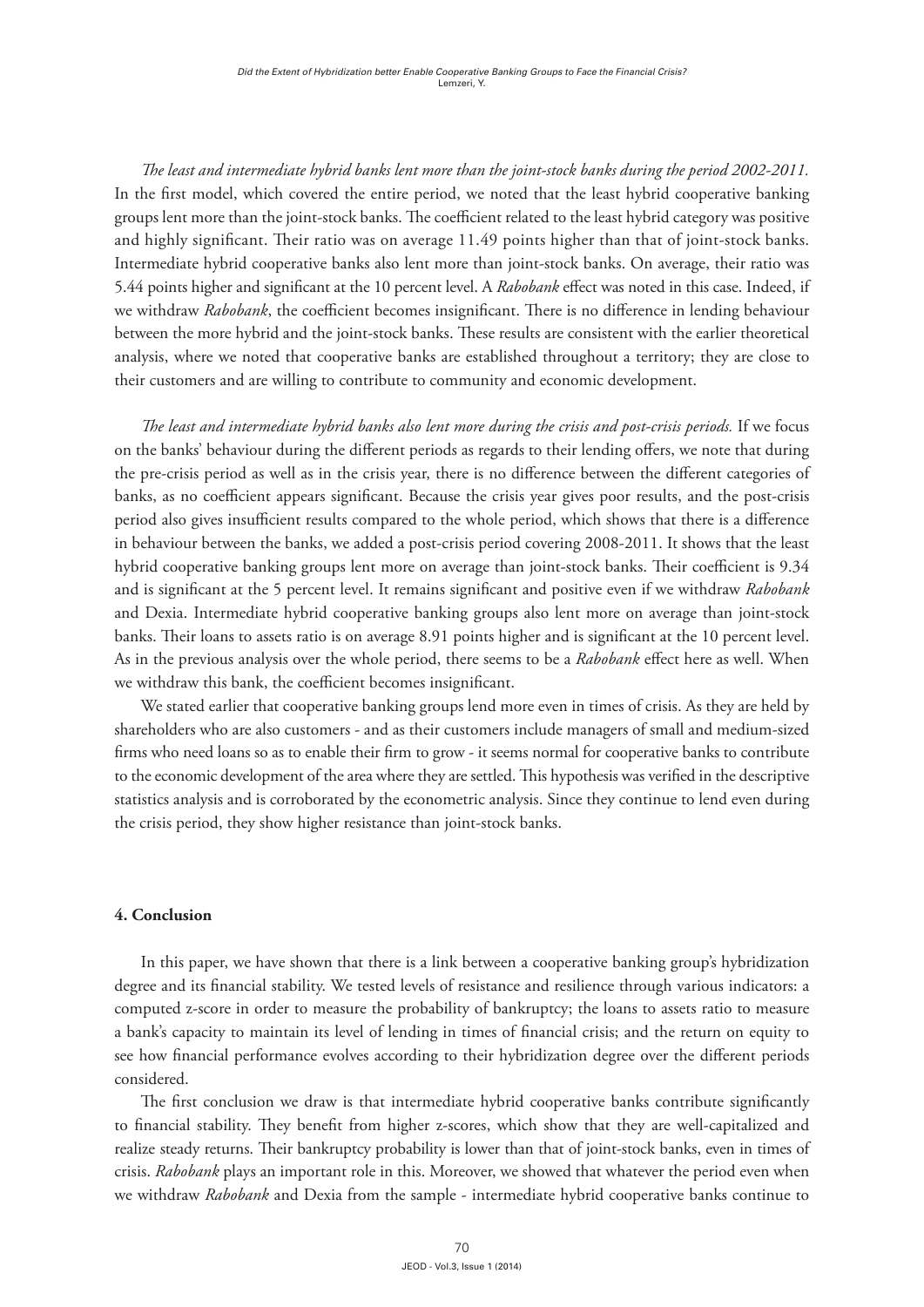provide higher z-scores than joint-stock banks. These banks have diversified activities that enable them to mitigate economic fluctuations and their firm establishment in an area (local, regional or country-wide) gives them a better understanding of their customers. As local and/or regional banks benefit from this proximity, and as group activities are diversified and unlisted, they accumulate different assets that enable them to contribute more to financial stability, as shown through their higher z-score. According to this indicator, these banks show more resistance and resilience. The results for the least and most hybrid banks do not differ from those for joint-stock banks. The least hybrid banks suffer from their lack of diversification and are more vulnerable to macroeconomic shock. The most hybrid banks have features that also characterize joint-stock banks, which explains the lack of difference in their results.

The second conclusion concerns the ability of cooperative banking groups to make a profit. During the pre-crisis period, their return is lower than that of joint-stock banks, with the exception of the most hybrid cooperative banking groups, whose level of returns is not much different than the joint-stock banking groups. But in times of crisis and during the post-crisis period, we find that there is no difference between the financial performances of cooperative and joint-stock banking groups. As the least and intermediate hybrid cooperative banks had weaker return on equity ratios before the crisis, and as there are no differences between the cooperative and joint-stock banks during the other periods, it demonstrates that they showed more resistance during the crisis. Because the least and intermediate hybrid banks are unlisted or do not hold listed subsidiaries, they do not suffer from a fall in stock market prices. Additionally, they do not undertake high-risk projects that can have negative consequences in times of crisis if they fail.

The third and final conclusion we draw is the capacity of the least and intermediate hybrid cooperative banking groups to maintain their lending level in times of crisis. As these banks are built as local and/or regional networks throughout an entire country, they are close to their customers. These banks are leading players in regards to the economic development of their area. As they are often managed by entrepreneurs of small and medium-sized firms, who themselves know the difficulties of obtaining a loan, the results we found are consistent with their willingness to develop the local economy.

While drawing conclusions in this paper, we found that, globally, cooperative banking groups with an intermediate hybridization degree have faced the financial crisis better. They contribute more to financial stability than joint-stock banking groups. They show more resistance and resilience before, during and after the crisis. Even if they do not differentiate themselves from joint-stock banking groups in terms of the z-score indicator, the least hybrid banks also showed more resistance and resilience as far as lending is concerned and they showed more resistance than joint-stock banks in regards to financial performance. They faced the financial crisis more successfully and contributed more to financial stability with respect to those indicators.

Nevertheless, these models - particularly those that use the loans to assets and the return on equity as endogenous variables - need to be enhanced, as their explanatory power is rather limited. Even if the variables' coefficients are often significant, the introduction of further control variables that influence the endogenous variable would improve the models. Collecting more data for the following years would also be useful to check if the least and intermediate cooperative banks continue to succeed in maintaining their lending levels.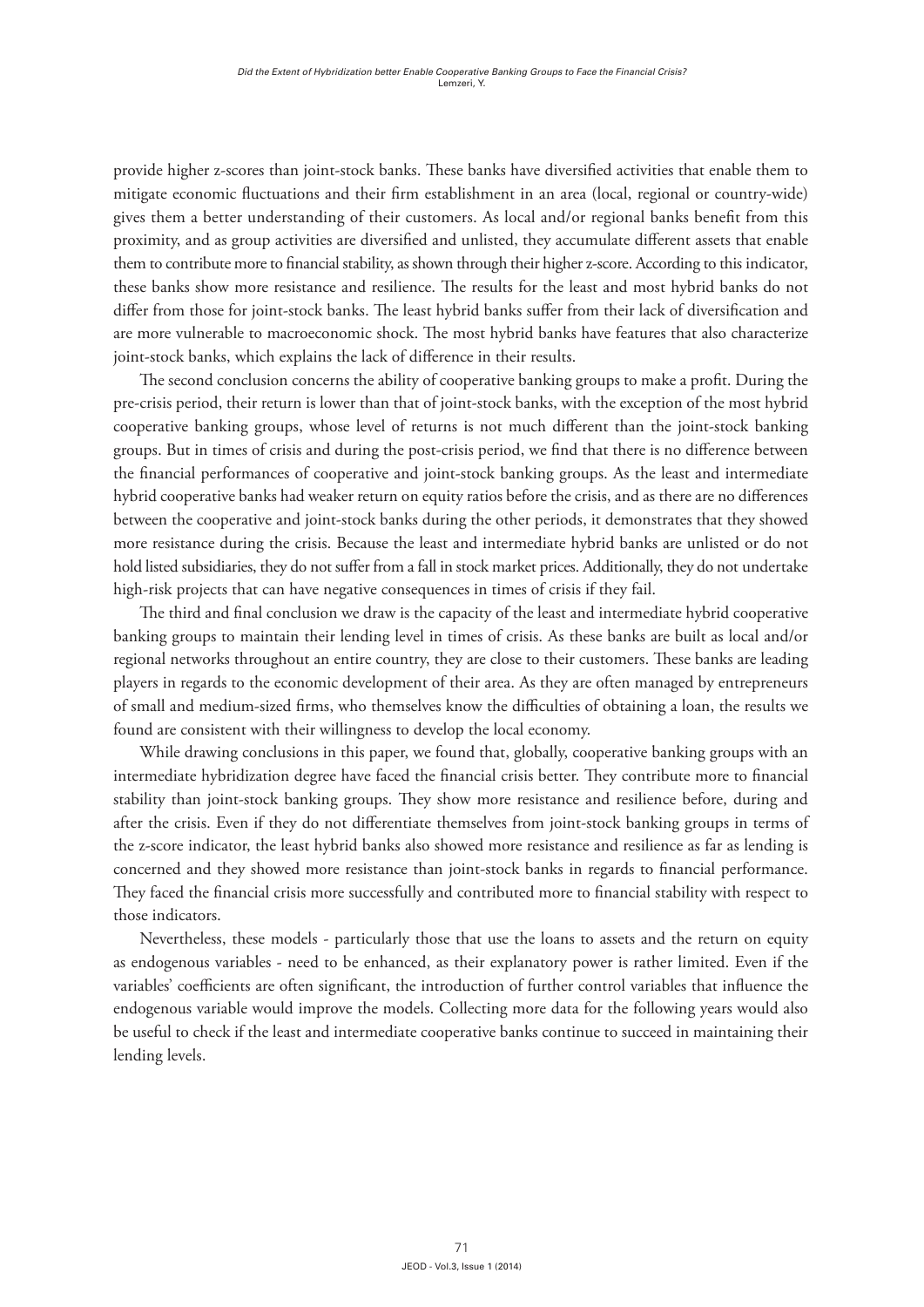#### **Appendix 1: Z-score descriptive statistics**

Z-score descriptive statistics sorted by periods, countries and hybridization degree where LHCoop is Z-score descriptive statistics sorted by periods, countries and hybridization degree where LHCoop is the least hybrid cooperative banks, IHCoop the cooperative banks that have an intermediate degree of hybridization, MHCoop the most hybrid cooperative banks and JSB the joint-stock banks.  $\mathcal{L}=\mathcal{L}=\mathcal{L}=\mathcal{L}=\mathcal{L}=\mathcal{L}=\mathcal{L}=\mathcal{L}=\mathcal{L}=\mathcal{L}=\mathcal{L}=\mathcal{L}=\mathcal{L}=\mathcal{L}=\mathcal{L}=\mathcal{L}=\mathcal{L}=\mathcal{L}=\mathcal{L}=\mathcal{L}=\mathcal{L}=\mathcal{L}=\mathcal{L}=\mathcal{L}=\mathcal{L}=\mathcal{L}=\mathcal{L}=\mathcal{L}=\mathcal{L}=\mathcal{L}=\mathcal{L}=\mathcal{L}=\mathcal{L}=\mathcal{L}=\mathcal{L}=\mathcal{L}=\mathcal{$ 

| JSB<br>Std'<br>12.60 | $Obs^{(2)}$ |
|----------------------|-------------|
|                      |             |
|                      |             |
|                      | 23          |
| 7.37                 | 38          |
| 12.53                | 42          |
| 11.95                | 18          |
| 7.02                 | 24          |
| 31.10                | 59          |
| 28.72                | 42          |
| 9.20                 | 12          |
| 13.68                | 12          |
| 21.11                | 270         |
|                      |             |

Table 1-a: Z-score descriptive statistics before the crisis the least hybrid cooperative banks, IHCooperative banks, IHCoop the cooperative banks that have an intermediate the least hybrid cooperative banks, IHCoop the cooperative banks that have an intermediate

Note: (1) standard-deviation (2) number of observations

Table 1-b: Z-score descriptive statistics the year of the crisis *Mean Std(1) Obs(2) Mean Std(1) Obs(2) Mean Std(1) Obs(2) Mean Std(1) Obs(2) Note:* (1) standard-deviation (2) number of observations

| 2008               |              | <b>LHCOOP</b>      |             |        | <b>IHCOOP</b>      |                |       | <b>MHCOOP</b> |             |       | <b>JSB</b>  |                |
|--------------------|--------------|--------------------|-------------|--------|--------------------|----------------|-------|---------------|-------------|-------|-------------|----------------|
|                    | Mean         | Std <sup>(1)</sup> | $Obs^{(2)}$ | Mean   | Std <sup>(1)</sup> | $Obs^{(2)}$    | Mean  | $Std^{(1)}$   | $Obs^{(2)}$ | Mean  | $Std^{(1)}$ | $Obs^{(2)}$    |
| Austria            | 6.96         | NA                 |             |        |                    |                | 13.97 | NA            |             | 29.04 | 20.37       | 4              |
| Germany            |              |                    |             | 52.05  | NA                 |                |       |               |             | 9.32  | 6.51        | 8              |
| Spain              | 28.57        | NA                 |             |        |                    |                |       |               |             | 22.34 | 11.64       |                |
| France             |              |                    |             | 39.21  | 16.18              | $\overline{2}$ | 14.60 | 7.60          | 3           | 13.13 | 13.89       | 3              |
| <b>Netherlands</b> |              |                    |             | 163.42 | <b>NA</b>          |                |       |               |             | 10.38 | 6.16        | $\overline{4}$ |
| UK                 | 15.88        | NΑ                 |             |        |                    |                |       |               |             | 14.28 | 22.41       | 10             |
| Italy              | 37.75        | NA                 |             |        |                    |                | 21.66 | <b>NA</b>     | 1           | 37.40 | 35.05       | $\tau$         |
| Portugal           | 27.86        | NA                 |             |        |                    |                |       |               |             | 19.44 | 9.93        | 2              |
| Finland            |              |                    |             |        |                    |                | 21.48 | <b>NA</b>     |             | 15.67 | 6.47        | 2              |
| <b>Total</b>       | <b>23.40</b> | 12.03              | 5           | 73.47  | 60.98              | 4              | 16.82 | 6.06          | 6           | 19.21 | 20.39       | 47             |
|                    |              |                    |             |        |                    |                |       |               |             |       |             |                |

Note: (1) standard-deviation (2) number of observations

*Austria* 5.12 2.85 3 18.24 2.18 3 35.82 20.90 12 Table 1-c: Z-score descriptive statistics after the crisis year

| 2009-11      |       | <b>LHCOOP</b>      |             |        | <b>IHCOOP</b>      |             |       | <b>MHCOOP</b> |             |       | JSB   |             |
|--------------|-------|--------------------|-------------|--------|--------------------|-------------|-------|---------------|-------------|-------|-------|-------------|
|              | Mean  | Std <sup>(1)</sup> | $Obs^{(2)}$ | Mean   | Std <sup>(1)</sup> | $Obs^{(2)}$ | Mean  | $Std^{(1)}$   | $Obs^{(2)}$ | Mean  | Std'' | $Obs^{(2)}$ |
| Austria      | 5.12  | 2.85               | 3           |        |                    |             | 18.24 | 2.18          | 3           | 35.82 | 20.90 | 12          |
| Germany      |       |                    |             | 56.87  | 0.53               | 3           |       |               |             | 13.70 | 6.02  | 20          |
| Spain        | 27.37 | 1.62               | 3           |        |                    |             |       |               |             | 24.10 | 13.89 | 21          |
| France       |       |                    |             | 48.37  | 11.87              | 6           | 24.44 | 1.99          | 6           | 19.30 | 15.23 | 9           |
| Netherlands  |       |                    |             | 182.22 | 2.29               | 3           |       |               |             | 13.88 | 7.02  | 12          |
| UK           | 15.51 | 1.77               | 3           |        |                    |             |       |               |             | 20.49 | 27.00 | 30          |
| Italy        | 32.11 | 4.07               | 3           |        |                    |             | 21.34 | 1.97          | 3           | 33.03 | 27.26 | 21          |
| Portugal     | 24.89 | 1.53               | 3           |        |                    |             |       |               |             | 23.09 | 13.09 | 6           |
| Finland      |       |                    |             |        |                    |             | 24.11 | 1.46          | 3           | 13.94 | 2.61  | 6           |
| <b>Total</b> | 21.00 | 10.17              | 15          | 83.96  | 59.91              | 12          | 22.52 | 3.05          | 15          | 22.49 | 20.34 | 137         |

*Mean Std(1) Obs(2) Mean Std(1) Obs(2) Mean Std(1) Obs(2) Mean Std(1) Obs(2)* Note: (1) standard-deviation (2) number of observations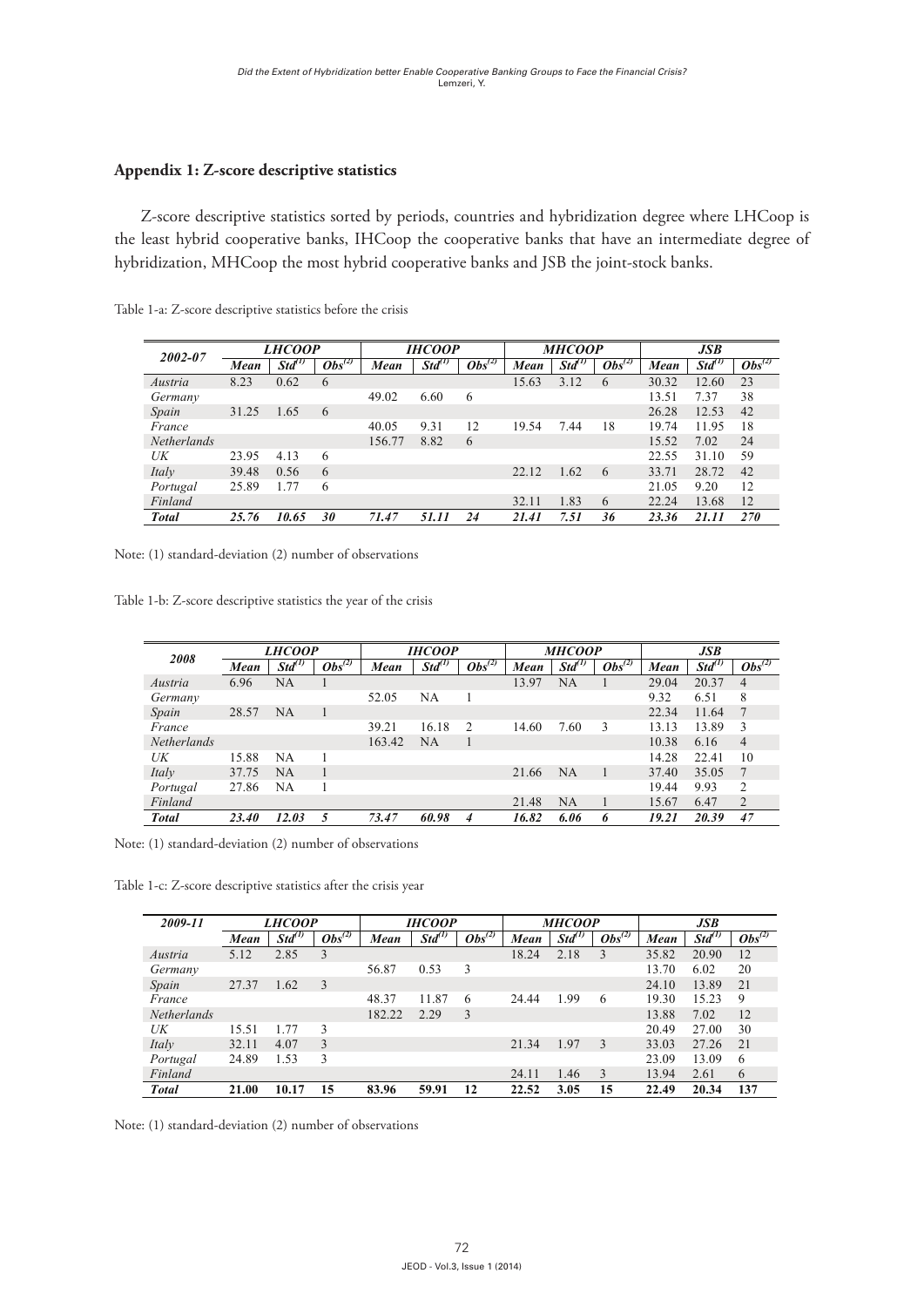| 2002-11            |       | <b>LHCOOP</b> |             |        | <b>IHCOOP</b>      |             |       | <b>MHCOOP</b>      |             |       | <b>JSB</b>         |             |
|--------------------|-------|---------------|-------------|--------|--------------------|-------------|-------|--------------------|-------------|-------|--------------------|-------------|
|                    | Mean  | Std'          | $Obs^{(2)}$ | Mean   | Std <sup>(1)</sup> | $Obs^{(2)}$ | Mean  | Std <sup>(1)</sup> | $Obs^{(2)}$ | Mean  | Std <sup>(1)</sup> | $Obs^{(2)}$ |
| Austria            | 7.17  | 2.04          | 10          |        |                    |             | 16.24 | 2.94               | 10          | 31.88 | 16.07              | 39          |
| Germany            |       |               |             | 51.68  | 6.16               | 10          |       |                    |             | 13.06 | 6.93               | 66          |
| Spain              | 29.82 | 2.37          | 10          |        |                    |             |       |                    |             | 25.23 | 12.76              | 70          |
| France             |       |               |             | 42.46  | 10.81              | 20          | 20.08 | 7.04               | 27          | 18.95 | 12.84              | 30          |
| <b>Netherlands</b> |       |               |             | 165.07 | 13.73              | 10          |       |                    |             | 14.51 | 6.95               | 40          |
| UK                 | 20.61 | 5.36          | 10          |        |                    |             |       |                    |             | 21.09 | 28.99              | 99          |
| Italy              | 37.10 | 3.99          | 10          |        |                    |             | 21.84 | 1.57               | 10          | 33.88 | 28.53              | 70          |
| Portugal           | 25.78 | 1.74          | 10          |        |                    |             |       |                    |             | 21.50 | 10.03              | 20          |
| Finland            |       |               |             |        |                    |             | 28.65 | 4.78               | 10          | 19.09 | 11.32              | 20          |
| <b>Total</b>       | 24.10 | 10.64         | 50          | 75.42  | 53.58              | 40          | 21.22 | 6.59               | 57          | 22.67 | 20.80              | 454         |
|                    |       |               |             |        |                    |             |       |                    |             |       |                    |             |

Table 1-d: Z-score descriptive statistics on the whole period **Table 1-d: Z-score descriptive statistics on the whole period**

Note: (1) standard-deviation (2) number of observations (1) standard-deviation (2) number of observations

#### Appendix 2: Loans to assets descriptive statistics

Loans to assets descriptive statistics classified by periods and hybridization degree, where LHCoop is the least hybrid cooperative banks, IHCoop the cooperative banks that have an intermediate degree of hybridization, MHCoop the most hybrid cooperative banks and JSB the joint-stock banks.

| 2002-11   |       | <b>LHCOOP</b> |              |       | <b>IHCOOP</b>      |             |       | <b>MHCOOP</b> |                |       | JSB         |                        |
|-----------|-------|---------------|--------------|-------|--------------------|-------------|-------|---------------|----------------|-------|-------------|------------------------|
| In $%$    | Mean  | $Std^{(1)}$   | $Obs^{(2)}$  | Mean  | Std <sup>(1)</sup> | $Obs^{(2)}$ | Mean  | $Std^{(1)}$   | $Obs^{(2)}$    | Mean  | $Std^{(1)}$ | $\overline{Obs^{(2)}}$ |
| [30, 40)  |       |               |              |       |                    |             | 37.31 | 2.49          | 12             |       |             |                        |
| [40, 50)  | 43.22 | <b>NA</b>     | $\mathbf{1}$ | 47.02 | 3.27               | 10          | 44.71 | 2.50          | 19             |       |             |                        |
| [50, 60)  | 55.58 | 2.66          | 13           | 54.21 | 2.15               | 14          | 50.91 | 0.69          | $\overline{3}$ |       |             |                        |
| [60, 70)  | 65.78 | 2.33          | 19           | 64.14 | 3.61               | 9           | 66.71 | 1.70          | 13             |       |             |                        |
| [70, 80)  | 74.75 | 2.62          | 17           | 72.31 | 1.90               | 6           | 75.17 | 2.05          | 9              |       |             |                        |
| [80, 90)  |       |               |              | 84.35 | <b>NA</b>          | 1           | 81.10 | NA            | 1              |       |             |                        |
| [0, 20)   |       |               |              |       |                    |             |       |               |                | 11.52 | 5.01        | 41                     |
| [20, 40)  |       |               |              |       |                    |             |       |               |                | 31.75 | 5.45        | 74                     |
| [40, 60]  |       |               |              |       |                    |             |       |               |                | 52.47 | 6.00        | 143                    |
| [60, 80)  |       |               |              |       |                    |             |       |               |                | 67.05 | 6.16        | 152                    |
| [80, 100] |       |               |              |       |                    |             |       |               |                | 85.94 | 3.42        | 44                     |
|           | 65.72 | 8.47          | 50           | 58.12 | 10.06              | 40          | 53.95 | 14.71         | 57             | 53.52 | 20.81       | 454                    |

 $\overline{a}$  . Leave to access decographics escription on the whole neglected [30, 40) 37.31 2.49 12 Table 2-a: Loans to assets descriptive statistics on the whole period **Table 2-a: Loans to assets descriptive statistics on the whole period**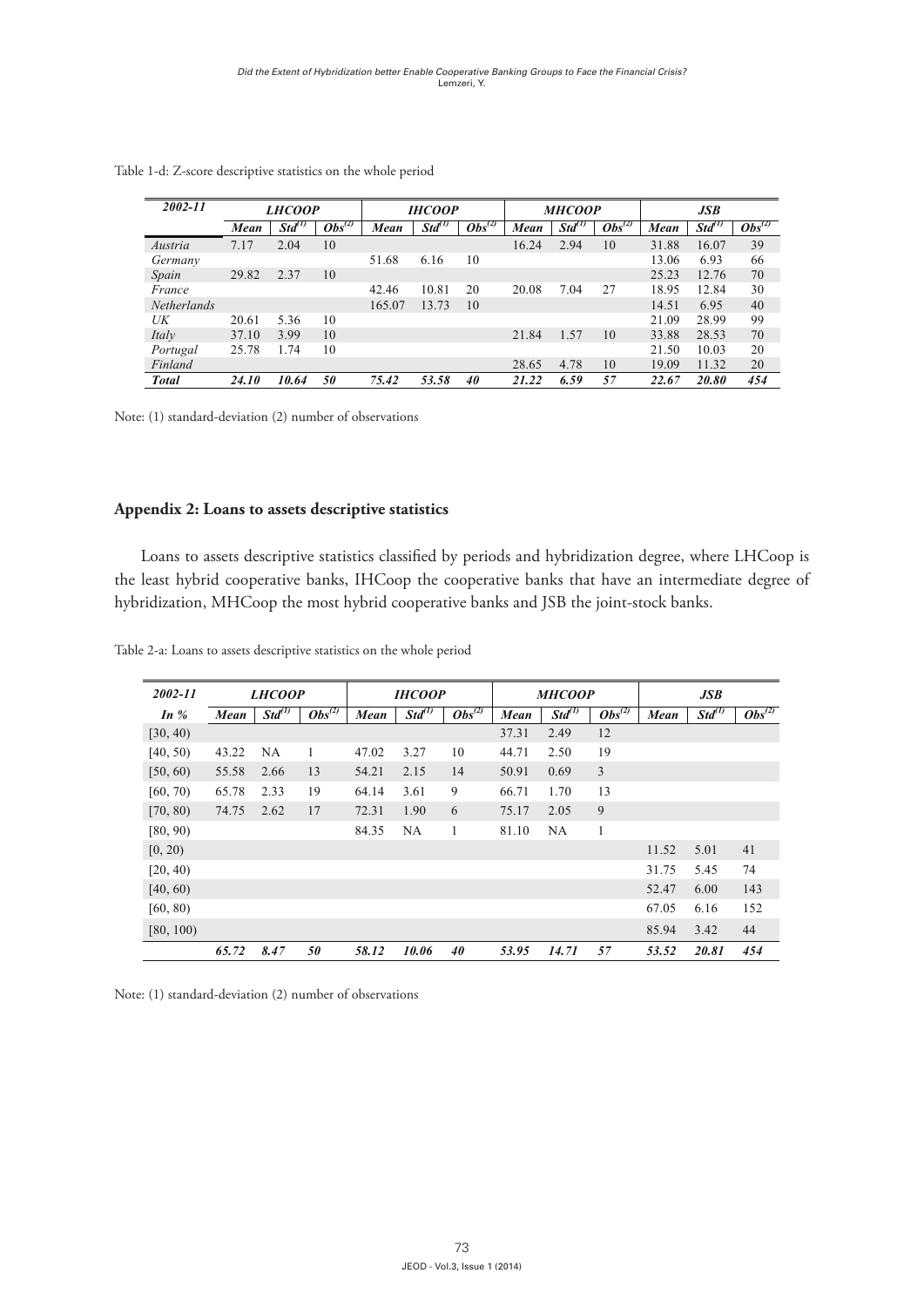| 2002-07   |       | <b>LHCOOP</b>     |                   |       | <b>IHCOOP</b>     |                   |       | <b>MHCOOP</b>     |                   |       | JSB               |                   |
|-----------|-------|-------------------|-------------------|-------|-------------------|-------------------|-------|-------------------|-------------------|-------|-------------------|-------------------|
| In $%$    | Mean  | <b>Std</b><br>(1) | <b>Obs</b><br>(2) | Mean  | <b>Std</b><br>(1) | <b>Obs</b><br>(2) | Mean  | <b>Std</b><br>(1) | <b>Obs</b><br>(2) | Mean  | <b>Std</b><br>(1) | <b>Obs</b><br>(2) |
| [40, 50)  |       |                   |                   | 45.81 | 3.86              | 6                 |       |                   |                   |       |                   |                   |
| [50, 60)  | 55.81 | 3.29              | 8                 | 54.49 | 2.17              | 10                |       |                   |                   |       |                   |                   |
| [60, 70)  | 65.73 | 2.83              | 12                | 62.31 | 2.30              | 5                 |       |                   |                   |       |                   |                   |
| [70, 80)  | 74.22 | 2.82              | 10                | 73.94 | 2.72              | $\overline{2}$    |       |                   |                   |       |                   |                   |
| [80, 90)  |       |                   |                   | 84.35 | NA                | $\mathbf{1}$      |       |                   |                   |       |                   |                   |
| [30, 40)  |       |                   |                   |       |                   |                   | 36.90 | 2.53              | 10                |       |                   |                   |
| [0, 20)   |       |                   |                   |       |                   |                   | 43.99 | 2.40              | 9                 | 12.00 | 5.28              | 22                |
| [20, 40)  |       |                   |                   |       |                   |                   | 51.13 | 0.82              | $\overline{2}$    | 31.92 | 5.44              | 42                |
| [40, 60)  |       |                   |                   |       |                   |                   | 66.68 | 1.90              | 9                 | 52.63 | 5.31              | 101               |
| [60, 80)  |       |                   |                   |       |                   |                   | 76.32 | 1.76              | 5                 | 66.19 | 5.81              | 75                |
| [80, 100) |       |                   |                   |       |                   |                   | 81.10 | <b>NA</b>         | $\mathbf{1}$      | 85.64 | 3.34              | 30                |
|           | 65.92 | 7.75              | 30                | 56.82 | 10.25             | 24                | 53.61 | 15.72             | 36                | 53.53 | 20.04             | <b>270</b>        |

Table 2-b: Loans to assets descriptive statistics before the crisis **Table 2-b: Loans to assets descriptive statistics before the crisis**

Note: (1) standard-deviation (2) number of observations

Table 2-c: Loans to assets descriptive statistics the year of the crisis and the contract of the contract of the contract of the contract of the contract of the contract of the contract of

| 2008      |       | <i>LHCOOP</i> |                        |       | <b>IHCOOP</b>      |                        |       | <b>MHCOOP</b> |              |       | JSB         |                        |
|-----------|-------|---------------|------------------------|-------|--------------------|------------------------|-------|---------------|--------------|-------|-------------|------------------------|
| In $%$    | Mean  | $Std^{(1)}$   | $\overline{Obs^{(2)}}$ | Mean  | Std <sup>(1)</sup> | $\overline{Obs^{(2)}}$ | Mean  | $Std^{(1)}$   | $Obs^{(2)}$  | Mean  | $Std^{(1)}$ | $\overline{Obs^{(2)}}$ |
| [45, 50)  |       |               |                        | 48.55 | <b>NA</b>          | $\mathbf{1}$           |       |               |              |       |             |                        |
| [50, 55)  | 52.87 | NA            | 1                      | 50.86 | NA                 | 1                      |       |               |              |       |             |                        |
| [60, 65)  |       |               |                        | 62.28 | <b>NA</b>          | 1                      |       |               |              |       |             |                        |
| [65, 70)  | 65.85 | 0.65          | $\overline{2}$         | 69.64 | NA                 | 1                      |       |               |              |       |             |                        |
| [75, 80)  | 76.72 | 1.42          | 2                      |       |                    |                        |       |               |              |       |             |                        |
| [30, 40)  |       |               |                        |       |                    |                        | 39.08 | NA            | 1            |       |             |                        |
| [40, 50)  |       |               |                        |       |                    |                        | 45.49 | 0.32          | 3            |       |             |                        |
| [60, 70)  |       |               |                        |       |                    |                        | 68.27 | NA            | 1            |       |             |                        |
| [70, 80)  |       |               |                        |       |                    |                        | 71.82 | <b>NA</b>     | $\mathbf{1}$ |       |             |                        |
| [0, 20)   |       |               |                        |       |                    |                        |       |               |              | 10.39 | 3.22        | 5                      |
| [20, 40)  |       |               |                        |       |                    |                        |       |               |              | 30.32 | 4.98        | 8                      |
| [40, 60)  |       |               |                        |       |                    |                        |       |               |              | 52.87 | 7.33        | 10                     |
| [60, 80)  |       |               |                        |       |                    |                        |       |               |              | 67.94 | 6.86        | 19                     |
| [80, 100] |       |               |                        |       |                    |                        |       |               |              | 87.73 | 3.63        | 5                      |
|           | 67.60 | 9.90          | 5                      | 57.83 | 9.89               | 4                      | 52.60 | 13.78         | 6            | 54.32 | 23.30       | 47                     |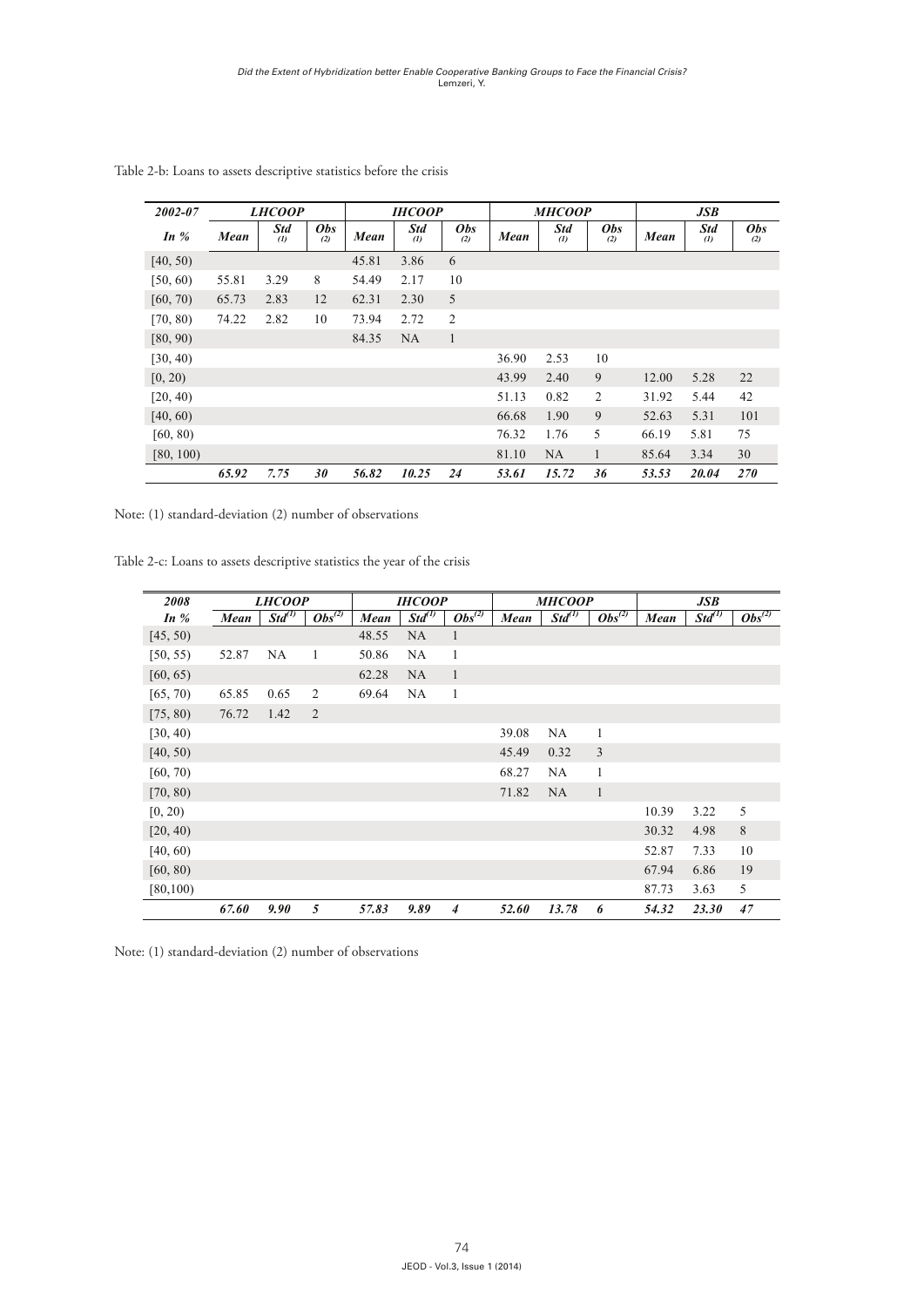| 2009-11   |       | <b>LHCOOP</b>      |                |       | <b>IHCOOP</b>      |                |       | <b>MHCOOP</b>      |                |       | <b>JSB</b>  |                        |
|-----------|-------|--------------------|----------------|-------|--------------------|----------------|-------|--------------------|----------------|-------|-------------|------------------------|
| In $%$    | Mean  | Std <sup>(1)</sup> | $Obs^{(2)}$    | Mean  | Std <sup>(1)</sup> | $Obs^{(2)}$    | Mean  | Std <sup>(1)</sup> | $Obs^{(2)}$    | Mean  | $Std^{(1)}$ | $\overline{Obs}^{(2)}$ |
| [45,50)   |       |                    |                | 48.92 | 0.16               | $\mathfrak{Z}$ |       |                    |                |       |             |                        |
| [50, 55)  |       |                    |                | 53.61 | 1.44               | $\overline{2}$ |       |                    |                |       |             |                        |
| [55, 60)  |       |                    |                | 55.92 | NA                 | $\mathbf{1}$   |       |                    |                |       |             |                        |
| [60, 65)  |       |                    |                | 63.98 | NA                 | 1              |       |                    |                |       |             |                        |
| [65, 70)  |       |                    |                | 69.87 | NA                 | $\mathbf{1}$   |       |                    |                |       |             |                        |
| [70, 75)  |       |                    |                | 71.50 | 0.96               | $\overline{4}$ |       |                    |                |       |             |                        |
| [30, 40)  |       |                    |                |       |                    |                | 39.67 | NA                 | $\mathbf{1}$   |       |             |                        |
| [40, 50)  | 43.22 | NA                 | $\mathbf{1}$   |       |                    |                | 45.30 | 3.103099           | $\overline{7}$ |       |             |                        |
| [50, 60)  | 55.79 | 0.61               | $\overline{4}$ |       |                    |                | 50.47 | NA                 | $\mathbf{1}$   |       |             |                        |
| [60, 70)  | 65.86 | 1.54               | 5              |       |                    |                | 66.31 | 1.21               | 3              |       |             |                        |
| [70, 80)  | 75.01 | 2.51               | 5              |       |                    |                | 74.39 | 0.91               | $\mathfrak{Z}$ |       |             |                        |
| [0, 20)   |       |                    |                |       |                    |                |       |                    |                | 11.17 | 5.28        | 14                     |
| [20, 40)  |       |                    |                |       |                    |                |       |                    |                | 31.94 | 5.75        | 24                     |
| [40, 60)  |       |                    |                |       |                    |                |       |                    |                | 51.84 | 7.63        | 32                     |
| [60, 80)  |       |                    |                |       |                    |                |       |                    |                | 67.88 | 6.30        | 58                     |
| [80, 100) |       |                    |                |       |                    |                |       |                    |                | 85.94 | 3.69        | 9                      |
|           | 64.71 | 9.83               | 15             | 60.81 | 10.02              | 12             | 55.29 | 13.32              | 15             | 53.23 | 21.53       | 137                    |

Table 2-d: Loans to assets descriptive statistics after the crisis year **Table 2-d: Loans to assets descriptive statistics after the crisis year**

Note: (1) standard-deviation (2) number of observations

#### **Appendix 3: Return on equity descriptive statistics Appendix 3: Return on equity descriptive statistics**

Return on equity descriptive statistics classified by periods and hybridization degree level, where LHCoop Return on equity descriptive statistics classified by periods and hybridization degree level, where is the least hybrid cooperative banks, IHCoop the cooperative banks that have an intermediate degree of hybridization, MHCoop the most hybrid cooperative banks and JSB the joint-stock banks. ation, ivit tCoop th

| Table 3-a: Return on equity descriptive statistics before the crisis |  |  |  |
|----------------------------------------------------------------------|--|--|--|
|----------------------------------------------------------------------|--|--|--|

| 2002-07     |       | <b>LHCOOP</b>     |                   |       | <b>IHCOOP</b>     |                   |       | <b>MHCOOP</b>                   |                   |          | JSB               |                   |
|-------------|-------|-------------------|-------------------|-------|-------------------|-------------------|-------|---------------------------------|-------------------|----------|-------------------|-------------------|
| In $%$      | Mean  | $St\bar{d}^{(1)}$ | <b>Obs</b><br>(2) | Mean  | <b>Std</b><br>(1) | <b>Obs</b><br>(2) | Mean  | <b>Std</b><br>$\left( l\right)$ | <b>Obs</b><br>(2) | Mean     | <b>Std</b><br>(1) | <b>Obs</b><br>(2) |
| [4, 6)      | 5.53  | 0.39              | $\overline{2}$    |       |                   |                   |       |                                 |                   |          |                   |                   |
| [6, 8)      | 6.88  | 0.74              | 5                 |       |                   |                   |       |                                 |                   |          |                   |                   |
| [8, 10)     | 8.96  | 0.72              | 10                |       |                   |                   |       |                                 |                   |          |                   |                   |
| [10, 12)    | 11.03 | 0.47              | 8                 |       |                   |                   |       |                                 |                   |          |                   |                   |
| [12, 14]    | 12.96 | 0.68              | 3                 |       |                   |                   |       |                                 |                   |          |                   |                   |
| [14, 16)    | 14.43 | 0.34              | $\overline{2}$    |       |                   |                   |       |                                 |                   |          |                   |                   |
| [0, 5)      |       |                   |                   | 4.72  | <b>NA</b>         | $\mathbf{1}$      | 2.02  | <b>NA</b>                       | 1                 |          |                   |                   |
| [5, 10)     |       |                   |                   | 7.56  | 1.28              | 19                | 7.94  | 1.26                            | 18                |          |                   |                   |
| [10, 15)    |       |                   |                   | 11.94 | 1.24              | 3                 | 11.61 | 0.95                            | 11                |          |                   |                   |
| [15, 20)    |       |                   |                   | 15.20 | <b>NA</b>         | 1                 | 17.63 | 1.72                            | 3                 |          |                   |                   |
| [20, 25)    |       |                   |                   |       |                   |                   | 22.30 | 0.14                            | $\overline{2}$    |          |                   |                   |
| [25, 30)    |       |                   |                   |       |                   |                   | 26.04 | NA                              | $\mathbf{1}$      |          |                   |                   |
| $[-40, -0)$ |       |                   |                   |       |                   |                   |       |                                 |                   | $-22.41$ | 0.74              | $\overline{c}$    |
| $[-20, 0)$  |       |                   |                   |       |                   |                   |       |                                 |                   | $-10.94$ | 5.34              | 7                 |
| [0, 20)     |       |                   |                   |       |                   |                   |       |                                 |                   | 11.52    | 4.31              | 233               |
| [20, 40)    |       |                   |                   |       |                   |                   |       |                                 |                   | 24.30    | 4.57              | 28                |
|             | 9.70  | 2.49              | 30                | 8.30  | 2.49              | 24                | 11.01 | 5.09                            | 36                | 12.01    | 7.56              | 270               |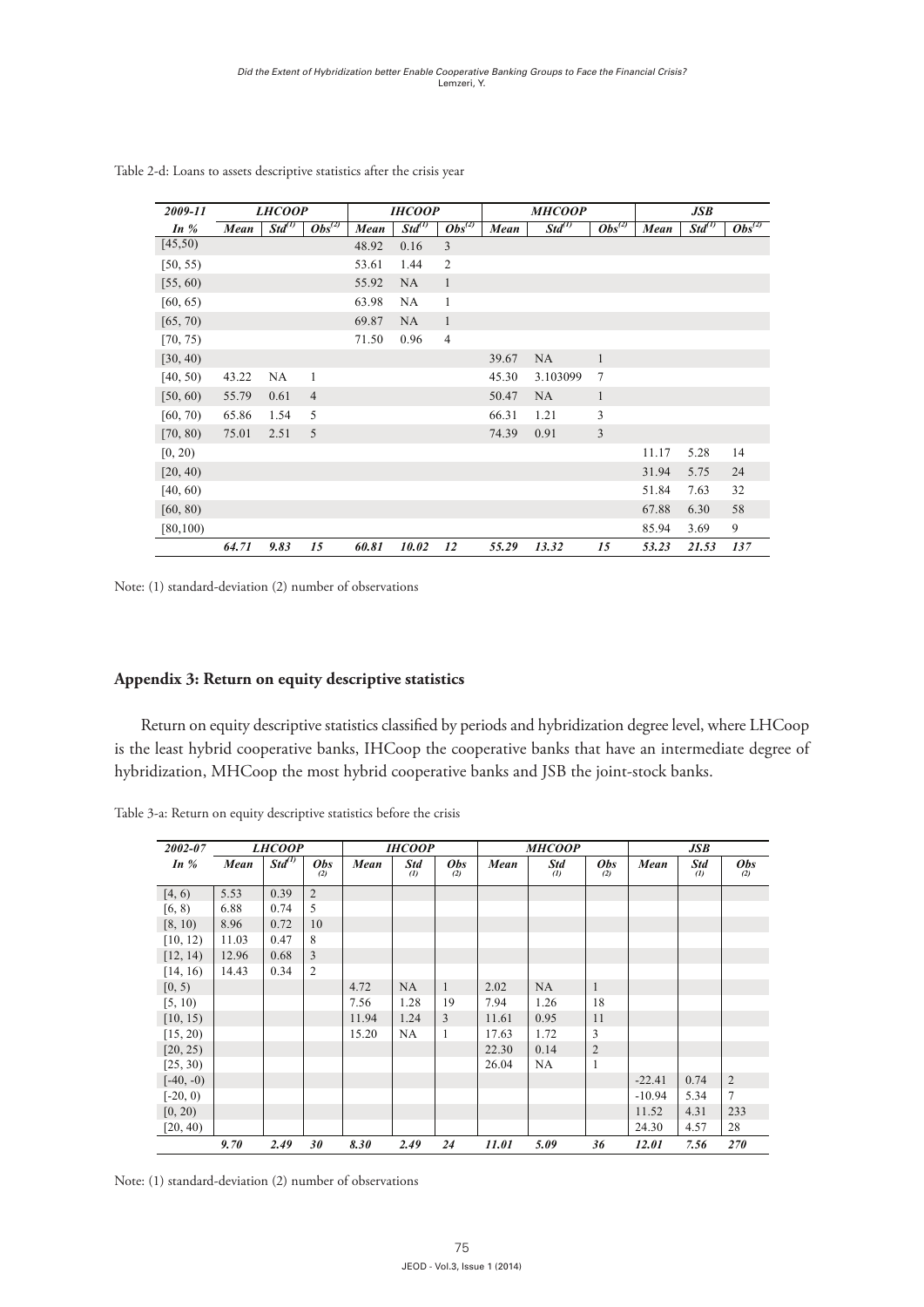| 2008          |         | <b>LHCOOP</b>                   |                   |      | <b>IHCOOP</b>                   |                   |          | <b>MHCOOP</b>            |                   |           | <b>JSB</b>               |                   |
|---------------|---------|---------------------------------|-------------------|------|---------------------------------|-------------------|----------|--------------------------|-------------------|-----------|--------------------------|-------------------|
| In $%$        | Mean    | <b>Std</b><br>$\left( l\right)$ | <b>Obs</b><br>(2) | Mean | <b>Std</b><br>$\left( l\right)$ | <b>Obs</b><br>(2) | Mean     | Std<br>$\left( l\right)$ | <b>Obs</b><br>(2) | Mean      | Std<br>$\left( l\right)$ | <b>Obs</b><br>(2) |
| $[-200, -50)$ |         |                                 |                   |      |                                 |                   |          |                          |                   | $-178.94$ | NA                       |                   |
| $[-100, -50)$ |         |                                 |                   |      |                                 |                   |          |                          |                   | $-56.52$  | NA                       |                   |
| $[-50, 0)$    |         |                                 |                   |      |                                 |                   |          |                          |                   | $-19.82$  | 20.15                    | 6                 |
| [0, 50)       |         |                                 |                   |      |                                 |                   |          |                          |                   | 9.90      | 5.76                     | 38                |
| $[-15, -10)$  |         |                                 |                   |      |                                 |                   | $-10.84$ | <b>NA</b>                | $\mathbf{1}$      | 53.17     | NA.                      | 1                 |
| $[-5, 0)$     | $-1.48$ | NA                              |                   |      |                                 |                   | $-2.09$  | NA                       |                   |           |                          |                   |
| [0, 5)        | 4.54    | NA                              |                   |      |                                 |                   | 4.14     | 0.08                     | 3                 |           |                          |                   |
| [5, 10)       | 6.84    | 0.79                            | 2                 |      |                                 |                   | 5.33     | NA                       | 1                 |           |                          |                   |
| [10, 15)      | 13.05   | NA                              | 1                 |      |                                 |                   |          |                          |                   |           |                          |                   |
| [0, 2)        |         |                                 |                   | 1.36 | 0.47                            | 2                 |          |                          |                   |           |                          |                   |
| [2, 4)        |         |                                 |                   | 2.52 | <b>NA</b>                       | 1                 |          |                          |                   |           |                          |                   |
| [8, 10)       |         |                                 |                   | 8.50 | <b>NA</b>                       | 1                 |          |                          |                   |           |                          |                   |
|               | 5.95    | 5.23                            | 5                 | 3.43 | 3.42                            | $\overline{4}$    | 0.80     | 6.29                     | 6                 | 1.60      | 32.05                    | 47                |

Table 3-b: Return on equity descriptive statistics the year of the crisis **Table 3-b: Return on equity descriptive statistics the year of the crisis** turn on equity descriptive statistics the year o

Note: (1) standard-deviation (2) number of observations *5.95 5.23 5 3.43 3.42 4 0.80 6.29 6 1.60 32.05 47*

Table 3-c: Return on equity descriptive statistics after the crisis year

| 2009-11        |          | <i>LHCOOP</i>     |                   |      | <b>IHCOOP</b>                   |                   |         | <b>MHCOOP</b>     |                   |             | JSB                             |                   |
|----------------|----------|-------------------|-------------------|------|---------------------------------|-------------------|---------|-------------------|-------------------|-------------|---------------------------------|-------------------|
| In $%$         | Mean     | <b>Std</b><br>(1) | <b>Obs</b><br>(2) | Mean | <b>Std</b><br>$\left( l\right)$ | <b>Obs</b><br>(2) | Mean    | <b>Std</b><br>(1) | <b>Obs</b><br>(2) | Mean        | <b>Std</b><br>$\left( l\right)$ | <b>Obs</b><br>(2) |
| $[-400, -300)$ |          |                   |                   |      |                                 |                   |         |                   |                   | $-374.8100$ | NA                              |                   |
| $[-200, -100)$ |          |                   |                   |      |                                 |                   |         |                   |                   | $-100.7050$ | 0.120208                        | 2                 |
| $[-100, 0)$    |          |                   |                   |      |                                 |                   |         |                   |                   | $-17.79913$ | 22.46528                        | 23                |
| [0, 100)       |          |                   |                   |      |                                 |                   |         |                   |                   |             |                                 |                   |
| $[-10, -5)$    |          |                   |                   |      |                                 |                   | $-5.23$ | NA                | $\mathbf{1}$      |             |                                 |                   |
| $[-5, 0)$      |          |                   |                   |      |                                 |                   | $-0.18$ | NA                | 1                 |             |                                 |                   |
| [0, 5)         |          |                   |                   |      |                                 |                   | 3.34    | 1.27              | $\overline{4}$    |             |                                 |                   |
| [5, 10)        |          |                   |                   |      |                                 |                   | 6.54    | 0.82              | 8                 |             |                                 |                   |
| [10, 15)       |          |                   |                   |      |                                 |                   | 13.79   | NA                | $\mathbf{1}$      |             |                                 |                   |
| [2, 4)         |          |                   |                   | 2.75 | 0.72                            | $\overline{2}$    |         |                   |                   |             |                                 |                   |
| [4, 6)         |          |                   |                   | 4.85 | 0.67                            | $\overline{4}$    |         |                   |                   |             |                                 |                   |
| [6, 8)         |          |                   |                   | 6.56 | 0.34                            | 5                 |         |                   |                   |             |                                 |                   |
| [8, 10)        |          |                   |                   | 9.46 | NA                              | $\mathbf{1}$      |         |                   |                   |             |                                 |                   |
| $[-40, -30)$   | $-36.68$ | <b>NA</b>         |                   |      |                                 |                   |         |                   |                   |             |                                 |                   |
| $[-30, -20)$   | $-21.64$ | <b>NA</b>         | 1                 |      |                                 |                   |         |                   |                   |             |                                 |                   |
| [0, 10)        | 3.35     | 1.21              | 13                |      |                                 |                   |         |                   |                   | 8.18        | 4.99                            | 111               |
|                | $-0.98$  | 11.84             | 15                | 5.59 | 1.91                            | 12                | 4.94    | 4.21              | 15                | $-0.56$     | 37.30                           | 137               |

Table 3-d: Return on equity descriptive statistics on the whole period

| 2002-11        |          | <i>LHCOOP</i>            |                   |       | <b>IHCOOP</b>     |                   |          | <b>MHCOOP</b> |                   |           | JSB         |              |
|----------------|----------|--------------------------|-------------------|-------|-------------------|-------------------|----------|---------------|-------------------|-----------|-------------|--------------|
| In $%$         | Mean     | Std<br>$\left( l\right)$ | <b>Obs</b><br>(2) | Mean  | <b>Std</b><br>(1) | <b>Obs</b><br>(2) | Mean     | Std<br>(1)    | <b>Obs</b><br>(2) | Mean      | $Std^{(1)}$ | $Obs^{(2)}$  |
| $[-400, -300)$ |          |                          |                   |       |                   |                   |          |               |                   | $-374.81$ | NA          | $\mathbf{1}$ |
| $[-200, -100)$ |          |                          |                   |       |                   |                   |          |               |                   | $-126.78$ | 45.16       | 3            |
| $[-100, 0)$    |          |                          |                   |       |                   |                   |          |               |                   | $-18.11$  | 19.99       | 39           |
| [0, 5)         |          |                          |                   | 3.23  | 1.43              | 9                 |          |               |                   |           |             |              |
| [5, 10)        |          |                          |                   | 7.41  | 1.27              | 27                |          |               |                   |           |             |              |
| [10, 15)       |          |                          |                   | 11.94 | 1.24              | 3                 |          |               |                   |           |             |              |
| [15, 20)       |          |                          |                   | 15.20 | NA                | $\mathbf{1}$      |          |               |                   |           |             |              |
| [20, 30)       |          |                          |                   |       |                   |                   |          |               |                   |           |             |              |
| $[-40, -20)$   | $-29.16$ | 10.63                    | 2                 |       |                   |                   |          |               |                   |           |             |              |
| $[-20, 0)$     | $-1.48$  | NA                       | 1                 |       |                   |                   |          |               |                   |           |             |              |
| $[-20, -10)$   |          |                          |                   |       |                   |                   | $-10.84$ | NA            | $\mathbf{1}$      |           |             |              |
| $[-10, 0)$     |          |                          |                   |       |                   |                   | $-2.50$  | 2.54          | 3                 |           |             |              |
| [0, 10)        |          |                          |                   |       |                   |                   | 6.53     | 2.11          | 35                |           |             |              |
| [10, 20)       |          |                          |                   |       |                   |                   | 12.96    | 2.68          | 15                |           |             |              |
| [0, 20)        | 7.78     | 3.62                     | 47                |       |                   |                   |          |               |                   | 10.21     | 4.66        | 377          |
| 20, 30         |          |                          |                   |       |                   |                   | 23.54    | 2.16          | 3                 |           |             |              |
| [20, 40)       |          |                          |                   |       |                   |                   |          |               |                   | 24.19     | 4.50        | 33           |
| [40, 60]       |          |                          |                   |       |                   |                   |          |               |                   | 53.17     | NA          | 1            |
|                | 6.12     | 8.32                     | 50                | 7.00  | 2.92              | 40                | 8.33     | 6.16          | 57                | 7.14      | 24.32       | 454          |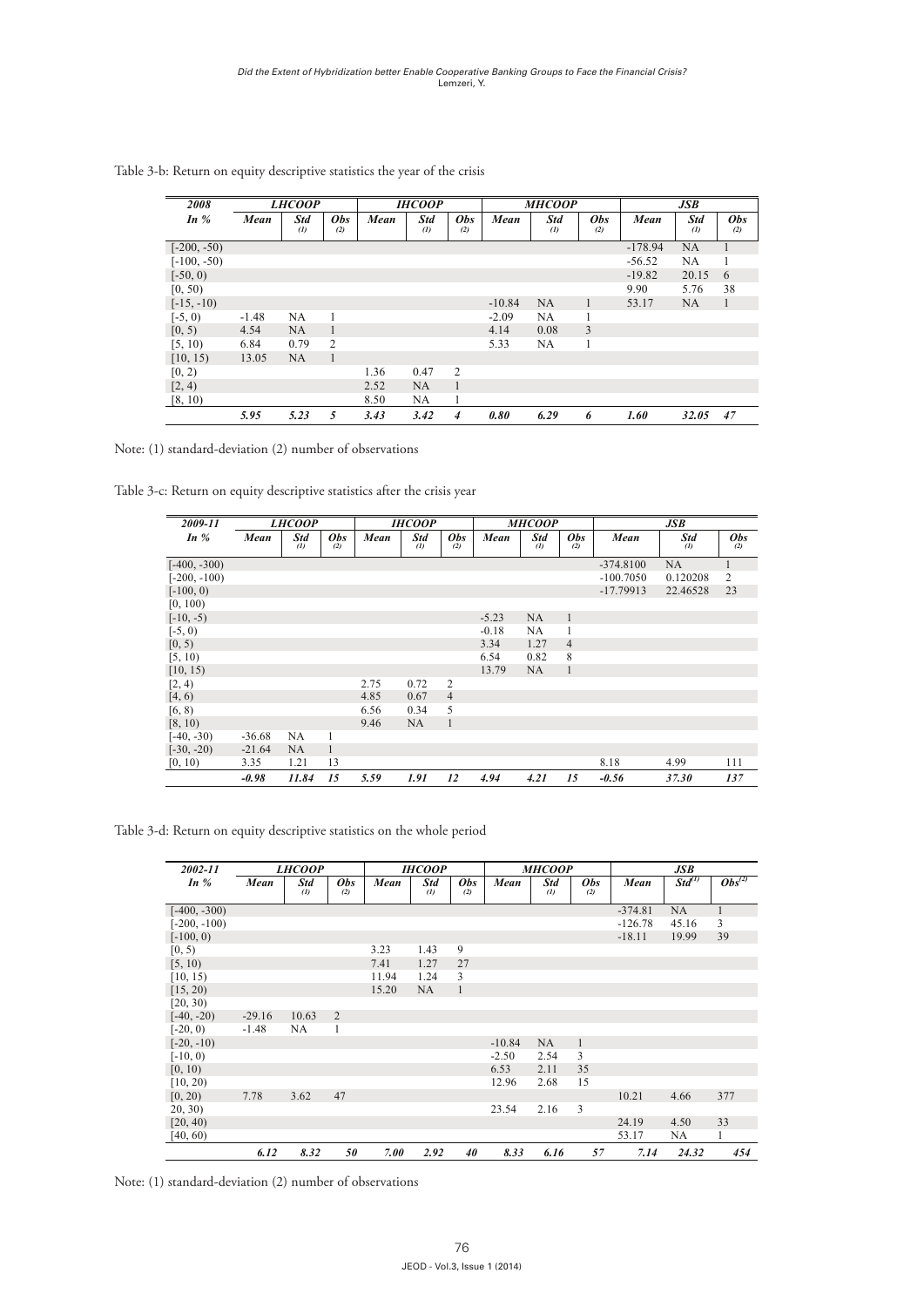#### **Appendix 4: Hausman test results Appendix 4: Hausman test results**

Appendix 4: Hausman test results<br>The Hausman test is a specification test. It allows us to determine whether both estimations' (fixed and  $\frac{1}{2}$  random effect) coefficients are statistically different. Under the null hypothesis H0 of orthogonality between the explanatory variables and the error term of the random effect model, both estimators within (LSDV) and generalized least squares (GLS) are unbiased estimators. In this case, there is no significant difference between the coefficients in the within and generalized least square estimations. Thus we use the generalized<br>least square method, as ours is a random effect model. least square method, as ours is a random effect model. 21**Table 3-d: Return on equity descriptive statistics on the whole period**

The hypothesis test is:

H0:  $\hat{a}_{\text{LSDV}} - \hat{a}_{\text{GLS}} = 0$  thus, the model is a random effect model H0:  $\hat{a}_{\text{LSDV}} - \hat{a}_{\text{GLS}} = 0$  thus, the model is a random effect model<br>H1:  $\hat{a}_{\text{LSDV}} - \hat{a}_{\text{GLS}} \neq 0$  thus, the model is a fixed effect model

The H statistics formula is: The H statistics formula is:  $H = (\hat{a}_{\text{LSDV}} - \hat{a}_{\text{GLS}})' [\text{Var}(\hat{a}_{\text{LSDV}}) - \text{Var}(\hat{a}_{\text{GLS}})]^{-1} (\hat{a}_{\text{LSDV}} - \hat{a}_{\text{GLS}})$ 

H statistics follow a chi-square with k degree of freedom. If H>  $\chi^-$  (k) for a  $\alpha$  fixed threshold, then we will reject H0. The within estimator is so unbiased, we can reject the random effect specification and use an individual fixed effects model. itistics follow a chi-square with k degree of freedom. If  $t_{\text{total}}$  refers H0. The within estimator is so unbiased, we can refer the random effect the random effect the random effect the random effect the random effect the random effect the random effect the random effect the ra

chi-square statistics are widely inferior to the five percent threshold (and even the 10 percent threshold).  $\frac{1}{\sqrt{2}}$  the chiracter are widely inferior to the five percent threshold (and even the 10 percent threshold). Therefore we cannot reject the H0 hypothesis that the model is a random effect model. In our model, we ran the Hausman test. The results indicate that for a degree of freedom of 7, the ir model, we ran the Hausman test. The results in the cannot refer the 110 hypothesis and the model is a famoun three model.

#### $\epsilon$  is the set of  $\epsilon$ *Correlated Random Effects – Hausman Test*  $Test\ cross-section\ random\ effects$ Correlated Random Effects - Hausman Test *Equation: EQZSCORE Equation: EQZSCORE*

| Test summary                                   | Chi-sq.<br>statistic | $Chi-Sq. d.f.$ | Prob.      |        |  |  |  |
|------------------------------------------------|----------------------|----------------|------------|--------|--|--|--|
| Cross-section random                           | 2.882528             | 7              | 0.8957     |        |  |  |  |
| Cross-section random effects test comparisons: |                      |                |            |        |  |  |  |
| Variable                                       | Fixed                | Random         | Var(Diff.) | Prob.  |  |  |  |
| Loans to assets $\frac{3}{2}$                  | 0.003242             | 0.003037       | 0.000000   | 0.2910 |  |  |  |
| Loans to assets                                | $-0.343761$          | $-0.320551$    | 0.000473   | 0.2858 |  |  |  |
| Net interest margin                            | 3.659333             | 3.739466       | 0.003532   | 0.1775 |  |  |  |
| Fees and commissions on assets                 | 4.951734             | 4.873370       | 0.045381   | 0.7130 |  |  |  |
| <b>CRISIS 2008</b>                             | $-2.119291$          | $-2.108077$    | 0.000534   | 0.6274 |  |  |  |
| Long-term interest rate                        | $-0.776844$          | $-0.776473$    | 0.000102   | 0.9707 |  |  |  |
| Cost to income ratio                           | $-0.024749$          | $-0.025341$    | 0.000001   | 0.4663 |  |  |  |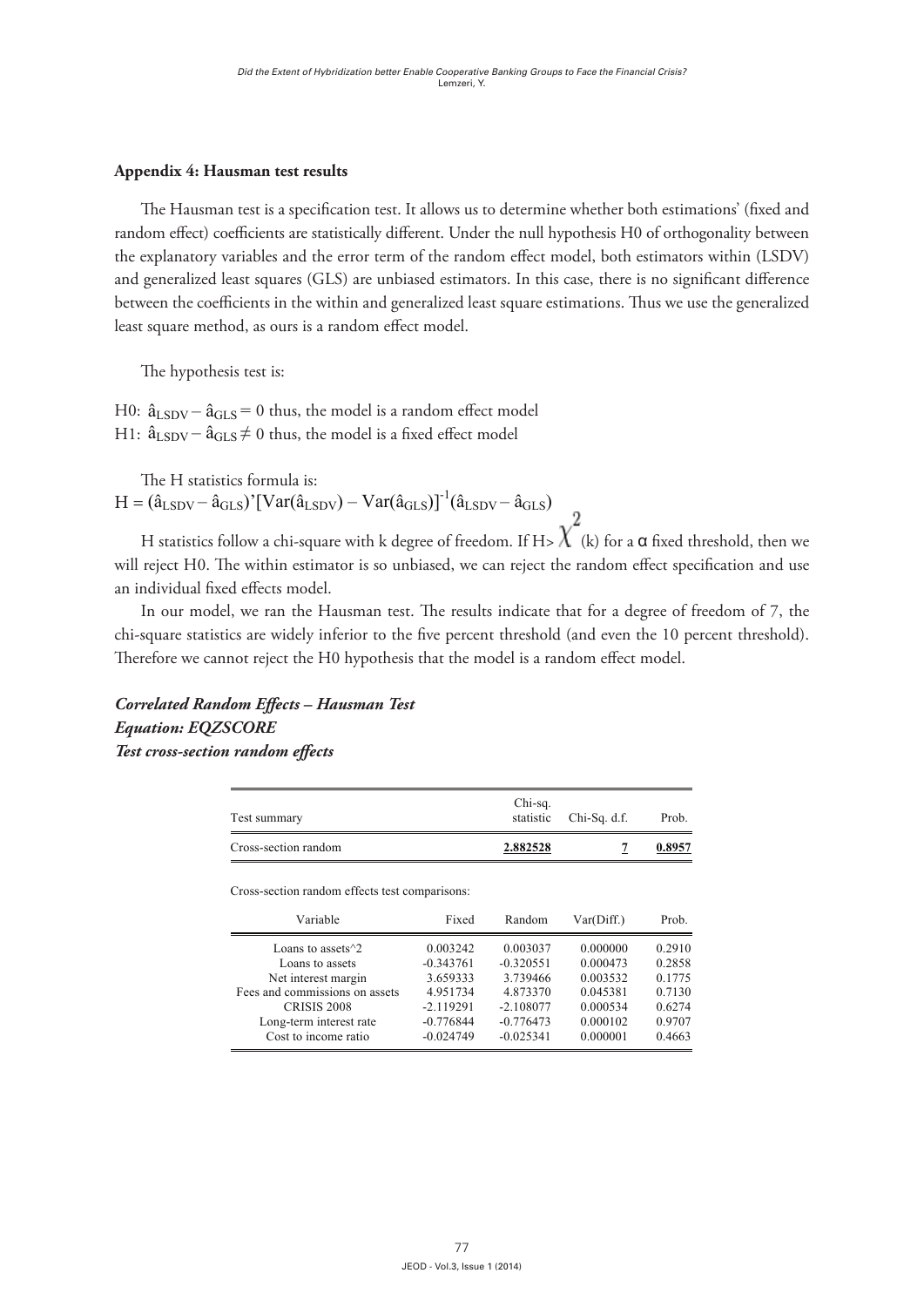#### **Appendix 5: Research of unit root process**

In order to check the unit root test presence, we use the specific Levin, Lin and Chu test adapted for the panel data unit root test search. This fits the panel that contains the least observations (few individuals<br>and/or few periode) and/or few periods).

there, the test indicates that we can reject the null hypothesis that assumes a common unit root process. So, the z-score series is stationary and we can reject the num hypothesis that So, the z-score series is stationary and we can work with it on level.

## *Panel unit root test: summary*<br>Co, the ZSCORE  $\mathbf{h}$  , the test indicates that we can reject the null hypothesis that assumes a common unit root unit root unit root unit root unit root unit root unit root unit root unit root unit root unit root unit root unit root

*Series: ZSCORE*

Date: 04/28/13 Time: 18:11 Sample: 2002 2011 *Series: ZSCORE* r<br>Exogenous variables: individual effects User-specified lags: 1 Newey-West automatic bandwidth selection and Bartlett kernel  $\frac{1}{2}$ 

| Method                                             | Statistic | $Prob.**$ | Cross-<br>sections | Obs |  |  |  |
|----------------------------------------------------|-----------|-----------|--------------------|-----|--|--|--|
| Null: unit root (assumes common unit root process) |           |           |                    |     |  |  |  |
| Levin, Lin & Chu $t^*$                             | -4.41185  | 0.0000    | 6 I                | 471 |  |  |  |

#### **Appendix 6.1: Results from the data panel regressions where the endogenous variable is the Z-score Appendix 6.1: Results from the data panel regressions where the endogenous variable is the Z-score Appendix 6.1: Results from the data panel regressions where the endogenous variable is**   $\frac{1}{2}$

**Appendix 6.1: Results from the data panel regressions where the endogenous variable is**  Z-Score<sub>i, t, c</sub> =  $\alpha i$  + β1<sub>i</sub> LHCoop<sub>i,t</sub> + β2<sub>i</sub> IHCoop<sub>i,t</sub> + β3<sub>i</sub> MHCoop<sub>i,t</sub> + β4<sub>i</sub> Loans<sup>2</sup><sub>i,t</sub> + β5<sub>i</sub> Loans<sub>i,t</sub> + where LHCoop is the least hybrid cooperative banks, IHCoop the cooperative banks that have an finite EFFCoop is the feast hypna cooperative banks, HTCoop the cooperative banks that have an<br>intermediate degree of hybridization MHCoop the most hybrid cooperative banks and ISB the iointintermediate degree of hybridization, MHCoop the most hybrid cooperative banks and JSB the jointsince of the most hybridization, MHCoop the most hybrid cooperative banks and JSB  $\beta$ 6: NIM<sub>i</sub>, + β7; Fees<sub>i</sub>, +  $\sum$  φ, Crisis, + β8<sub>c</sub> Rate<sub>c</sub>, + β9; CTIR<sub>i</sub>, + ε<sub>i</sub>, ∀ i = 1,..64  $\beta 6_i$  NIM<sub>i,t</sub> +  $\beta 7_i$  Fees<sub>i,t</sub> +  $\sum \varphi_t$  Crisis<sub>t</sub> +  $\beta 8_c$  Rate<sub>c,t</sub> +  $\beta 9_i$  CTIR<sub>i,t</sub> +  $\varepsilon_{i,t}$   $\forall$  i = 1,..,64, stock banks.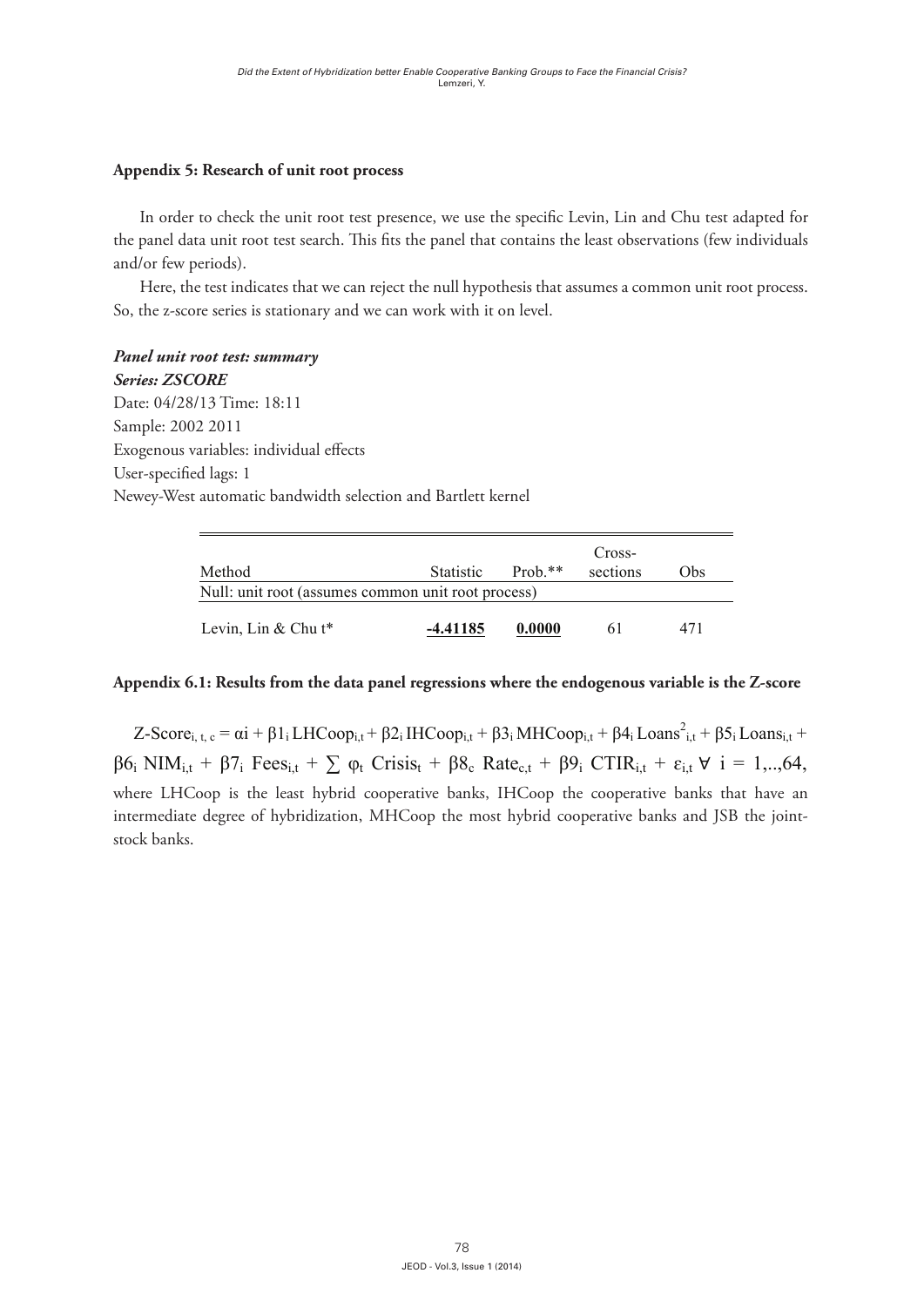| Table 6.1 a: Results for the data panel regression using the full sample |  |  |
|--------------------------------------------------------------------------|--|--|
|                                                                          |  |  |

| <b>Full sample</b>          | Z-score       | Z-score      | Z-score      | Z-score       |
|-----------------------------|---------------|--------------|--------------|---------------|
|                             | $2002 - 11$   | $2002 - 7$   | 2008         | $2009 - 11$   |
| $\mathcal{C}$               | 25.59         | 28.16        | 2.37         | 15.71         |
|                             | $(5.388***)$  | $(5.248***)$ | (0.033)      | $(2.160**)$   |
| <b>LHCOOP</b>               | $-0.78$       | 2.41         | $-10.36$     | $-2.913420$   |
|                             | $(-0.071)$    | (0.219843)   | $(-0.905)$   | $(-0.252346)$ |
| <b>IHCOOP</b>               | 53.36         | 49.83        | 55.96        | 58.72         |
|                             | $(4.368***)$  | $(4.106***)$ | $(4.649***)$ | $(4.608***)$  |
| <b>MHCOOP</b>               | $-1.825$      | $-2.56$      | $-1.80$      | $-3.313$      |
|                             | $(-0.191)$    | $(-0.254)$   | $(-0.183)$   | $(-0.287)$    |
| LOANS_TOASSETS <sup>2</sup> | 0.003         | 0.0012       | 0.004        | 0.0043        |
|                             | $(2.679***)$  | (0.839)      | (0.654)      | $(2.019**)$   |
|                             | $-0.32$       | $-0.225$     | $-0.477$     | $-0.314$      |
| <b>LOANS TOASSETS</b>       | $(-2.632***)$ | $(-1.473)$   | $(-0.734)$   | $(-1.367)$    |
|                             | 3.73          | 2.18         | 14.05        | 4.162         |
| Net Interest Margin         | $(6.872***)$  | $(3.318***)$ | $(2.480***)$ | $(2.470**)$   |
|                             | 4.873         | 8.26         | $-6.769$     | 15.76         |
| FEES AND COMM ONASSETS      | $(2.985***)$  | $(3.976***)$ | $(-0.424)$   | $(3.127***)$  |
|                             | $-2.10$       |              |              |               |
| <b>CRISE2008</b>            | $(-3.028***)$ |              | Not Included |               |
|                             | $-0.77$       | $-0.969$     | 3.336        | $-1.135$      |
| Long-Term Interest rate     | $(-2.549***)$ | $(-1.761*)$  | (0.210)      | $(-3.671***)$ |
|                             | $-0.025$      | $-0.036$     | $-0.049$     | $-0.011$      |
| Cost To Income Ratio        | $(-1.753*)$   | $(-1.379)$   | $(-0.498)$   | $(-0.552)$    |
| $R^2$                       |               |              |              |               |
|                             | 0.216         | 0.2157       | 0.4246       | 0.3126        |
| Adjusted $R^2$              |               |              |              |               |
|                             | 0.202         | 0.195264     | 0.3231       | 0.2751        |
| F                           |               |              |              |               |
|                             | 15.989***     | $10.544***$  | $4.182***$   | $8.340***$    |
| Number of observations      |               |              |              |               |
|                             | 591           | 355          | 61           | 175           |

Note: Into brackets, the Student T.

\*\*\* significant at 1% level; \*\* significant at 5% level; \* significant at 10% level.

Table 6.1 b: Results for the data panel regression using the full sample except Dexia **Table 6.1 b: Results for the data panel regression using the full sample except Dexia**

| <b>Full sample except Dexia</b> | Z-score<br>2002-11 | Z-score<br>2002-7 | Z-score<br>2008 | Z-score<br>2009-11 |
|---------------------------------|--------------------|-------------------|-----------------|--------------------|
| C                               | 25.71              | 28.67             | 3.096           | 16.82              |
|                                 | $(5.323***)$       | $(5.257***)$      | (0.043)         | $(2.178**)$        |
| <b>LHCOOP</b>                   | $-1.055$           | 2.189             | $-10.619$       | $-2.947$           |
|                                 | $(-0.094)$         | (0.196)           | $(-0.919262)$   | $(-0.252)$         |
| <b>IHCOOP</b>                   | 53.10              | 49.58             | 55.49           | 58.62              |
|                                 | $(4.308***)$       | $(4.044***)$      | $(4.560***)$    | $(4.558***)$       |
| <b>MHCOOP</b>                   | $-2.078$           | $-2.814$          | $-1.98$         | $-3.473551$        |
|                                 | $(-0.2163)$        | $(-0.275)$        | $(-0.199)$      | $(-0.298)$         |
| LOANS_TOASSETS <sup>2</sup>     | 0.00305            | 0.0012            | 0.0033          | 0.0042             |
|                                 | $(2.674***)$       | (0.832)           | (0.523)         | $(1.948*)$         |
| <b>LOANS TOASSETS</b>           | $-0.3194$          | $-0.2272$         | $-0.4033$       | $-0.3050$          |
|                                 | $(-2.603***)$      | $(-1.469)$        | $(-0.599)$      | $(-1.316)$         |
| Net Interest Margin             | 3.725              | 2.18              | 13.91           | 3.955              |
|                                 | $(6.805***)$       | $(3.288***)$      | $(2.432**)$     | $(2.266**)$        |
| FEES AND COMM ONASSETS          | 4.908              | 8.238             | $-8.215$        | 15.65              |
|                                 | $(2.987***)$       | $(3.928***)$      | $(-0.502)$      | $(3.070***)$       |
| <b>CRISE2008</b>                | $-2.034$           |                   |                 |                    |
|                                 | $(-2.868***)$      |                   | Not Included    |                    |
| Long-Term Interest rate         | $-0.792$           | $-1.003$          | 3.139           | $-1.134$           |
|                                 | $(-2.574***)$      | $(-1.790*)$       | (0.196)         | $(-3.651***)$      |
| Cost To Income Ratio            | $-0.024$           | $-0.036$          | $-0.053$        | $-0.022$           |
|                                 | $(-1.487)$         | $(-1.381)$        | $(-0.531)$      | $(-0.612)$         |
| R <sup>2</sup>                  | 0.2139             | 0.2155            | 0.4178          | 0.3102             |
| Adjusted $R^2$                  | 0.2002             | 0.1947            | 0.3130          | 0.2722             |
| F                               | 15.545***          | $10.351***$       | 3.987***        | 8.148***           |
| Number of observations          | 582                | 349               | 60              | 173                |

Note: the Student T is in brackets.

**Table 6.1 c: results for the data panel regression using the full sample except rabobank** \*\*\* significant at 1% level; \*\* significant at 5% level; \* significant at 10% level.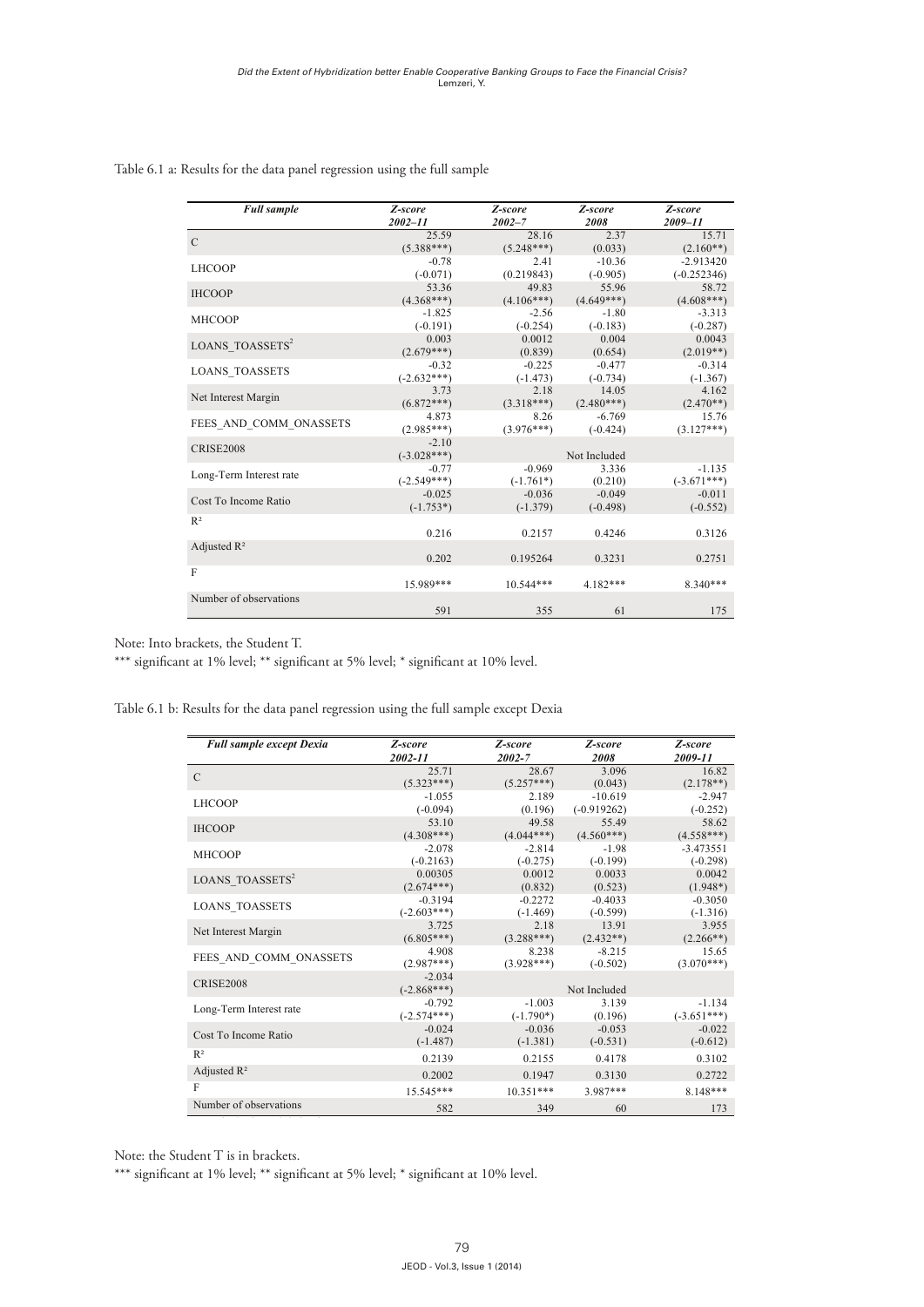| <b>Full sample except Rabobank</b> | Z-score<br>2002-11 | Z-score<br>2002-7 | Z-score<br>2008 | Z-score<br>2009-11 |
|------------------------------------|--------------------|-------------------|-----------------|--------------------|
| $\mathcal{C}$                      | 24.16              | 28.20             | 18.98           | 15.667             |
|                                    | $(6.016***)$       | $(5.881***)$      | (0.357)         | $(2.415**)$        |
| <b>LHCOOP</b>                      | $-0.87$            | 2.15              | $-10.21$        | $-2.91$            |
|                                    | $(-0.104)$         | (0.249)           | $(-1.193)$      | $(-0.347)$         |
| <b>IHCOOP</b>                      | 22.70              | 20.39             | 24.049          | 24.709             |
|                                    | $(2.155**)$        | $(1.878*)$        | $(2.343156**)$  | $(2.338**)$        |
| <b>MHCOOP</b>                      | $-1.969$           | $-2.64$           | $-3.048$        | $-3.657$           |
|                                    | $(-0.274)$         | $(-0.334)$        | $(-0.413)$      | $(-0.436)$         |
| LOANS_TOASSETS <sup>2</sup>        | 0.00239            | 0.00078           | 0.00239         | 0.00388            |
|                                    | $(2.248**)$        | (0.560)           | (0.518)         | $(1.838*)$         |
| <b>LOANS TOASSETS</b>              | $-0.265$           | $-0.183$          | $-0.378$        | $-0.312$           |
|                                    | $(-2.323**)$       | $(-1.249)$        | $(-0.780037)$   | $(-1.400)$         |
| Net Interest Margin                | 3.79               | 2.35              | 14.91           | 4.98               |
|                                    | $(7.404***)$       | $(3.714***)$      | $(3.524***)$    | $(3.031***)$       |
| FEES AND COMM ONASSETS             | 4.69               | 7.791308          | $-5.616804$     | 16.38264           |
|                                    | $(3.059***)$       | $(3.900***)$      | $(-0.471)$      | $(3.435***)$       |
| <b>CRISE2008</b>                   | $-2.11$            |                   |                 |                    |
|                                    | $(-3.196***)$      |                   | Not Included    |                    |
| Long-Term Interest rate            | $-0.66$            | $-1.16$           | $-0.72$         | $-1.15$            |
|                                    | $(-2.289**)$       | $(-2.167**)$      | $(-0.061)$      | $(-3.719***)$      |
| Cost To Income Ratio               | $-0.023$           | $-0.036$          | $-0.053$        | $-0.011$           |
|                                    | $(-1.693*)$        | $(-1.430)$        | $(-0.728)$      | $(-0.541)$         |
| $R^2$                              |                    |                   |                 |                    |
|                                    | 0.2167             | 0.2072            | 0.3986          | 0.2778             |
| Adjusted $R^2$                     |                    |                   |                 |                    |
|                                    | 0.2029             | 0.1861            | 0.2903          | 0.2377             |
| F                                  |                    |                   |                 |                    |
|                                    | $15769***$         | 9 844***          | $3.682***$      | $6.925***$         |
| Number of observations             |                    |                   |                 |                    |
|                                    | 581                | 349               | 60              | 172                |

Table 6.1 c: results for the data panel regression using the full sample except rabobank **Table 6.1 c: results for the data panel regression using the full sample except rabobank**

Note: the Student T is in brackets.

\*\*\* significant at 1% level; \*\* significant at 5% level; \* significant at 10% level.

Table 6.1 d: Results for the data panel regression using the full sample except Dexia and Rabobank

| <b>Full sample except Dexia and</b> | Z-score                   | Z-score      | Z-score       | Z-score       |
|-------------------------------------|---------------------------|--------------|---------------|---------------|
| <b>Rabobank</b>                     | 2002-11                   | 2002-7       | 2008          | 2009-11       |
| $\mathcal{C}$                       | 24.29                     | 28.74        | 19.66         | 16.70         |
|                                     | $(5.948***)$              | $(5.899***)$ | (0.368)       | $(2.417**)$   |
| <b>LHCOOP</b>                       | $-1.14$                   | 1.91         | $-10.45$      | $-2.91$       |
|                                     | $(-0.135)$                | (0.219)      | $(-1.213)$    | $(-0.343)$    |
| <b>IHCOOP</b>                       | 22.43                     | 20.13        | 23.61         | 24.70         |
|                                     | $(2.109**)$               | $(1.834*)$   | $(2.280**)$   | $(2.315**)$   |
| <b>MHCOOP</b>                       | $-2.22$                   | $-2.89$      | $-3.21$       | $-3.77$       |
|                                     | $(-0.306)$                | $(-0.362)$   | $(-0.433)$    | $(-0.445)$    |
| LOANS TOASSETS <sup>2</sup>         | 0.0024                    | 0.000774     | 0.001727      | 0.003755      |
|                                     | $(2.241**)$               | (0.545)      | (0.361)       | $(1.761*)$    |
| <b>LOANS TOASSETS</b>               | $-0.263$                  | $-0.183$     | $-0.307$      | $-0.299$      |
|                                     | $(-2.290**)$              | $(-1.239)$   | $(-0.612)$    | $(-1.330)$    |
| Net Interest Margin                 | 3.78                      | 2.35         | 14.78         | 4.74          |
|                                     | $(7.331***)$              | $(3.683***)$ | $(3.465***)$  | $(2.779***)$  |
| FEES AND COMM ONASSETS              | 4.71                      | 7.74         | $-7.00$       | 16.22         |
|                                     | $(3.051***)$              | $(3.839***)$ | $(-0.574)$    | $(3.350***)$  |
| <b>CRISE2008</b>                    | $-2.041$<br>$(-3.026***)$ |              | Not Included  |               |
| Long-Term Interest rate             | $-0.676$                  | $-1.202$     | $-0.913$      | $-1.152$      |
|                                     | $(-2.316**)$              | $(-2.196**)$ | $(-0.076)$    | $(-3.693***)$ |
| Cost To Income Ratio                | $-0.0223$                 | $-0.0367$    | $-0.0574$     | $-0.0225$     |
|                                     | $(-1.439)$                | $(-1.441)$   | $(-0.771610)$ | $(-0.623)$    |
| $R^2$                               | 0.2140                    | 0.2072       | 0.3875        | 0.2736        |
| Adjusted $R^2$                      | 0.2000                    | 0.1857       | 0.2750        | 0.2327        |
| F                                   | 15.279***                 | $9.670***$   | $3.445***$    | $6.696***$    |
| Number of observations              | 572                       | 343          | 59            | 170           |

Note: the Student T is in brackets.

**Appendix 6.2: Results of the data panel regressions where the endogenous variable is the**  \*\*\* significant at 1% level; \*\* significant at 5% level; \* significant at 10% level.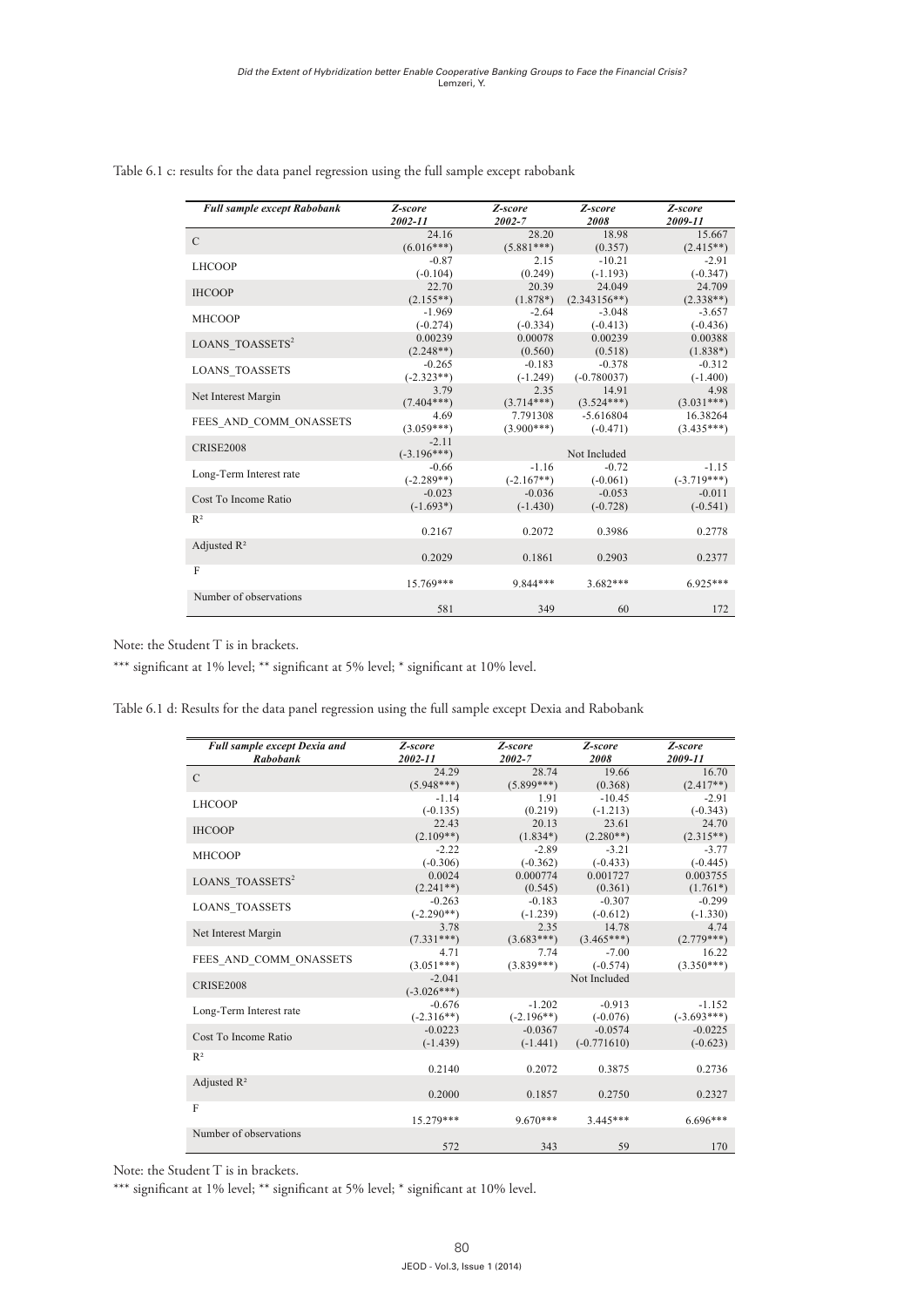# Appendix 6.2: Results of the data panel regressions where the endogenous variable is the return on **equity**

 $ROE_{i, t, c} = \alpha i + \beta 1_i LHCoop_{i, t} + \beta 2_i IHCoop_{i, t} + \beta 3_i MHCoop_{i, t} + \beta 4_c Rate_{c, t} + \beta 5_i NIM_{i, t} + \sum \varphi_i$ Crisis<sub>t</sub> +  $\varepsilon_{i,t}$   $\forall$  i = 1,..,64, where LHCoop is the least hybrid cooperative banks, IHCoop the cooperative where  $C_{h}$  is the least hyproximative cooperative banks the cooperative banks, IHCoop ine cooperative banks that have an intermediate degree of hybridization, MHCoop the most hybrid cooperative banks and<br>JSB jsd the joint-stock bank banks that have an intermediate degree of hybridization, MHCoop the most hybrid cooperative banks and JSB the joint-stock banks.

| <b>Full sample</b>      | <b>ROAE</b><br>2002-11 | <b>ROAE</b><br>2002-7 | <b>ROAE</b><br>2008 | <b>ROAE</b><br>2009-11 |
|-------------------------|------------------------|-----------------------|---------------------|------------------------|
|                         | $-0.893$               | 13.673                | $-74.205$           | $-8.478$               |
| $\mathcal{C}$           | $(-0.175)$             | $(4.279***)$          | $(-0.919)$          | $(-0.830)$             |
|                         | $-6.116$               | $-3.294$              | $-1.732$            | $-5.913$               |
| <b>LHCOOP</b>           | $(-1.158)$             | $(-2.348**)$          | $(-0.122)$          | $(-0.456)$             |
|                         | $-1.181$               | $-3.918$              | 4.744               | $-2.127$               |
| <b>IHCOOP</b>           | $(-0.208)$             | $(-2.688***)$         | (0.307)             | $(-0.149)$             |
|                         | 0.219                  | $-1.239$              | $-0.903$            | 1.948                  |
| <b>MHCOOP</b>           | (0.047)                | $(-1.020)$            | $(-0.072)$          | (0.153)                |
|                         | 0.190                  | $-0.718$              | 16.065              | $-3.318$               |
| Long-term interest rate | (0.165)                | $(-0.956)$            | (0.841)             | $(-1.565)$             |
|                         | 4.982                  | 0.834                 | 3.702               | 14.503                 |
| Net Interest Margin     | $(3.700***)$           | $(2.008**)$           | (0.767)             | $(3.117***)$           |
|                         | $-5.364$               |                       |                     |                        |
| 2008CRISIS              | $(-2.051**)$           |                       | Not included        |                        |
| $R^2$                   |                        |                       |                     |                        |
|                         | 0.03185                | 0.037                 | 0.043               | 0.060                  |
| Adjusted $R^2$          |                        |                       |                     |                        |
|                         | 0.02207                | 0.023                 | $-0.043$            | 0.032                  |
| F                       |                        |                       |                     |                        |
|                         | $3.257***$             | $2.720**$             | 0.502               | $2.192*$               |
| Number of observations  |                        |                       |                     |                        |
|                         | 601                    | 360                   | 62                  | 179                    |

Table 6.2 a: Results for the data panel regression using the full sample

Note: the Student T is in brackets.

 $\frac{1}{\sqrt{2}}$ 

\*\*\* significant at 1% level ; \*\* significant at 5% level ; \* significant at 10% level.

Table 6.2 b: Results for the data panel regression using the full sample except dexia **Table 6.2 b: Results for the data panel regression using the full sample except dexia** 

| <b>Full sample except Dexia</b> | <b>ROAE</b>              | <b>ROAE</b>   | <b>ROAE</b>  | <b>ROAE</b>  |
|---------------------------------|--------------------------|---------------|--------------|--------------|
|                                 | 2002-11                  | 2002-7        | 2008         | 2009-11      |
| $\mathcal{C}$                   | 7.509                    | 13.327        | $-54.000$    | 7.758        |
|                                 | $(2.897***)$             | $(4.104***)$  | $(-1.205)$   | $(2.106**)$  |
| <b>LHCOOP</b>                   | $-5.260$                 | $-3.318$      | $-1.167$     | $-4.749$     |
|                                 | $(-2.217***)$            | $(-2.349**)$  | $(-0.148)$   | $(-1.303)$   |
| <b>IHCOOP</b>                   | $-2.251$                 | $-3.854$      | 0.786        | $-0.978$     |
|                                 | $(-0.992)$               | $(-2.625***)$ | (0.092)      | $(-0.241)$   |
| <b>MHCOOP</b>                   | $-1.078$                 | $-1.182$      | $-4.141$     | 0.162        |
|                                 | $(-0.517)$               | $(-0.966)$    | $(-0.598)$   | (0.045)      |
| Long-term interest rate         | $-0.708$                 | $-0.682$      | 13.606       | $-2.393$     |
|                                 | $(-1.184)$               | $(-0.894)$    | (1.283)      | $(-2.503**)$ |
| Net Interest Margin             | 2.839                    | 0.907         | $-0.053$     | 3.504        |
|                                 | $(4.323***)$             | $(2.139**)$   | $(-0.020)$   | $(2.360**)$  |
| 2008CRISIS                      | $-3.347$<br>$(-2.432**)$ |               | Not included |              |
| $R^2$                           | 0.045                    | 0.038         | 0.045        | 0.061        |
| Adjusted $R^2$                  | 0.035                    | 0.024         | $-0.042$     | 0.033        |
| $\mathbf{F}$                    | $4.660***$               | $2.723**$     | 0.514        | 2.195*       |
| Number of observations          | 591                      | 354           | 61           | 176          |

Note: the Student T is in brackets.

**Table 6.2 c: Results for the data panel regression using the full sample except rabobank** \*\*\* significant at 1% level; \*\* significant at 5% level; \* significant at 10% level.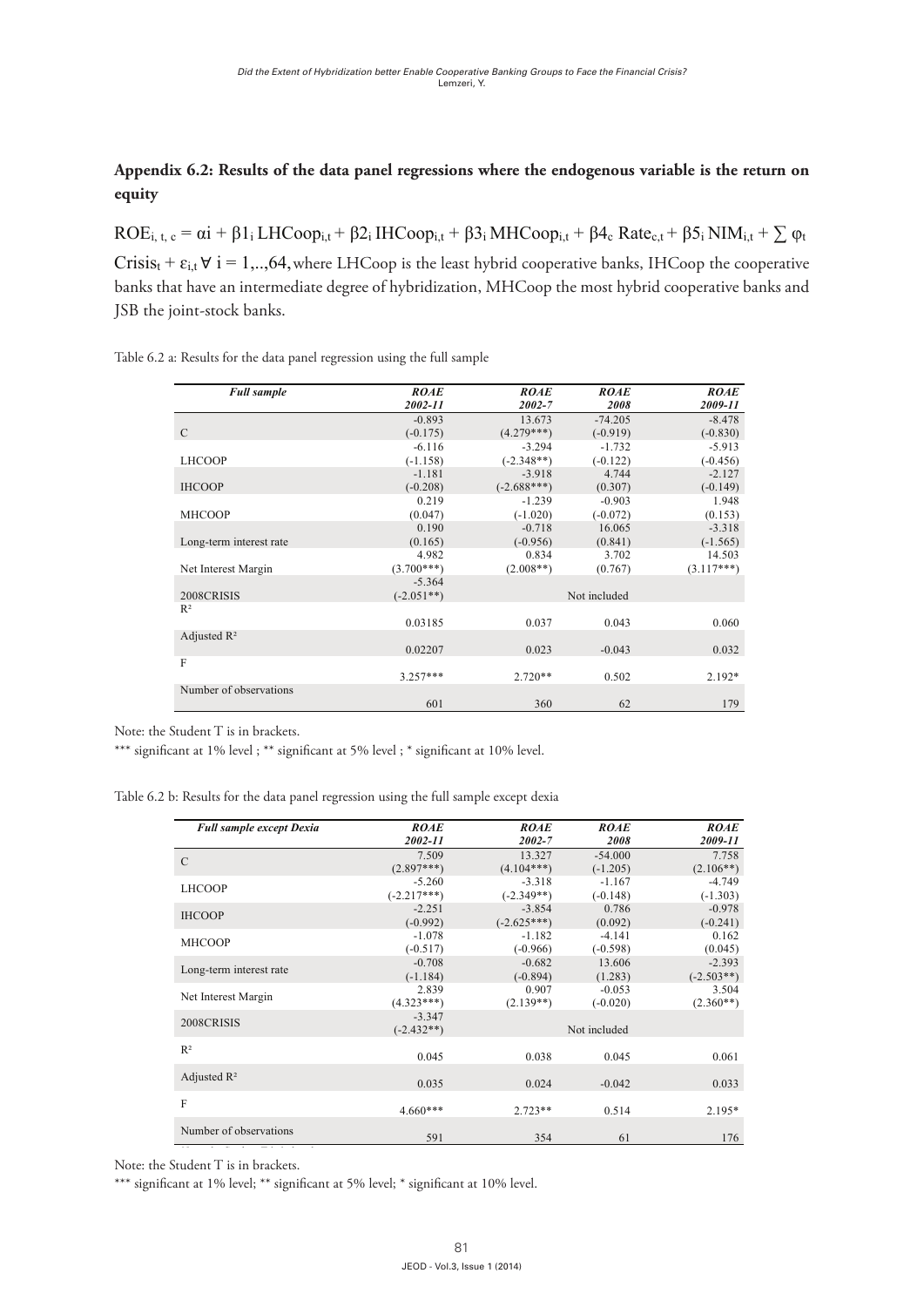| <b>Full sample except Rabobank</b> | <b>ROAE</b><br>2002-11               | <b>ROAE</b><br>2002-7    | <b>ROAE</b><br>2008            | <b>ROAE</b><br>2009-11               |
|------------------------------------|--------------------------------------|--------------------------|--------------------------------|--------------------------------------|
| $\mathcal{C}$                      | $-0.891$                             | 13.665<br>$(4.208***)$   | $-73.468$                      | $-8.563$                             |
| <b>LHCOOP</b>                      | $(-0.173)$<br>$-6.138$<br>$(-1.152)$ | $-3.297$<br>$(-2.330**)$ | $(-0.901)$<br>$-1.746$         | $(-0.830)$<br>$-5.964$               |
| <b>IHCOOP</b>                      | $-1.976$<br>$(-0.301)$               | $-3.946$<br>$(-2.347**)$ | $(-0.122)$<br>3.208<br>(0.180) | $(-0.455)$<br>$-4.492$<br>$(-0.272)$ |
| <b>MHCOOP</b>                      | 0.215<br>(0.046)                     | $-1.239$<br>$(-1.012)$   | $-0.917$<br>$(-0.073)$         | 1.918<br>(0.149)                     |
| Long-term interest rate            | $-0.184$<br>$(-0.157)$               | $-0.718$<br>$(-0.940)$   | 15.885<br>(0.823)              | $-3.343$<br>$(-1.561)$               |
| Net Interest Margin                | 5.004<br>$(3.686***)$                | 0.836<br>$(1.992**)$     | 3.734<br>(0.767)               | 14.629<br>$(3.105***)$               |
| 2008CRISIS                         | $-5.456$<br>$(-2.052**)$             |                          | Not included                   |                                      |
| $R^2$                              | 0.032                                | 0.033                    | 0.043                          | 0.060                                |
| Adjusted $\mathbb{R}^2$            | 0.022                                | 0.019                    | $-0.044$                       | 0.032                                |
| $\mathbf{F}$                       | $3.232***$                           | $2.377**$                | 0.490                          | $2.165*$                             |
| Number of observations             | 591                                  | 354                      | 61                             | 176                                  |

Table 6.2 c: Results for the data panel regression using the full sample except rabobank **Table 6.2 c: Results for the data panel regression using the full sample except rabobank**

Note: the Student T is in brackets.

\*\*\* significant at 1% level; \*\* significant at 5 % level; \* significant at 10% level. \*\*\* significant at 1% level; \*\* significant at 5 % level; \* significant at 10% level.

Table 6.2 d: Results for the data panel regression using the full sample except Dexia and Rabobank **Table 6.2 d: Results for the data panel regression using the full sample except Dexia and Rabobank**

| Full sample except Dexia and | <b>ROAE</b>   | <b>ROAE</b>  | <b>ROAE</b>  | <b>ROAE</b>  |
|------------------------------|---------------|--------------|--------------|--------------|
| <b>Rabobank</b>              | 2002-11       | 2002-7       | 2008         | 2009-11      |
| $\mathcal{C}$                | 7.556         | 13.316       | $-53.294$    | 7.746        |
|                              | $(2.877***)$  | $(4.034***)$ | $(-1.178)$   | $(2.083**)$  |
| <b>LHCOOP</b>                | $-5.275$      | $-3.321$     | $-1.180$     | $-4.764$     |
|                              | $(-2.203***)$ | $(-2.331**)$ | $(-0.148)$   | $(-1.296)$   |
| <b>IHCOOP</b>                | $-3.078$      | $-3.890$     | $-0.685$     | $-1.813$     |
|                              | $(-1.049)$    | $(-2.297**)$ | $(-0.069)$   | $(-0.387)$   |
| <b>MHCOOP</b>                | $-1.083$      | $-1.183$     | $-4.154$     | 0.148        |
|                              | $(-0.515)$    | $(-0.958)$   | $(-0.595)$   | (0.041)      |
| Long-term interest rate      | $-0.725$      | $-0.680$     | 13.434       | $-2.411$     |
|                              | $(-1.196)$    | $(-0.878)$   | (1.255)      | $(-2.496**)$ |
| Net Interest Margin          | 2.859         | 0.910        | $-0.022$     | 3.559        |
|                              | $(4.307***)$  | $(2.122**)$  | $(-0.008)$   | $(2.366**)$  |
| 2008CRISIS                   | $-3.413$      |              |              |              |
|                              | $(-2.440**)$  |              | Not included |              |
| $\mathbb{R}^2$               |               |              |              |              |
|                              | 0.046         | 0.034        | 0.045        | 0.061        |
| Adjusted $\mathbb{R}^2$      |               |              |              |              |
|                              | 0.036         | 0.020        | $-0.043$     | 0.032        |
| $\mathbf{F}$                 |               |              |              |              |
|                              | $4.646***$    | $2.391**$    | 0.515        | $2.155*$     |
| Number of observations       |               |              |              |              |
|                              | 581           | 348          | 60           | 173          |

**Appendix 6.3: Results of the data parallel regression where the state of the state of the state is the state is the state is the state is the state is the state is the state is the state in the state is the state in the s** Note: the Student T is in brackets.

**loans to assets ratio Appendix 6.3: Results of the data panel regression where the endogenous variable is the**  \*\*\* significant at 1% level; \*\* significant at 5% level; \* significant at 10% level.**loans to assets ratio**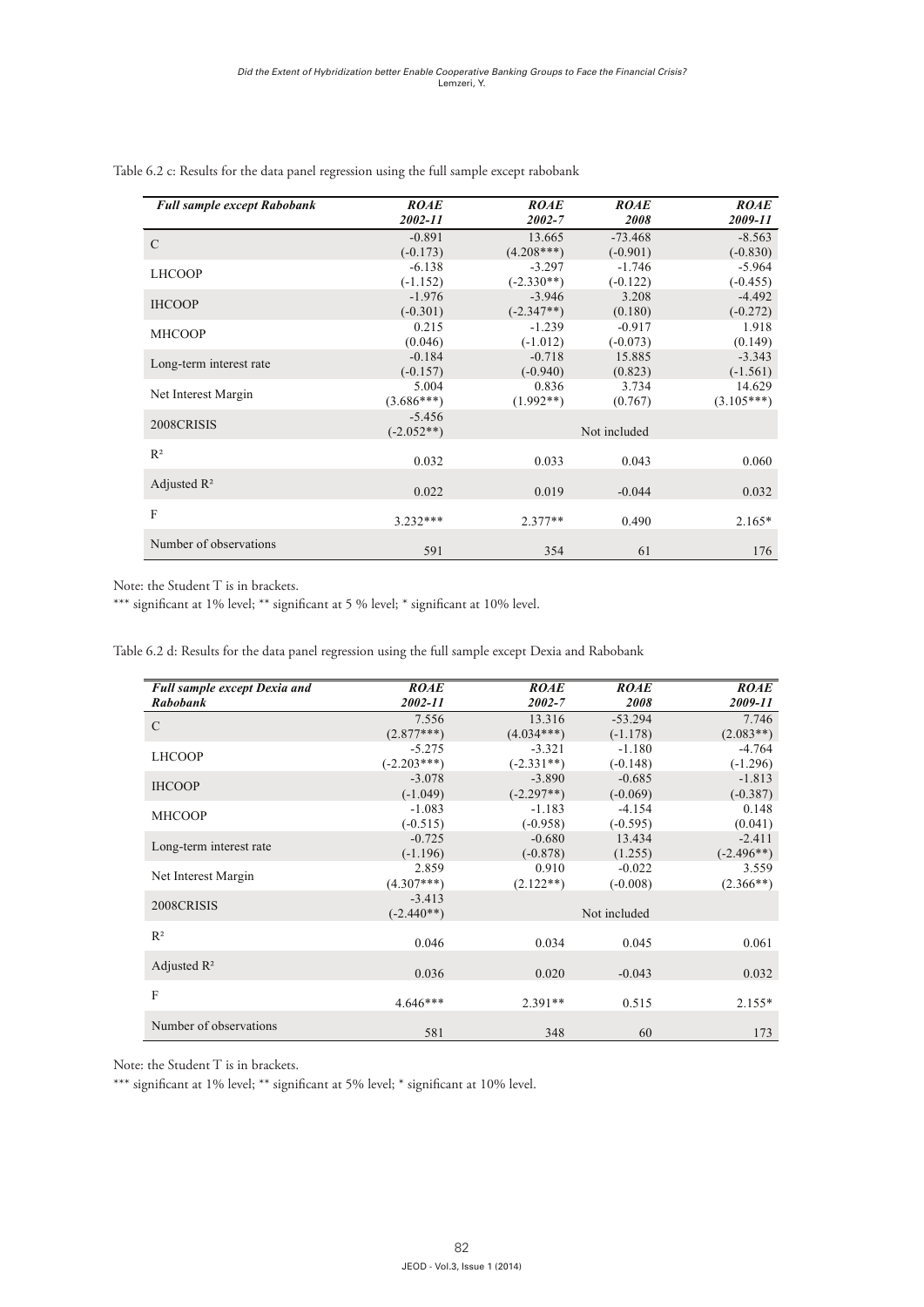#### **Appendix 6.3: Results of the data panel regression where the endogenous variable is the loans to assets ratio** endix 6.3: Results of the data panel regression where the endogenous variable is the loans to assets **Appendix 6.3: Results of the data panel regression where the endogenous variable is the Appendix 6.3: Results of the data panel regression where the endogenous variable is the**

Loans<sub>i, t, c</sub> =  $\alpha i$  +  $\beta 1$ <sub>i</sub> LHCoop<sub>i,t</sub> +  $\beta 2$ <sub>i</sub> IHCoop<sub>i,t</sub> +  $\beta 3$ <sub>i</sub> MHCoop<sub>i,t</sub> +  $\beta 4$ <sub>c</sub> Rate<sub>c,t</sub> +  $\sum \varphi_t$  Crisis<sub>t</sub> +  $\mathcal{L}_{\text{SUSL}}$  and  $\mathcal{L}_{\text{SUSL}}$  +  $\mathcal{L}_{\text{SUSL}}$  +  $\mathcal{L}_{\text{SUSL}}$  +  $\mathcal{L}_{\text{SUSL}}$  +  $\mathcal{L}_{\text{SUSL}}$  +  $\mathcal{L}_{\text{SUSL}}$  +  $\mathcal{L}_{\text{SUSL}}$  +  $\mathcal{L}_{\text{SUSL}}$  +  $\mathcal{L}_{\text{SUSL}}$ 

 $\forall$  i = 1,...64, where LHCoop is the least hybrid cooperative banks, IHCoop the cooperative banks  $\varepsilon_{i,t}$  $\tanh$  $\forall$  i = 1,..,64, where LHCoop is the least hybrid cooperative banks, IHCoop the cooperative banks that have an intermediate degree of hybridization, MHCoop the most hybrid cooperative banks and JSB the joint-stock banks.  $\mathbf{b}$  that have an intermediate degree of  $\mathbf{b}$ 

27 Table 6.3 a: Results for the data panel regression using the full sample **Table 6.3 a: Results for the data panel regression using the full sample** 

| <b>Full sample</b>      | <b>Loans to assets</b> | <b>Loans to assets</b> | <b>Loans to assets</b> | <b>Loans to assets</b> | <b>Loans to assets</b> |
|-------------------------|------------------------|------------------------|------------------------|------------------------|------------------------|
|                         | 2002-11                | 2002-7                 | 2008                   | 2008-11                | 2009-11                |
| $\mathcal{C}$           | 41.919                 | 56.075                 | $-16.190$              | 35.219                 | 35.299                 |
|                         | $(9.566***)$           | $(10.947***)$          | $(-0.291)$             | $(6.660***)$           | $(6.757***)$           |
| <b>LHCOOP</b>           | 11.491                 | 12.854                 | 11.272                 | 9.211                  | 8.090                  |
|                         | $(4.056***)$           | (1.576)                | (1.111)                | $(1.974**)$            | (1.535)                |
| <b>IHCOOP</b>           | 5.445                  | 3.615                  | 6.859                  | 9.011                  | 10.488                 |
|                         | $(1.735*)$             | (0.400)                | (0.601)                | $(1.752*)$             | $(1.809*)$             |
| <b>MHCOOP</b>           | 0.733                  | 0.445                  | $-1.086$               | 1.753                  | 3.036                  |
|                         | (0.276)                | (0.059)                | $(-0.117)$             | (0.388)                | (0.585)                |
| Long-term interest rate | 2.813                  | $-0.703$               | 16.107                 | 4.754                  | 4.695                  |
|                         | $(2.693***)$           | $(-0.668)$             | (1.270)                | $(3.602***)$           | $(3.613***)$           |
| 2008CRISIS              | $-0.112$<br>$(-0.043)$ |                        | Not included           | $-2.000$<br>$(-0.673)$ | Not included           |
| $R^2$                   | 0.044                  | 0.008                  | 0.058                  | 0.081                  | 0.100                  |
| Adjusted $\mathbb{R}^2$ | 0.035                  | $-0.003$               | $-0.008$               | 0.062                  | 0.079                  |
| F                       | $5.476***$             | 0.746                  | 0.882                  | $4.176***$             | 4.809***               |
| Number of observations  | 601                    | 360                    | 62                     | 241                    | 179                    |

Note: the Student T is in brackets.

\*\*\* significant at 1% level; \*\* significant at 5% level; \* significant at 10% level. nt at 1% level; \*\*\* significant at 5% level; \*\* significant at 10% level

Table 6.3 b: Results for the data panel regression using the full sample except Dexia

| <b>Full sample except</b> | <b>Loans to assets</b> | <b>Loans to assets</b> | <b>Loans</b> to assets | <b>Loans</b> to assets | <b>Loans</b> to assets |
|---------------------------|------------------------|------------------------|------------------------|------------------------|------------------------|
| Dexia                     | 2002-11                | $2002 - 7$             | 2008                   | 2008-11                | 2009-11                |
| $\mathcal{C}$             | 41.818                 | 56.780                 | $-18.215$              | 34.861                 | 34.949                 |
|                           | $(9.426***)$           | $(10.903***)$          | $(-0.324)$             | $(6.525***)$           | $(6.626***)$           |
| <b>LHCOOP</b>             | 11.440                 | 12.699                 | 11.396                 | 9.343                  | 8.224                  |
|                           | $(4.010***)$           | (1.544)                | (1.114)                | $(1.991**)$            | (1.552)                |
| <b>IHCOOP</b>             | 5.416                  | 3.435                  | 7.124                  | 9.199                  | 10.686                 |
|                           | $(1.713*)$             | (0.377)                | (0.619)                | $(1.777*)$             | $(1.833*)$             |
| <b>MHCOOP</b>             | 0.698                  | 0.272                  | $-0.892$               | 1.922                  | 3.215                  |
|                           | (0.260)                | (0.036)                | $(-0.096)$             | (0.423)                | (0.615)                |
| Long-term interest rate   | 2.851                  | $-0.831$               | 16.529                 | 4.795                  | 4.743                  |
|                           | $(2.701***)$           | $(-0.778)$             | (1.289)                | $(3.614***)$           | $(3.627***)$           |
| 2008CRISIS                | $-0.273$<br>$(-0.105)$ |                        | Not included           | $-2.013$<br>$(-0.669)$ | Not included           |
| $R^2$                     | 0.044                  | 0.009                  | 0.060                  | 0.083                  | 0.102                  |
| Adjusted $\mathbb{R}^2$   | 0.035                  | $-0.003$               | $-0.007$               | 0.063                  | 0.081                  |
| F                         | $5.381***$             | 0.759                  | 0.894                  | $4.206***$             | 4.852***               |
| Number of observations    | 591                    | 354                    | 61                     | 237                    | 176                    |

Note: the Student T is in brackets.

\*\*\* significant at 1% level; \*\* significant at 5% level; \* significant at 10% level.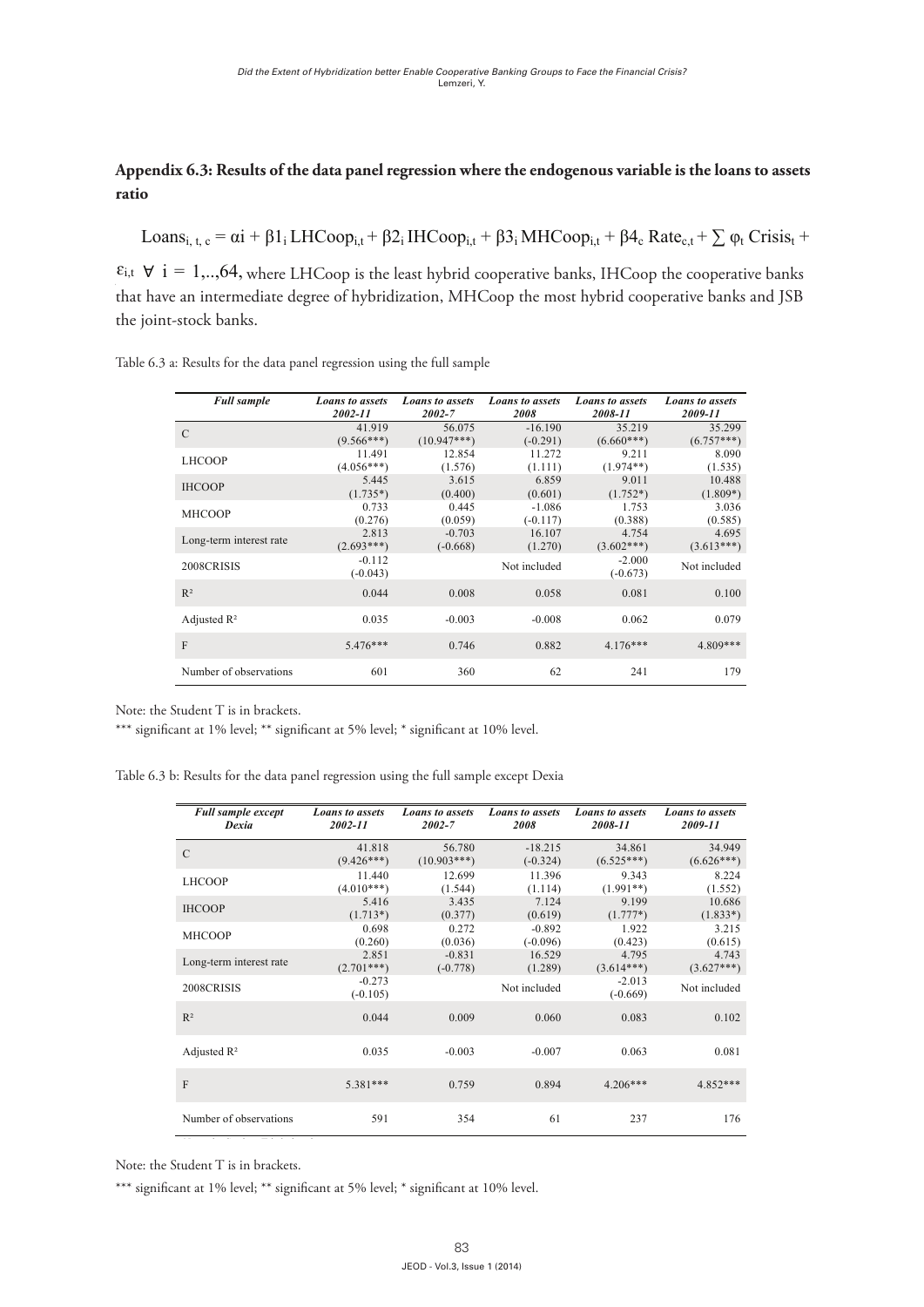| <b>Full sample except</b> | <b>Loans to assets</b> | <b>Loans</b> to assets | <b>Loans to assets</b> | <b>Loans to assets</b> | <b>Loans to assets</b> |
|---------------------------|------------------------|------------------------|------------------------|------------------------|------------------------|
| <b>Rabobank</b>           | 2002-11                | 2002-7                 | 2008                   | 2008-11                | 2009-11                |
| $\mathcal{C}$             | 41.714                 | 56.133                 | $-14.906$              | 35.237                 | 35.321                 |
|                           | $(9.412***)$           | $(10.793***)$          | $(-0.266)$             | $(6.611***)$           | $(6.711***)$           |
| <b>LHCOOP</b>             | 11.477                 | 12.855                 | 11.309                 | 9.214                  | 8.094                  |
|                           | $(4.024***)$           | (1.563)                | (1.108)                | $(1.962**)$            | (1.525)                |
| <b>IHCOOP</b>             | 3.414                  | 2.095                  | 3.163                  | 6.171                  | 7.984                  |
|                           | (0.946)                | (0.201)                | (0.242)                | (1.045)                | (1.199)                |
| <b>MHCOOP</b>             | 0.739                  | 0.444                  | $-1.097$               | 1.751                  | 3.035                  |
|                           | (0.275)                | (0.059)                | $(-0.118)$             | (0.385)                | (0.580)                |
| Long-term interest rate   | 2.865                  | $-0.716$               | 15.814                 | 4.739                  | 4.690                  |
|                           | $(2.712***)$           | $(-0.669)$             | (1.239)                | $(3.570***)$           | $(3.582***)$           |
| 2008CRISIS                | $-0.206$<br>$(-0.079)$ |                        | Not included           | $-1.971$<br>$(-0.654)$ | Not included           |
| $R^2$                     | 0.042                  | 0.008                  | 0.057                  | 0.078                  | 0.095                  |
| Adjusted $R^2$            | 0.034                  | $-0.003$               | $-0.010$               | 0.058                  | 0.074                  |
| F                         | $5.224***$             | 0.719                  | 0.847                  | 3.922***               | $4.510***$             |
| Number of observations    | 591                    | 354                    | 61                     | 237                    | 176                    |

Table 6.3 c: Results for the data panel regression using the full sample except Rabobank **Table 6.3 c: Results for the data panel regression using the full sample except Rabobank**

Note: the Student T is in brackets.

\*\*\* significant at 1% level; \*\* significant at 5% level; \* significant at 10% level.

| <b>Full sample except</b> | <b>Loans to assets</b> | <b>Loans to assets</b> | <b>Loans to assets</b> | <b>Loans to assets</b> | <b>Loans to assets</b> |
|---------------------------|------------------------|------------------------|------------------------|------------------------|------------------------|
| <b>Dexia and Rabobank</b> | 2002-11                | 2002-7                 | 2008                   | 2008-11                | 2009-11                |
| $\mathcal{C}$             | 41.609                 | 56.851                 | $-16.924$              | 34.877                 | 34.970                 |
|                           | $(9.272***)$           | $(10.748***)$          | $(-0.299)$             | $(6.475***)$           | $(6.580***)$           |
| <b>LHCOOP</b>             | 11.427                 | 12.700                 | 11.432                 | 9.347                  | 8.228                  |
|                           | $(3.978***)$           | (1.531)                | (1.111)                | $(1.978**)$            | (1.542)                |
| <b>IHCOOP</b>             | 3.386                  | 1.914                  | 3.434                  | 6.360                  | 8.182                  |
|                           | (0.932)                | (0.182)                | (0.260)                | (1.070)                | (1.222)                |
| <b>MHCOOP</b>             | 0.704                  | 0.270                  | $-0.905$               | 1.920                  | 3.214                  |
|                           | (0.260)                | (0.035)                | $(-0.096)$             | (0.420)                | (0.611)                |
| Long-term interest rate   | 2.904                  | $-0.848$               | 16.235                 | 4.789                  | 4.737                  |
|                           | $(2.719***)$           | $(-0.780)$             | (1.257)                | $(3.582***)$           | $(3.595***)$           |
| 2008CRISIS                | $-0.371$<br>$(-0.141)$ |                        | Not included           | $-1.983$<br>$(-0.650)$ | Not included           |
| $R^2$                     | 0.042                  | 0.008                  | 0.059                  | 0.080                  | 0.098                  |
| Adjusted $\mathbb{R}^2$   | 0.034                  | $-0.003$               | $-0.010$               | 0.059                  | 0.076                  |
| F                         | $5.139***$             | 0.734                  | 0.857                  | $3.950***$             | 4.549***               |
| Number of observations    | 581                    | 348                    | 60                     | 233                    | 173                    |

*Dexia and Rabobank 2002-11 2002-7 2008 2008-11* Table 6.3 d: Results for the data panel regression using the full sample except Dexia and Rabobank **Table 6.3 d: Results for the data panel regression using the full sample except Dexia and Rabobank**

Note: the Student T is in brackets.

\*\*\* significant at 1% level; \*\* significant at 5% LEVEL; \* significant at 10% level.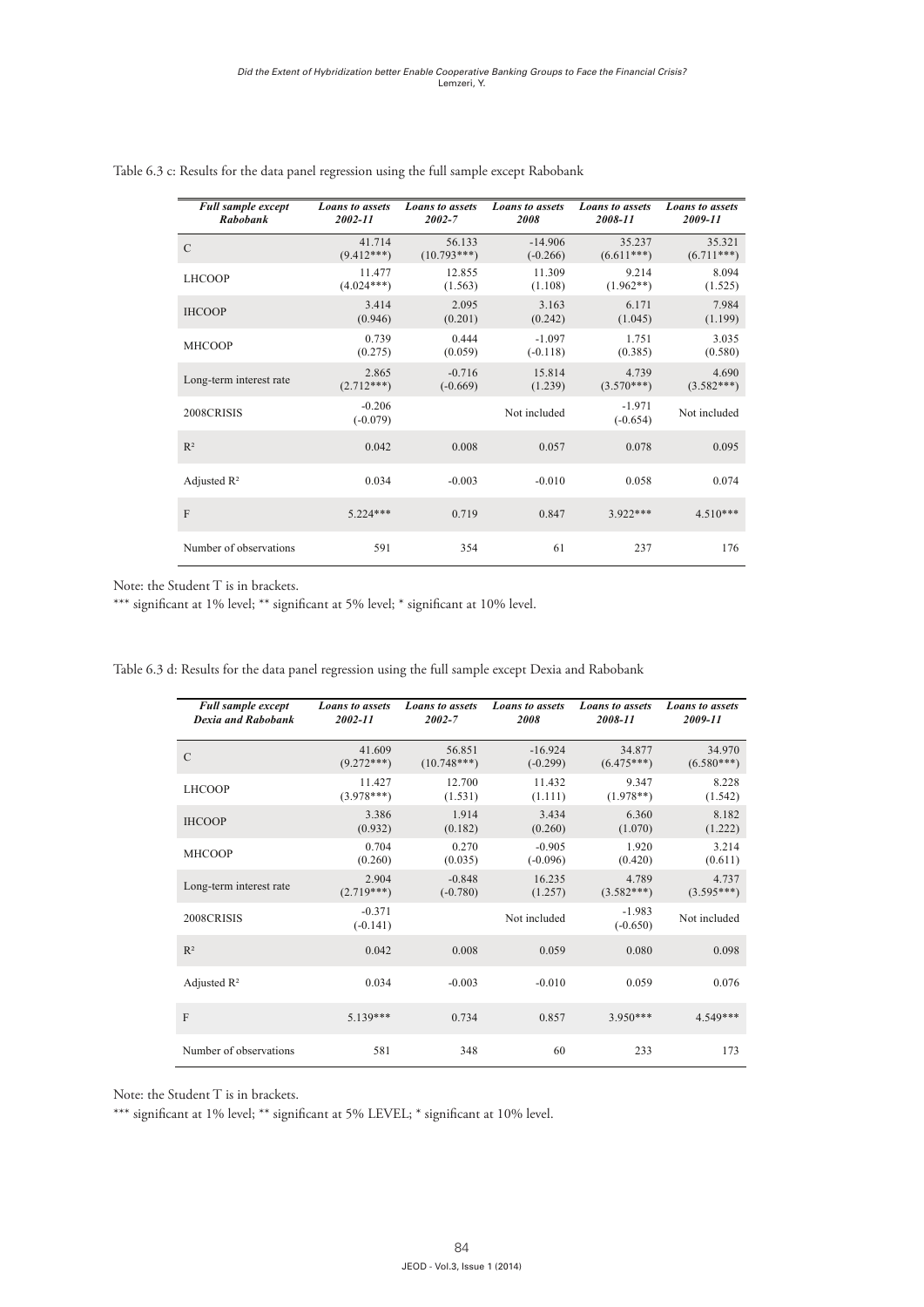## **References**

- Akella, S.R. and Greenbaum, S.I. (1988). "Savings and Loans Ownership Structure and Expense Preference", Journal of Banking and Finance, 12: 419-37. [http://dx.doi.org/10.1016/0378-4266\(88\)90007-6](http://dx.doi.org/10.1016/0378-4266(88)90007-6)
- Allen, F. and Gale, D. (2004). "Competition and Financial Stability", Journal of Money, Credit and Banking, 36(3): 453-80. <http://dx.doi.org/10.1353/mcb.2004.0038>
- Altman, E.I. (1968). "Financial Ratios, Discriminant Analysis and the Prediction of Corporate Bankruptcy", Journal of Finance, September, pp. 189-209.
- Amess, K. (2002). "Financial Institutions, the Theory of the Firm and Organizational Form", The Service Industries Journal, 22(2): 129-148.<http://dx.doi.org/10.1080/714005069>
- Angelini, P., Di Salvo, R. and Ferri, G. (1998). "Availability and Cost of Credit for Small Businesses: Customer Relationships and Credit Cooperatives", Journal of Banking and Finance, pp. 925-954. [http://dx.doi.org/10.1016/S0378-4266\(98\)00008-9](http://dx.doi.org/10.1016/S0378-4266(98)00008-9)
- Ayadi, R., Llewellyn, D., Schmidt, R., Arbak, E. and De Groen, W.P. (2010). "Investing Diversity in the Banking Sector in Europe", Centre for European Policy Studies, Brussels.
- Beltratti, A. and Stultz, R.M. (2011). "Why Did Some Banks Perform Better during the Credit Crisis? A Cross-Country Study of the Impact of Governance and Regulation", Fisher College of Business, Working Paper No. 2009-03-012.
- Desrochers, M. and Fischer, K. (2005). "The Powers of Networks: Integration and Financial Cooperative Performance", Annals of Public and Cooperative Economics, 76(3): 307-54. [http://](http://dx.doi.org/10.1111/j.1370-4788.2005.00281.x) [dx.doi.org/10.1111/j.1370-4788.2005.00281.x](http://dx.doi.org/10.1111/j.1370-4788.2005.00281.x)
- Fonteyne, W. (2007). "Cooperative Banks in Europe: Policy Issues", IMF Working Paper, July.
- Gurtner, E., Jaeger M. and Ory J.N. (2002). "Le statut de coopérative est-il source d'efficacité dans le secteur bancaire", Revue d'Economie Financière, 67, Octobre, pp. 133-163.
- Gurtner, E., Jaeger M. and Ory J.N. (2006). "La banque à forme coopérative peut-elle soutenir durablement la compétition avec la banque SA? ", Finance Contrôle Stratégie, 9(2) :121-157.
- Hansmann, H., and Kraakman, R. (2001). "The End of History for Corporate Law", Harvard Discussion Paper, 280.
- Hesse, H. and Cihak (2007). "Cooperative Banks and Financial Stability", IMF Working Paper WP/072.
- Laeven, L. and Levine, R. (2008). "Bank Governance, Regulation, and Risk Taking", Journal of Financial Economics, 93(2): 259-275.<http://dx.doi.org/10.1016/j.jfineco.2008.09.003>
- Levin, A. Lin, C.F. and Chu, C.S.J. (2002). "Unit Root Test in Panel Data: Asymptotic and Finite Sample Properties", Journal of Econometrics, 108: 1-24. [http://dx.doi.org/10.1016/S0304-4076\(01\)00098-7](http://dx.doi.org/10.1016/S0304-4076(01)00098-7)
- Ory, J.N., Gurtner, E. and Jaeger, M. (2006b). "The Challenges of the Recent Changes in the French Cooperative Banking Groups", Revue Internationale de l'Economie Sociale RECMA, October, pp. 43-59.
- Ory, J.N. and Lemzeri Y. (2012). "Efficiency and Hybridization in Cooperative Banking: the French case", Annals of Public and Cooperative Economics, 83(2): 215-250. [http://dx.doi.org/10.1111/j.1467-](http://dx.doi.org/10.1111/j.1467-8292.2012.00462.x) [8292.2012.00462.x](http://dx.doi.org/10.1111/j.1467-8292.2012.00462.x)
- Ory, J.N, De Serres, A. and Jaeger M. (2012). "Comment résister à l'effet de normalisation: le défi des banques coopératives", La Revue des Sciences de Gestion, 258 :69-82.
- Rasmusen, E. (1988). "Stock Banks and Mutual Banks, Journal of Law and Economics, 31 : 395-422". <http://dx.doi.org/10.1086/467162>
- Soulage, F. (2000). Les Fonds Propres des Coopératives, Analyse et Propositions. Groupe ESFIN-IDES. http://www.esfin-ides.com/esfin-anciensite/pages/publications/rapport030500.pdf